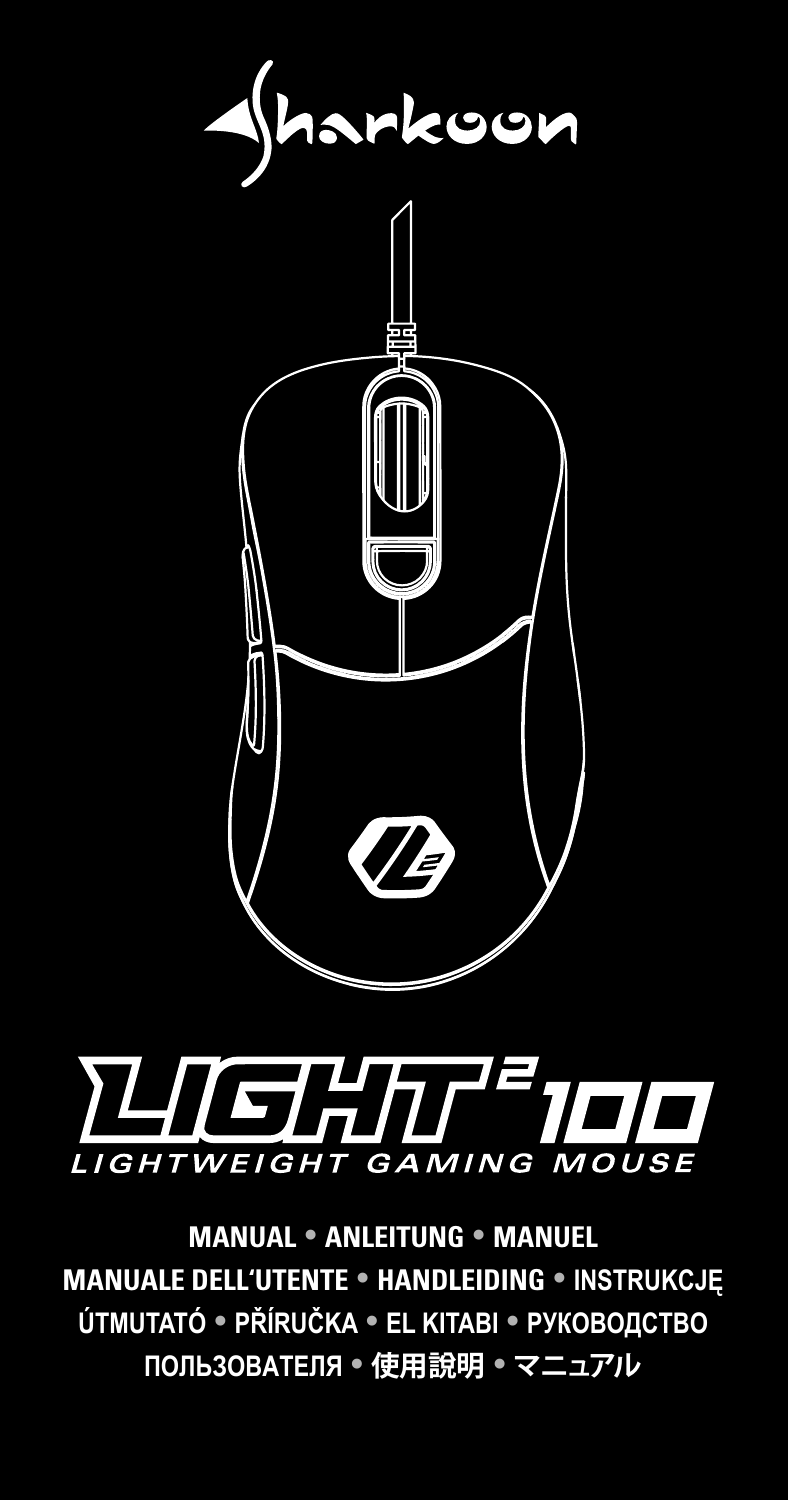### **Overview**

- Übersicht
- Résumé
- Descrizione del prodotto
- Descripción del producto
- Visão geral
- Overzicht • Przegląd
- Áttekintés
- Přehled
- Обзор
- Genel Açıklama
- 產品概述
- オーバービュー



## **A** Left Mouse Button

- **B** Scroll Wheel **EN DE**
	- **C** Right Mouse Button
	- **D** DPI Switch<br>**F** Thumb Butt
	- **E** Thumb Button 1<br>**E** Thumb Button 2
	- **F** Thumb Button 2
	- **G** Polling Rate Switch
- **A** Bouton gauche souris **B** Roulette **IT** 
	-
	- **C** Bouton droit souris
	- **D** Commutateur DPI
	- **E** Bouton pouce 1<br>**E** Bouton pouce 2
	- **F** Bouton pouce 2
	- **G** Bouton de taux d'interrogation

- **A** Linke Maustaste
- **B** Scrollrad<br>**C** Bechte M
- **Rechte Maustaste**
- **D** DPI-Wahltaste
- **E** Daumentaste 1
- **F** Daumentaste 2
- **G** Polling-Rate-Schalter
- 
- **A** Pulsante sinistro del mouse
- **B** Rotellina di scorrimento
- **C** Pulsante destro del mouse
- **D** Tasto di regolazione DPI<br>**E** Pulsante pollice 1
- **E** Pulsante pollice 1
- **F** Pulsante pollice 2
- **G** Switch polling rate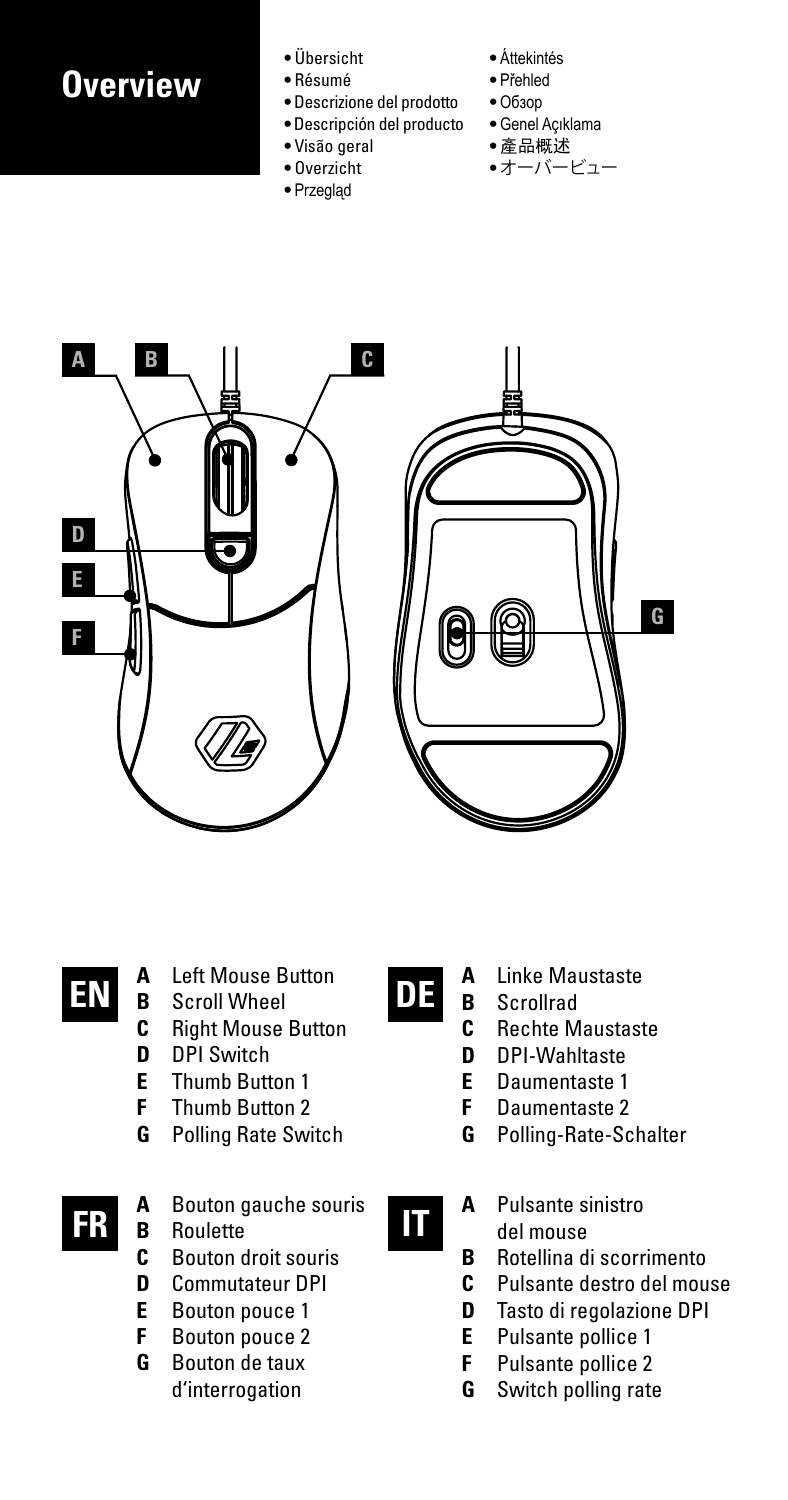- **ES**
- **A** Botón izquierdo de ratón
- **B** Rueda de desplazamiento
- **C** Botón derecho del ratón
- **D** Interruptor DPI
- **E** Botón pulgar 1<br>**E** Botón pulgar 2
- **F** Botón pulgar 2
- **G** Interruptor de tasa de sondeo
- **A** Linkermuisknop **NL**
	- **B** Scrollwiel
	- **C** Rechtermuisknop
	- **D** DPI-schakelaar
	- **E** Duimknop 1
	- **F** Duimknop 2
	- **G** Polling rate-schakelaar
- **A** Bal egérgomb **HU**
	- **B** Görgetőkerék
		- **C** Jobb egérgomb
	- **D** DPI kapcsoló
	- **E** Hüvelykgomb 1 **F** Hüvelykgomb 2
	- **G** Mintavételezési gyakoriság kapcsoló
- **A** Левая кнопка мыши **RU**
	- **B** Колесо прокрутки
	- **C** Правая кнопка мыши
	- **D** Переключатель DPI **E** Кнопка под
	- большой палец 1 **F** Кнопка под
	- большой палец 2 **G** Переключатель
	- частоты опроса
- **A** 滑鼠左鍵 **CN**
	- **B** 滾輪
	- **C** 滑鼠右鍵
	- **D** DPI 切換鍵
	- **E** 滑鼠側鍵 1
	- **F** 滑鼠側鍵 2
	- **G** 採樣頻率切換鍵

**A** Botão esquerdo do mouse

- **B** Roda de rolagem
	- **C** Botão direito do mouse
- **D** DPI Interruptor
- **E** Botão do polegar 1
- **F** Botão do polegar 2 **G** Switch para a
	- taxa de sondagem
- **A** Lewy klawisz myszki **PL**
	- **B** Rolka
		- **C** Prawy klawisz myszki
	- **D** DPI Switch<br>**F** Przycisk kc
	- **E** Przycisk kciuka 1
		- **F** Przycisk kciuka 2
	- **G** Przełącznik częstotliwości odpytywania
	- **A** Levé tlačítko myši
		- **B** Rolovací kolečko<br>C Pravé tlačítko my
			- **C** Pravé tlačítko myši
		- **D** Přepínač DPI<br>**E** Palcové tlačít
		- **E** Palcové tlačítko 1
		- **F** Palcové tlačítko 2<br>**G** Polling Rate Switch **Polling Rate Switch**
		- **A** Sol fare tuşu<br>**B** Kaydırma Tel
	- **B** Kaydırma Tekerleği
	- **C** Sağ fare tuşu
	- **D** DPI Tuşu
	- **E** Başparmak düğmesi 1
		- **F** Başparmak düğmesi 2
	- **G** Yanıt Süresi tuşu
	-
- **A** 左 ボタン **B** スクロールホイール **JP**
	- **C** 左 ボタン
	- **D** DPIスイッチ
	- **E** 親指ボタン 1
	- **F** 親指ボタン 2
	- **G** ポーリングレ
		- ートのスイッチ

**TR**

**CZ**

**PT**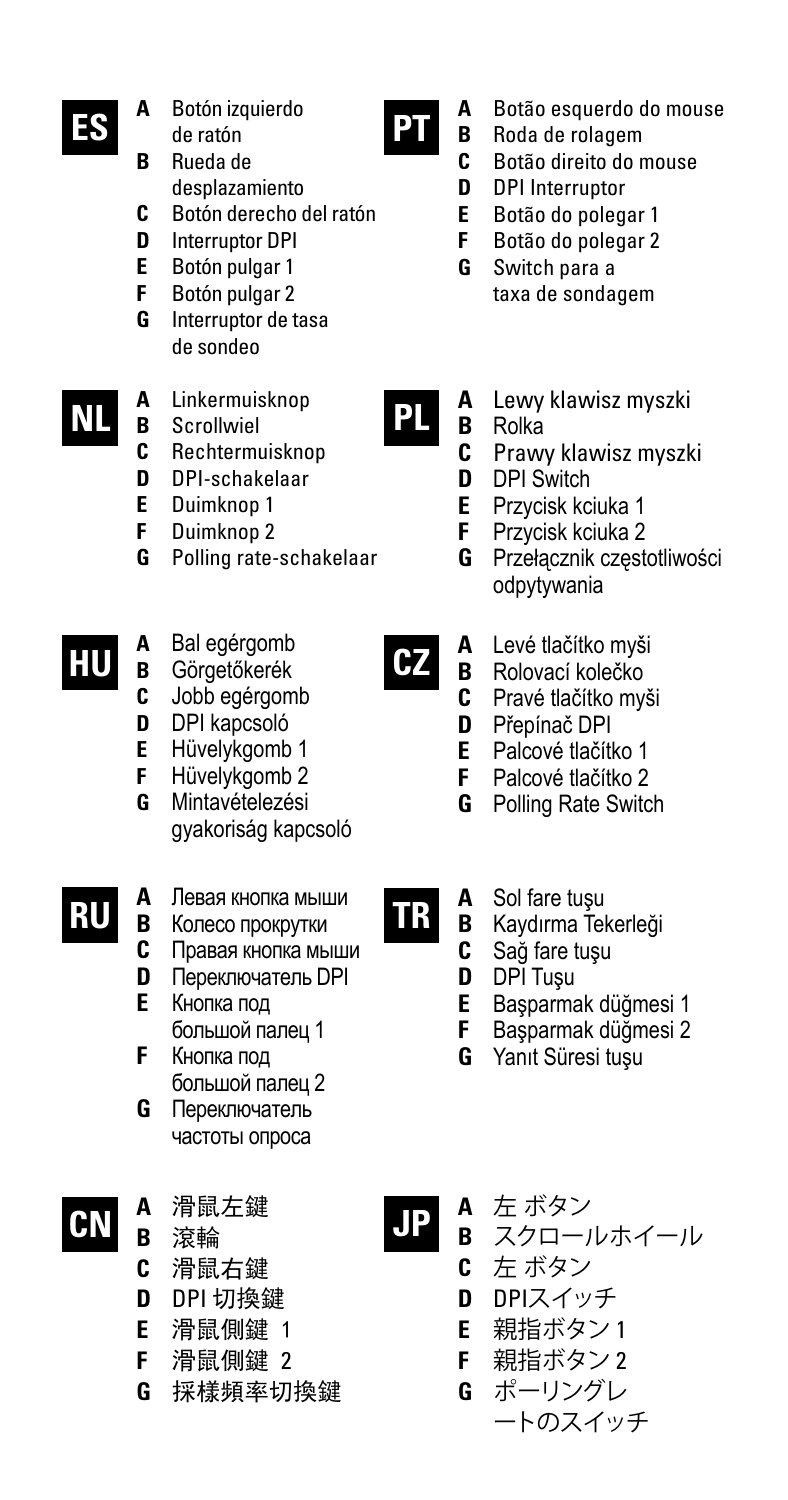### **Shortcuts**

- Tastenkombinationen
- Raccourcis
- Combinazione tasti
- Atajos • Atalhos
- Snelkoppelingen
- Skróty
- Gyorsbillentyűk
- Zástupci
- Ярлыки • Kısayollar
- 捷徑
- ショートカット





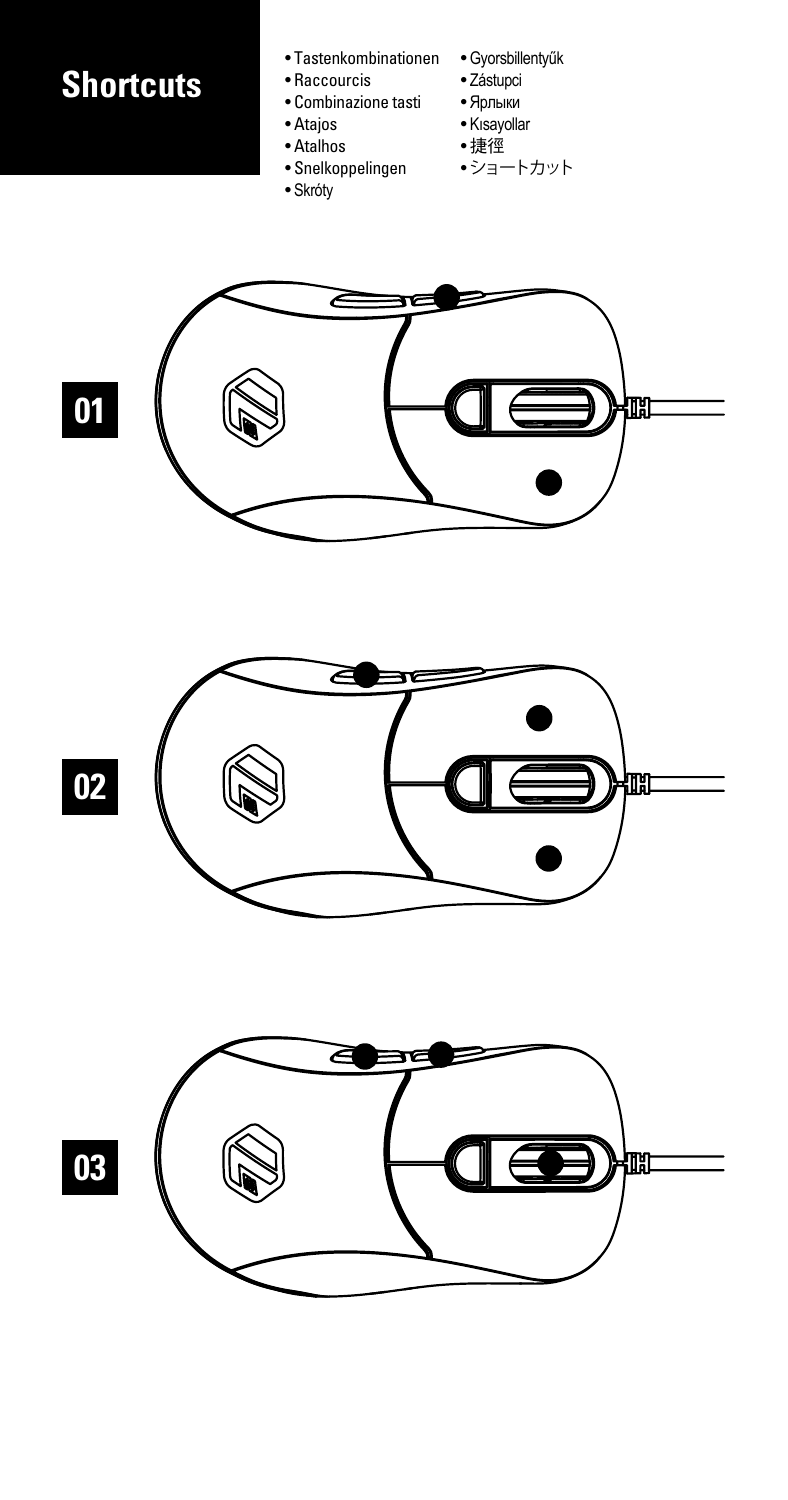

**DE**

**Thumb button 1 + Right mouse button (hold for 3 seconds):** Lighting Effects **Thumb button 2 + Left mouse button + Right mouse button**



**01**

**02**

- **03 (hold for 3 seconds):** Switch Profile (Profile 1 Red, Profile 2 Green, Profile 3 Blue, Profile 4 Yellow, Profile 5 Purple) **Thumb button 1 + Thumb button 2 + Scroll wheel (hold for 3 seconds):** Reset to Factory Default
	- **Daumentaste 1 + Rechte Maustaste (3 Sekunden halten):** Beleuchtungseffekte
	- **Daumentaste 2 + Linke Maustaste + Rechte Maustaste (3 Sekunden halten):** Profil wechseln (Profil 1 Rot, Profil 2 Grün, Profil 3 Blau, Profil 4 Gelb, Profil 5 Lila)
- **03 Daumentaste 1 + Daumentaste 2 + Scrollrad (3 Sekunden halten):** Auf Werkseinstellungen zurücksetzen
- **FR**

**01**

- **Bouton pouce 1 + Bouton droit souris (maintenez pendant 3 secondes):** Effets de lumière
- **02 Bouton pouce 2 + Bouton gauche souris + Bouton droit souris (maintenez pendant 3 secondes):** Changer de profil (Profil 1 Rouge, Profil 2 Vert, Profil 3 Bleu, Profil 4 Jaune, Profil 5 Violet)
- **03 Bouton pouce 1 + Bouton pouce 2 + Roulette (maintenez pendant 3 secondes):** Rétablir les paramètres d'usine
- **01 IT**
- **Pulsante pollice 1 + Pulsante destro del mouse (premere per 3 secondi):** Effetti illuminazione
- **02 Pulsante pollice 2 + Pulsante sinistro del mouse + Pulsante destro del mouse (premere per 3 secondi):**  Cambio profilo (Profilo 1 Rosso, Profilo 2 Verde, Profilo 3 Blu, Profilo 4 Giallo, Profilo 5 Porpora)
- **03**

**01**

**02**

- **Pulsante pollice 1 + Pulsante pollice 2 + Rotellina di scorrimento (premere per 3 secondi):**  Ripristinare le impostazioni di fabbrica
- **ES**
- **Botón pulgar 1 + Botón derecho de ratón (mantener durante 3 segundos):** Efectos de iluminación
- **Botón pulgar 2 + Botón izquierdo de ratón + Botón derecho de ratón (mantener durante 3 segundos):**  Cambiar de perfil (Perfil 1 Rojo, Perfil 2 Verde, Perfil 3 Azul, Perfil 4 Amarillo, Perfil 5 Morado)
- **03 Botón pulgar 1 + Botón pulgar 2 + Rueda de desplazamiento (mantener durante 3 segundos):** Restablecer los valores predeterminados de fábrica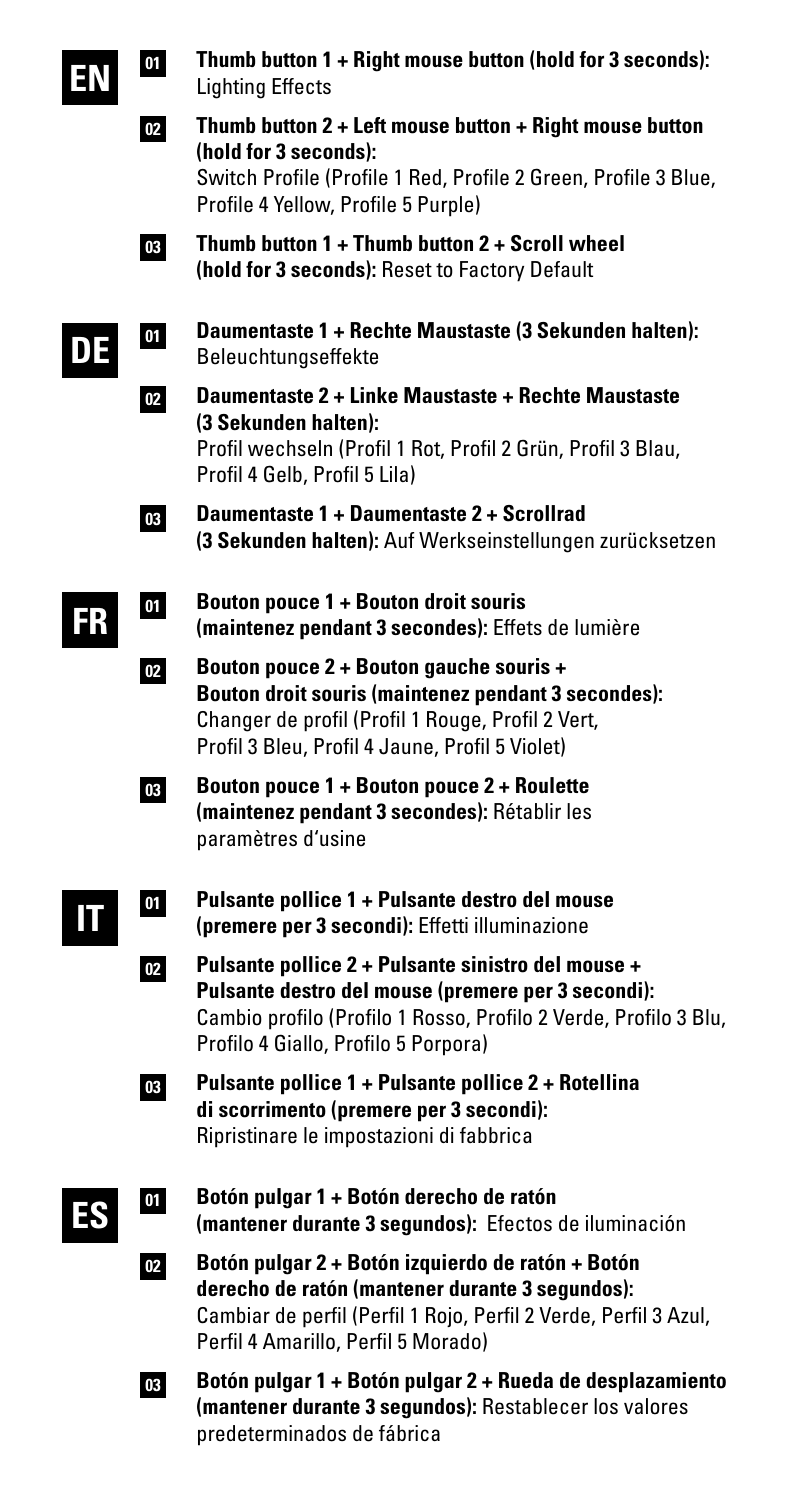### **Shortcuts**

- 
- Raccourcis
- Combinazione tasti Ярлыки
- Atajos
- Atalhos

**Botão do polegar 1 + Botão direito do mouse 01**

- 
- Tastenkombinationen Gyorsbillentyűk
	- Zástupci
	- Kısayollar
	- 捷徑
- Snelkoppelingen ショートカット
- Skróty
- **(Aguarde por 3 segundos):** Efeito de iluminação **Botão do polegar 2 + Botão esquerdo do mouse + 02 Botão direito do mouse (Aguarde por 3 segundos):** Trocar de perfil (Perfil 1 Vermelho, Perfil 2 Verde, Perfil 3 Azul, Perfil 4 Amarelo, Perfil 5 Roxo) **Botão do polegar 1 + Botão do polegar 2 + 03 Botão de rolagem do mouse (Aguarde por 3 segundos):**  Restaurar para as configurações de fábrica **NL PT**

**PL**

**HU**

**Duimknop 1 + Rechter muisknop 01 (3 seconden ingedrukt houden):** Lichteffecten **Duimknop 2 + Linker muisknop + Rechter muisknop 02 (3 seconden ingedrukt houden):** Profiel wisselen (Profiel 1 Rood, Profiel 2 Groen, Profiel 3 Blauw, Profiel 4 Geel, Profiel 5 Paars) **Duimknop 1 + Duimknop 2 + Scrollwiel (3 seconden 03 ingedrukt houden):** Terugzetten naar fabrieksinstellingen **Przycisk kciuka 1 + Prawy klawisz myszki 01 (przytrzymaj przez 3 sekundy):** Efekty podświetlenia **Przycisk kciuka 2 + Lewy klawisz myszki + 02 Prawy klawisz myszki (przytrzymaj przez 3 sekundy):** Przełącz profil (Profil 1 Czerwony, Profil 2 Zielony, Profil 3 Niebieski, Profil 4 Żółty, Profil 5 Fioletowe) **Przycisk kciuka 1 + Przycisk kciuka 2 + Rolka 03 (przytrzymaj przez 3 sekundy):** Zresetuj do fabrycznych ustawień **Hüvelykgomb 1 + Jobb egérgomb (nyomja meg 3 másodpercig):** Világítási effektusok **01 Hüvelykgomb 2 + Bal egérgomb + Jobb egérgomb 02 (nyomja meg 3 másodpercig):**

Profil megváltoztatása (1. profil Piros, 2. profil Zöld, 3. profil Kék, 4. profil Sárga, 5. profil Lila)

**Hüvelykgomb 1 + Hüvelykgomb 2 + Görgetőkerék 03 (nyomja meg 3 másodpercig):** Visszaállítás a gyári alapértékre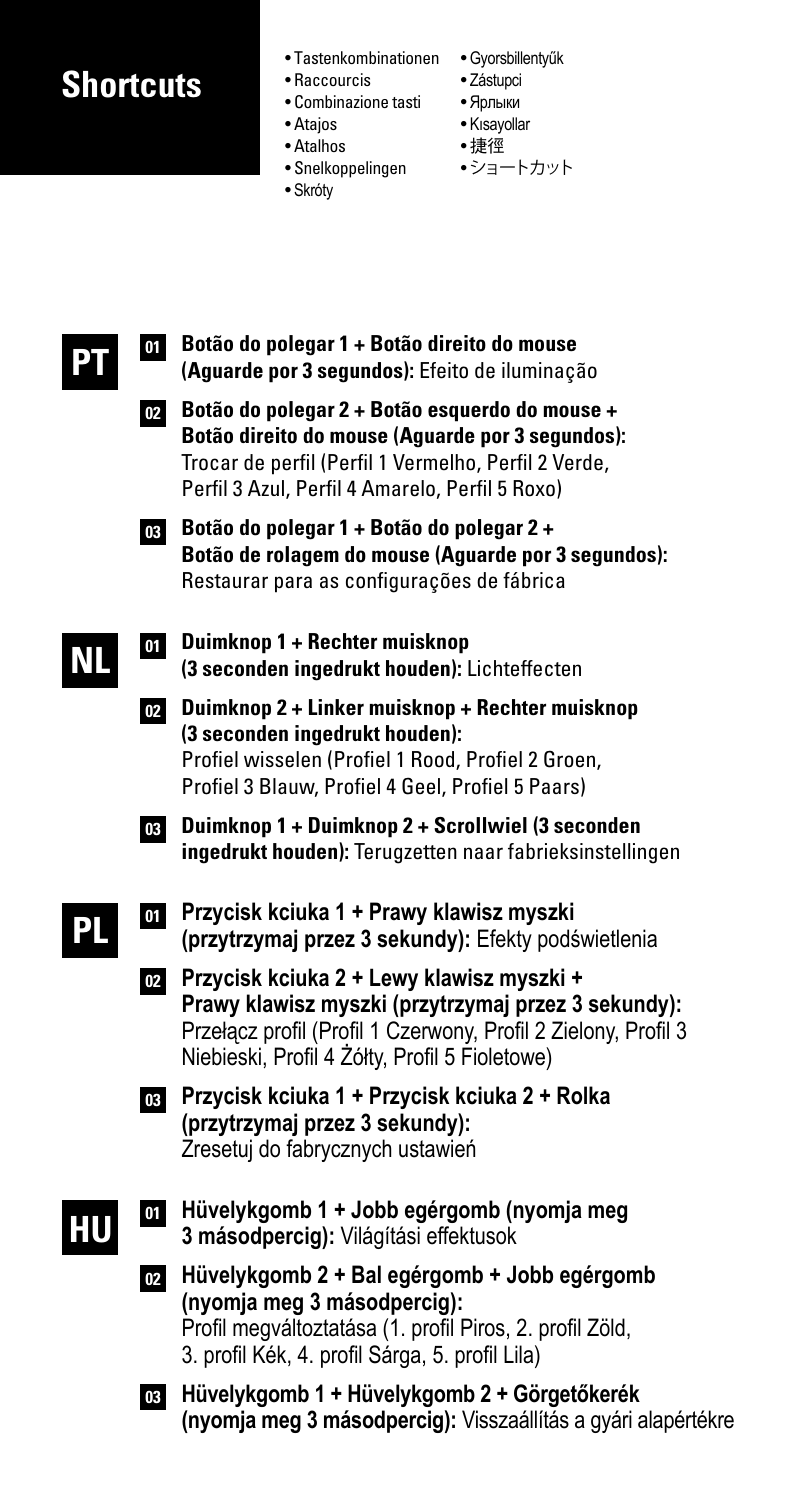**CZ**

**RU**

- **Palcové tlačítko 1 + Pravé tlačítko myši 01 (stiskněte na 3 sekundy):** Světelné efekty
- **Palcové tlačítko 2 + Levé tlačítko myši + 02 Pravé tlačítko myši (stiskněte na 3 sekundy):**  Změnit profil (Profil 1 Červené, Profil 2 Zelený, Profil 3 Modrý, Profil 4 Žlutá, Profil 5 Nachový)
- **Palcové tlačítko 1 + Palcové tlačítko 2 + Rolovací kolečko 03 (stiskněte na 3 sekundy):** Obnovit výchozí tovární nastavení
- **Кнопка под большой палец 1 + Правая кнопка мыши 01 (удержите в течение 3 секунд):** Эффекты подсветки
- **Кнопка под большой палец 2 + Левая кнопка мыши 02 + Правая кнопка мыши (удержите в течение 3 секунд):**  Сменить профиль (Профиль 1 Красный, Профиль 2 Зеленый, Профиль 3 Синий, Профиль 4 Желтый, Профиль 5 Фиолетовый)
- **Кнопка под большой палец 1 +Кнопка под 03 большой палец 2 + Колесико прокрутки (удержите в течение 3 секунд):** Сброс к заводским настройкам
- **Başparmak düğmesi 1 + Sağ fare tuşu (3 saniye bekle): 01** Işık Efektleri **TR**
	- **Başparmak düğmesi 2 + Sol fare tuşu + Sağ fare tuşu 02 (3 saniye bekle):** Profil Değiştir (Profil 1 Kırmızı, Profil 2 Yeşil, Profil 3 Mavi, Profil 4 Sarı, Profil 5 Mor)
	- **Başparmak düğmesi 1 + Başparmak düğmesi 2 03 + Kaydırma tekerleği (3 saniye bekle):** Fabrika Ayarlarına Sıfırla
- **滑鼠側鍵 1 + 滑鼠右鍵 (按住 3 秒):** 背光效果 **CN 01**
	- **滑鼠側鍵 2 + 滑鼠左鍵 + 滑鼠右鍵 (按住 3 秒):** 切換設定檔 (設定檔 1 紅, 設定檔 2 綠, 設定檔 3 藍, 設定檔 4 黃, 設定檔 5 紫) **02**
	- **滑鼠側鍵 1 +滑鼠側鍵 2 + 滾輪 (按住 3 秒): 03** 恢復原廠預設
- **親指ボタン1 + 左 ボタン (3秒間押す):**ライト効果 **01 JP**
	- **親指ボタン2 + 左 ボタン + 左 ボタン (3秒間押す): 02** プロファイルの切り替え(プロファイル 1レ ッド, プロファイル 2グリーン, プロファイル 3 ブルー, プロファイル 4 イエロー, プロファイル 5 パープル)
		- **親指ボタン1 + 親指ボタン2 +スクロールホイール 03 (3秒間押す):** 工場出荷時のデフォルトにリセット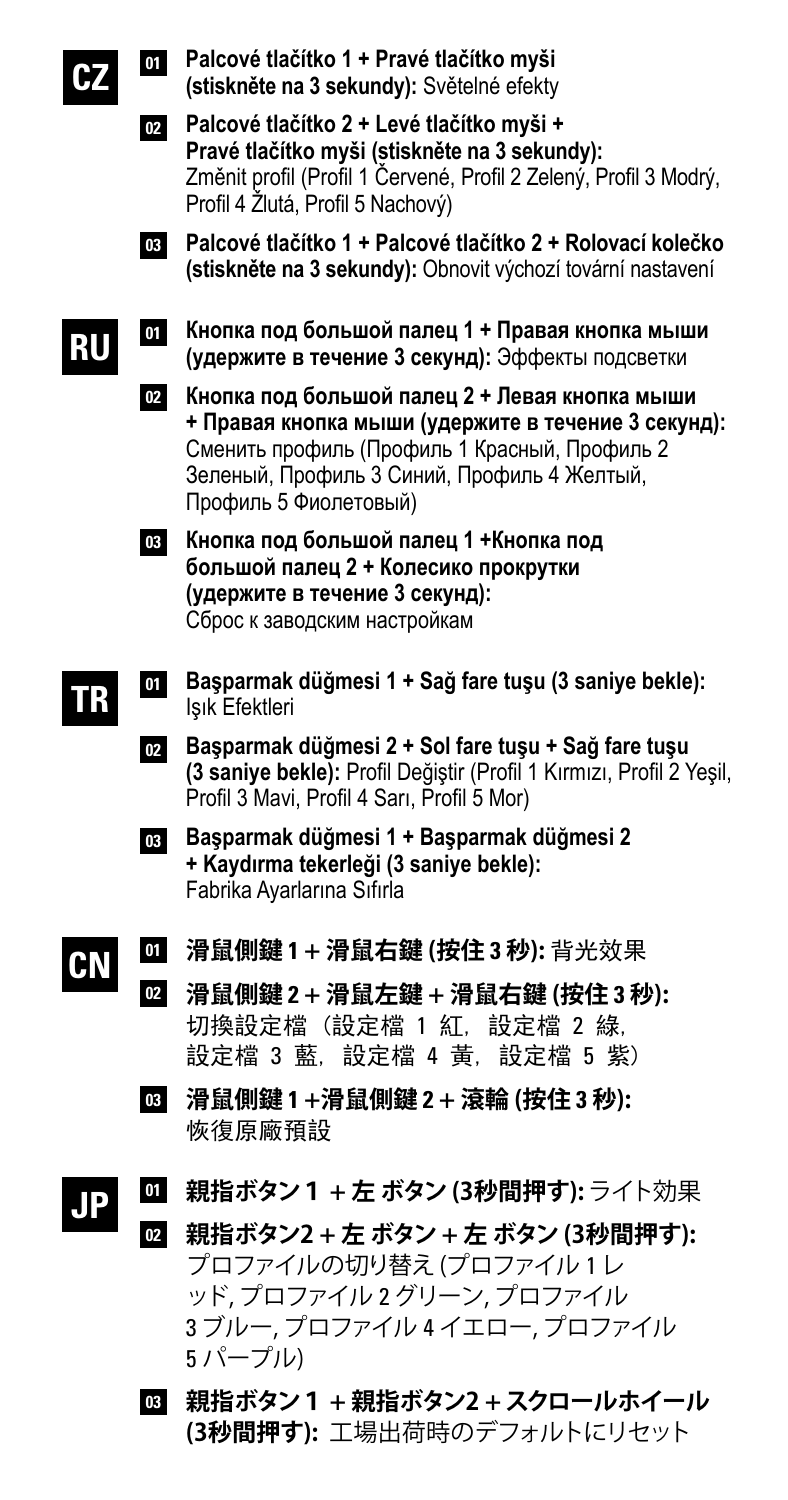### **DPI Indicator**

- DPI-Anzeige
- Indicateur DPI
- Indicatore DPI
	- Indicador DPI
	- Indicador de DPI
	- DPI-indicator • Wskaźnik DPI
- DPI kijelző
- Ukazatel DPI
- Индикатор DPI • DPI Göstergesi
- DPI 顯示
- DPI 表示
- 
- **EN**

The seven DPI steps, which can be cycled through with the DPI switch can be customized via the gaming software. When a DPI step has been selected, the illumination of the mouse briefly flashes three times in the relevant color for that DPI step. The color coding of the of the steps are as follows: red, blue, green, yellow, light blue, purple, white.

- **DE** Die sieben endlos mit der DPI-Wahltaste durchschaltbaren DPI-Stufen der Light² 100 können innerhalb der Gaming-Software angepasst werden. Wird eine DPI-Stufe gewechselt, blinkt die Beleuchtung der Maus zur Orientierung dreimal kurz in der Farbe der jeweiligen Stufe auf. Die Farbkodierungen der Stufen sind wie folgt: Rot, Blau, Grün, Gelb, Hellblau, Lila, Weiß.
- **FR** Les sept étapes DPI, qui peuvent être sélectionnées avec le bouton DPI, peuvent être personnalisées via le logiciel gaming. Lorsqu'une étape DPI a été sélectionnée, l'éclairage de la souris clignote brièvement trois fois dans la couleur attribuée à cette étape DPI. Le code couleur de ces étapes est le suivant : rouge, bleu, vert, jaune, bleu clair, violet, blanc.
- **IT**

I sette step DPI, alternabili tramite lo switch DPI, possono essere personalizzati tramite il software di gioco. Quando uno step DPI viene selezionato, l'illuminazione del mouse lampeggia brevemente tre volte nel colore relativo allo step scelto. La codifica cromatica degli step è la seguente: rosso, blu, verde, giallo, azzurro, viola, bianco.

**ES**

Los siete pasos DPI, que pueden ser modificados con el interruptor DPI, pueden ser personalizados a través del software para juego. Cuando se ha seleccionado un paso de DPI, la iluminación del ratón parpadea brevemente tres veces en el color correspondiente a ese paso de DPI. La codificación de color de los pasos es la siguiente: rojo, azul, verde, amarillo, azul claro, púrpura, blanco.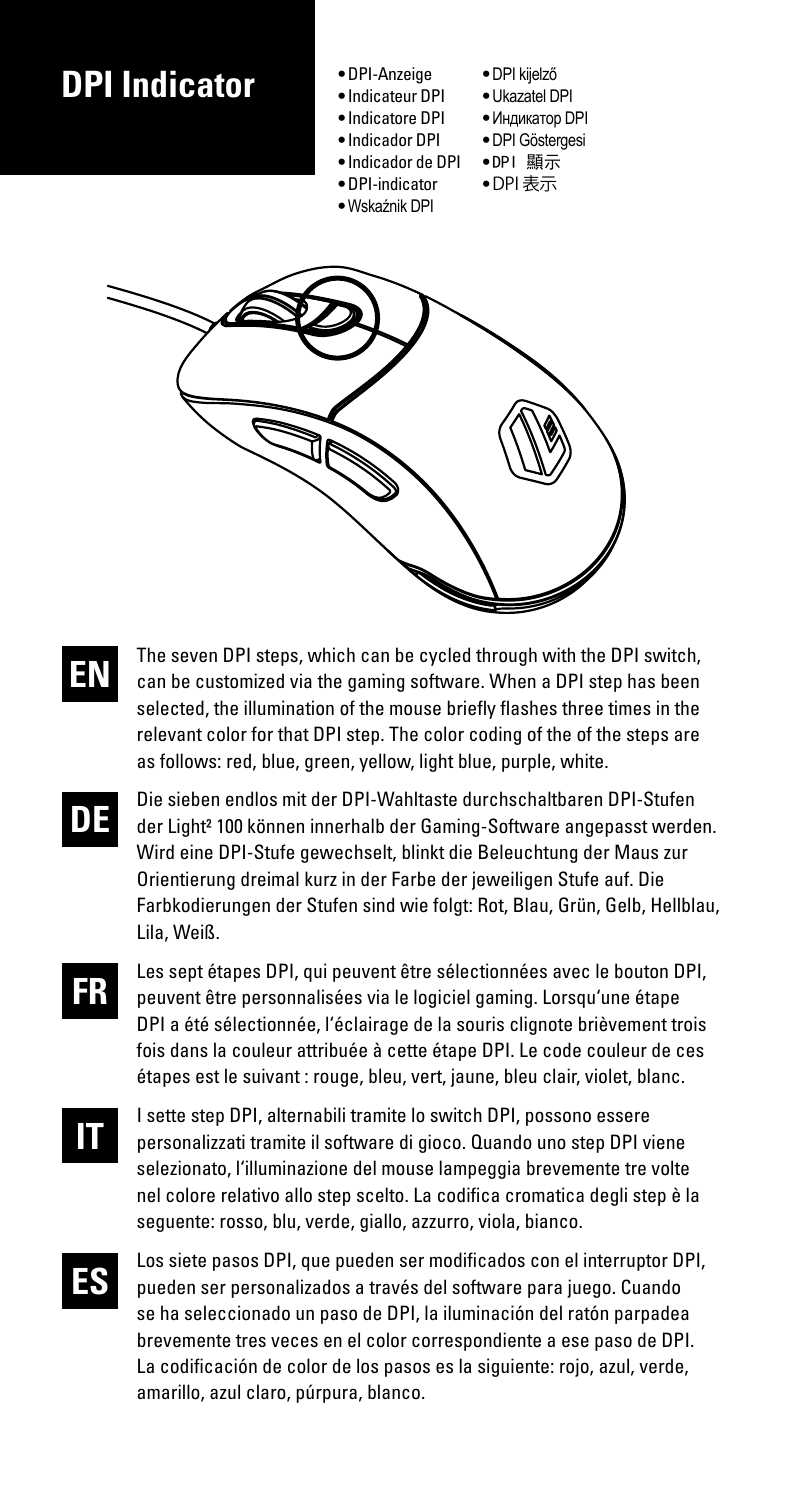

Os sete níveis de DPI podem ser trocados com o botão exclusivo para a troca de DPI,e também pode ser trocado e personalizado através do software de jogo. Quando uma etapa de DPI é selecionada, a iluminação do mouse pisca brevemente três vezes na cor relevante para essa etapa de DPI. As etapas de cores são a seguinte: vermelho, azul, verde, amarelo, azul claro, roxo, branco.

- **NL** U kunt de zeven DPI-stappen, die met de DPI-schakelaar kunnen worden doorlopen, aanpassen via de gamingsoftware. Wanneer u een DPI-stap heeft geselecteerd, knippert de verlichting van de muis drie keer kort in de voor die DPI-stap relevante kleur. De kleurcodering van de stappen is als volgt: rood, blauw, groen, geel, lichtblauw, paars en wit.
	- **PL** Siedem kroków DPI, które można przełączać za pomocą przełącznika DPI, są dostosowywane za pomocą oprogramowania do gier. Po wybraniu kroku DPI podświetlenie myszy miga krótko trzykrotnie odpowiednim kolorem dla tego kroku DPI. Oznaczenia kolorystyczne etapów są następujące: czerwony, niebieski, zielony, żółty, jasnoniebieski, fioletowy, biały.
- **HU** A DPI kapcsolóval léptethető hét DPI-lépés amelyek testre szabhatók a játékszoftveren keresztül. Ha kiválasztunk egy DPI lépést, az egér megvilágítása röviden felvillan háromszor az adott DPI lépésnek megfelelő színben. A lépések színkódja a következő: vörös, kék, zöld, sárga, világoskék, lila, fehér.
- **CZ** Sedm kroků DPI, které můžete střídat pomocí přepínače DPI, si můžete upravit přes herní software. Když si vyberete jeden z kroků DPI, nasvícení myši krátce třikrát zabliká příslušnou barvou daného kroku DPI. Barevné kódování kroků je následovné: červená, modrá, zelená, žlutá, světle modrá, fialová, bílá.
- **RU** Семь шагов DPI, которые можно циклически переключать с помощью переключателя DPI, можно настроить с помощью игрового программного обеспечения. Когда шаг DPI выбран, подсветка мыши кратковременно мигает три раза в соответствующем цвете для этого шага DPI. Цветовое обозначение шагов: красный, синий, зеленый, желтый, светло-синий, фиолетовый, белый.
- **TR** DPI Tuşu ile geçilebilen yedi DPI adımı oyun yazılımı aracılığıyla ayarlanabilir. Bir DPI adımı seçildiğinde, farenin aydınlatması bu DPI adımına uygun renkte üç kez kısaca yanıp söner. Adımların renk kodlaması aşağıdaki gibidir: kırmızı, mavi, yeşil, sarı, açık mavi, mor, beyaz.
- **CN** 可以透過 DPI 切換鍵來循環切換七個 DPI 段數,也可透過 電競專用軟體自訂。選擇了 DPI 段數後,滑鼠的發光功能會 根據該 DPI 段數對應的顏色短暫地閃爍三下。預設的顏色如 下: 紅色、藍色、綠色、黃色、淺藍色、紫色、白色。
- **JP** ゲーミングソフトウェアを使用すれば7段階のDPIステップをカ スタマイズすることができ、DPIスイッチでこれを切り替えられ ます。いずれかのDPIステップを選択した際には、そのDPIステ ップに対応する色でマウスのイルミネーションが素早く3回点 滅します。対応するステップは以下の色で示されます: 赤、青、 緑、黄、水色、紫、白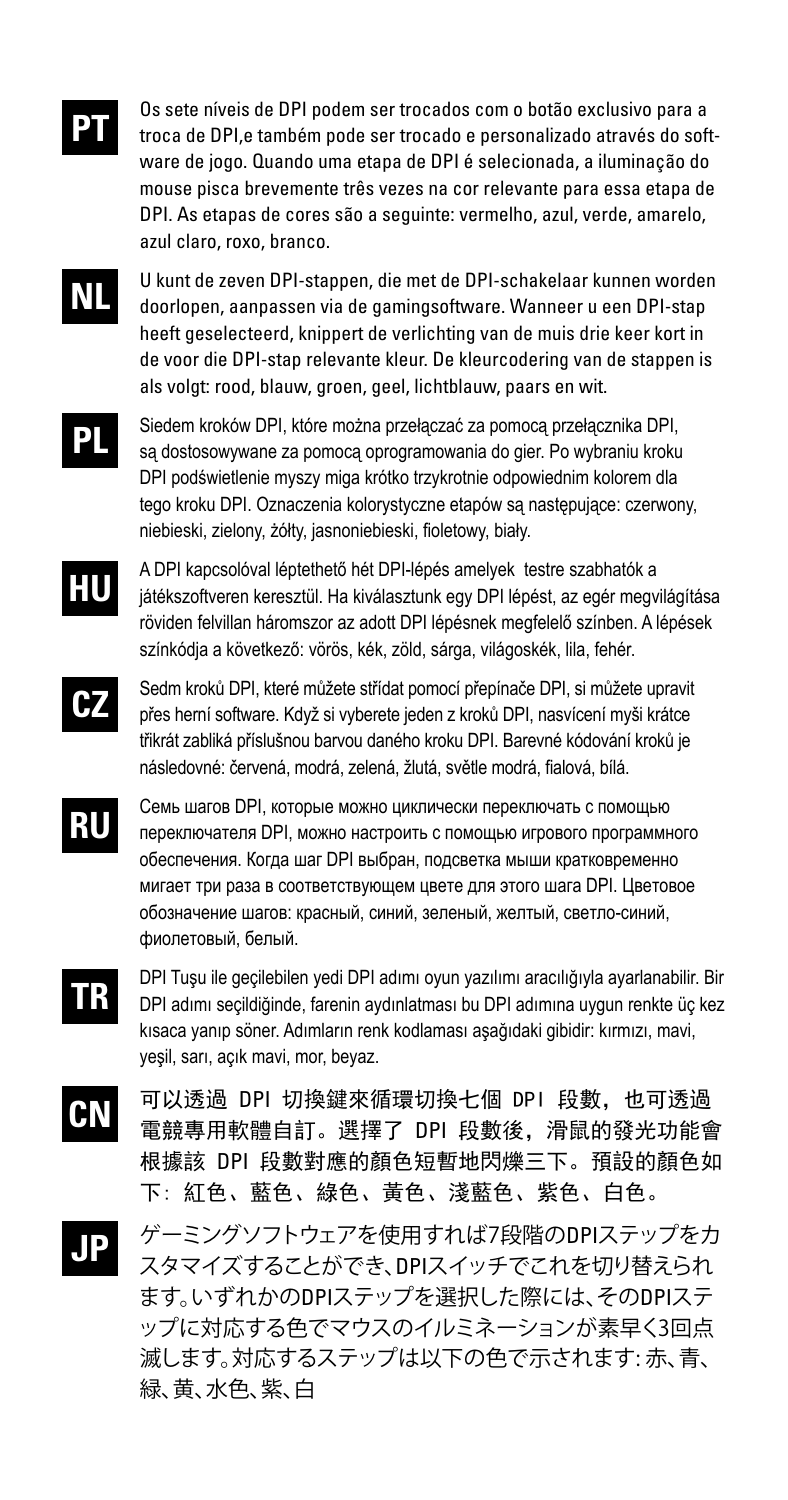### **Selecting the Polling Rate**

- Polling-Rate umschalten
- Sélectionner le taux d'interrogation
- Selezione del polling rate
- Selección de la tasa
- qde sondeo
- Selecionando a taxa de sondagem
- De polling rate selecteren
- Wybór częstotliwości odpytywania
- A mintavételezési gyakoriság kiválasztása
- Výběr polling rate
- Выбор скорости опроса
- Yanıt Süresi Seçimi
- 選擇採樣頻率
- ポーリングレートの選択



- **EN** The polling rate can be altered using a switch on the underside of the Light² 100. Three levels are available. When the switch is in the lowest position, the polling rate is 125 Hz. When positioned in the middle, the polling rate is 500 Hz. The highest position is for a polling rate of 1,000 Hz.
- **DE** Die Polling-Rate lässt sich über einen Schalter an der Unterseite der Light² 100 in drei Stufen umschalten. Befindet sich der Schalter in der untersten Position liegt die Polling-Rate bei 125 Hz, in der mittleren Position bei 500 Hz und in der obersten Position bei 1.000 Hz.
	- Le taux d'interrogation peut être modifié en utilisant un bouton au-dessous de la Light² 100. Trois niveaux sont disponibles. Lorsque le bouton est dans la position la plus basse, le taux d'interrogation est de 500 Hz. La position haute est pour un taux d'interrogation de 1000 Hz.
- **IT**

**FR**

Il polling rate, disponibile in tre diversi livelli, può essere cambiato con uno switch posto sul lato inferiore del Light² 100. Quando lo switch è nella posizione più bassa, il polling rate corrisponde a 125 Hz. Nella posizione intermedia dello switch il polling rate è di 500 Hz, in quella più alta dello switch è di 1.000 Hz.

**ES**

La tasa de sondeo se puede modificar con un interruptor situado en la parte inferior del Light<sup>2</sup> 100. Hay tres niveles disponibles. Cuando el interruptor está en la posición más baja, la tasa de sondeo es de 125 Hz. Cuando se coloca en el centro, es de 500 Hz. La posición más alta es para una tasa de sondeo de 1.000 Hz.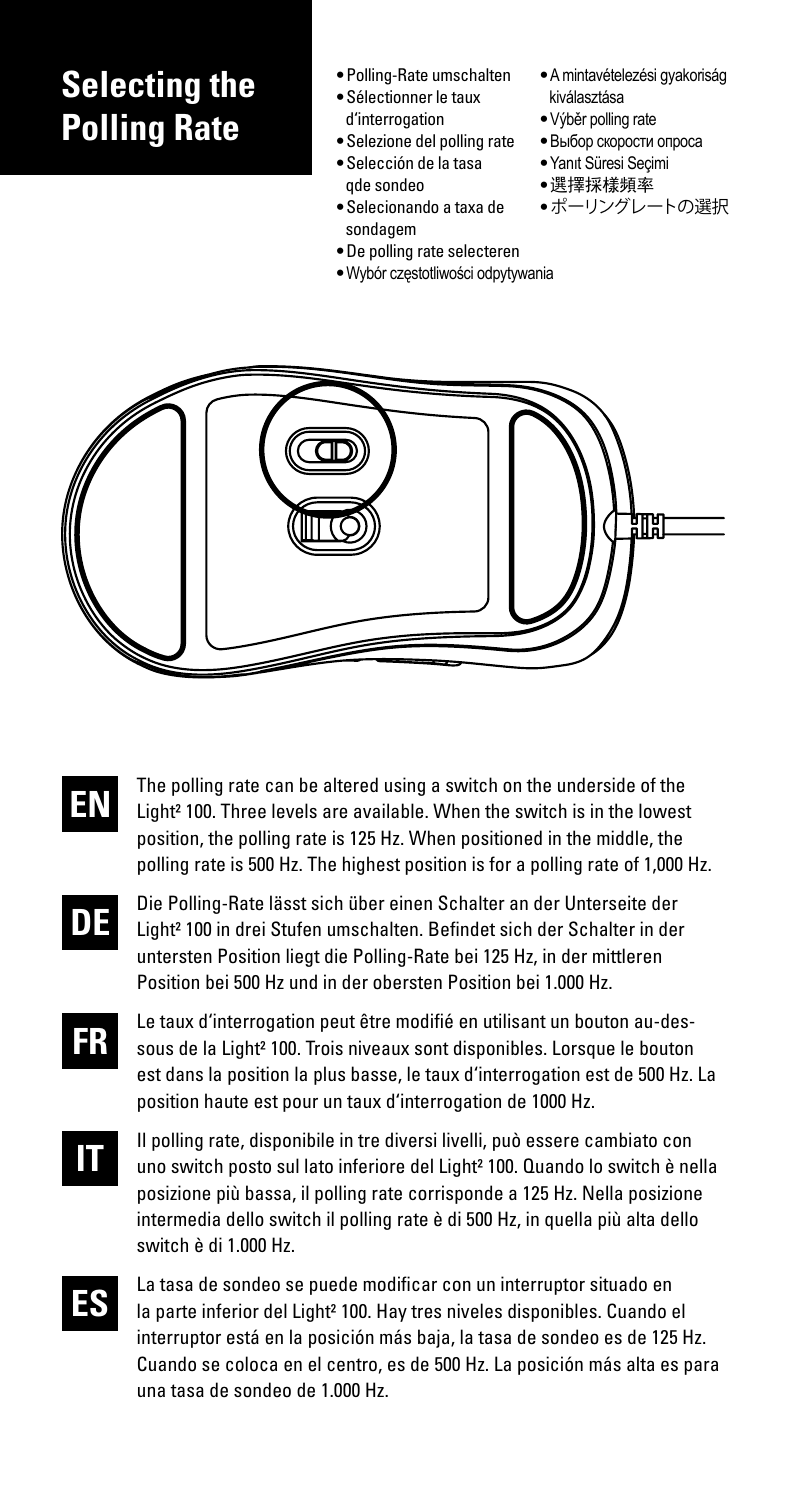

A taxa de sondagem pode ser alterada usando um interruptor na parte inferior do Light² 100. Três níveis estão disponíveis. Quando o interruptor está na posição mais baixa, a taxa de sondagem é de 125 Hz. Quando posicionada no meio, a taxa de sondagem é de 500 Hz. A posição mais alta é para uma taxa de sondagem de 1.000 Hz.

**NL**

Met de schakelaar aan de onderkant van de Light² 100 kunt u de polling rate aanpassen. Er zijn drie niveaus beschikbaar. Als de schakelaar in de laagste stand staat, is de polling rate 125 Hz. In het midden is de polling rate 500 Hz. De hoogste positie is voor een polling rate van 1.000 Hz.

**PL**

Częstotliwość odpytywania można zmienić za pomocą przełącznika na spodzie Light² 100. Dostępne są trzy poziomy. Gdy przełącznik znajduje się w najniższym położeniu, częstotliwość odpytywania wynosi 125 Hz. Po ustawieniu na środku częstotliwość odpytywania wynosi 500 Hz. Najwyższa pozycja dotyczy częstotliwości odpytywania wynoszącej 1000 Hz.

**HU**

A mintavételezési gyakoriság megváltoztatható a Light² 100 alján található kapcsolóval. Három szint választható. Amikor a kapcsoló a legalsó helyzetben áll, a mintavételezési gyakoriság 125 Hz. A középső helyzetben a mintavételezési gyakoriság 500 Hz. A legfelső helyzetben a mintavételezési gyakoriság 1000 Hz.

- **CZ** Polling rate (čili frekvenci hlášení pozice) můžete změnit pomocí přepínače v podvěsu Light² 100. Jsou dostupné tři úrovně. Když je přepínač v nejnižší pozici, je frekvence 125 Hz. Na prostřední pozici je frekvence 500 Hz. Na nejvyšší pozici je frekvence 1000 Hz.
- **RU** Частота опроса может быть изменена с помощью переключателя на нижней стороне Light² 100. Доступны три уровня. Когда переключатель находится в самом нижнем положении, частота опроса составляет 125 Гц. При размещении в середине частота опроса составляет 500 Гц. Самая высокая позиция - частота опроса 1000 Гц.
- **TR** Yanıt Süresi, Light<sup>2</sup> 100'ün altındaki bir anahtarla değiştirilebilir. Üç seviye mevcuttur. Anahtar en düşük konumundayken, Yanıt Süresi 125 Hz, ortadaki seviyede ise Yanıt Süresi 500 Hz, en yüksek Yanıt Süresi ise 1.000 Hz.
- **CN** Light² 100 可以透過底部的開關來切換採樣頻率,有三個段 數可以使用。當開關在最低位置時,採樣頻率為 125 Hz。 在中間時,採樣頻率為 500 Hz。而在最高位置時的採樣頻 率為 1,000 Hz。
- **JP** Light² 100裏側のスイッチを使用してポーリングレートを変更で きます。ポーリングレートには3つのレベルが用意されていま す。スイッチがマウス手前側に切り替えられた場合、ポーリング レートは125 Hzとなります。中央の場合、ポーリングレートは500 Hzとなります。マウス先端側に切り替えられた場合、ポーリング レートは1,000 Hzとなります。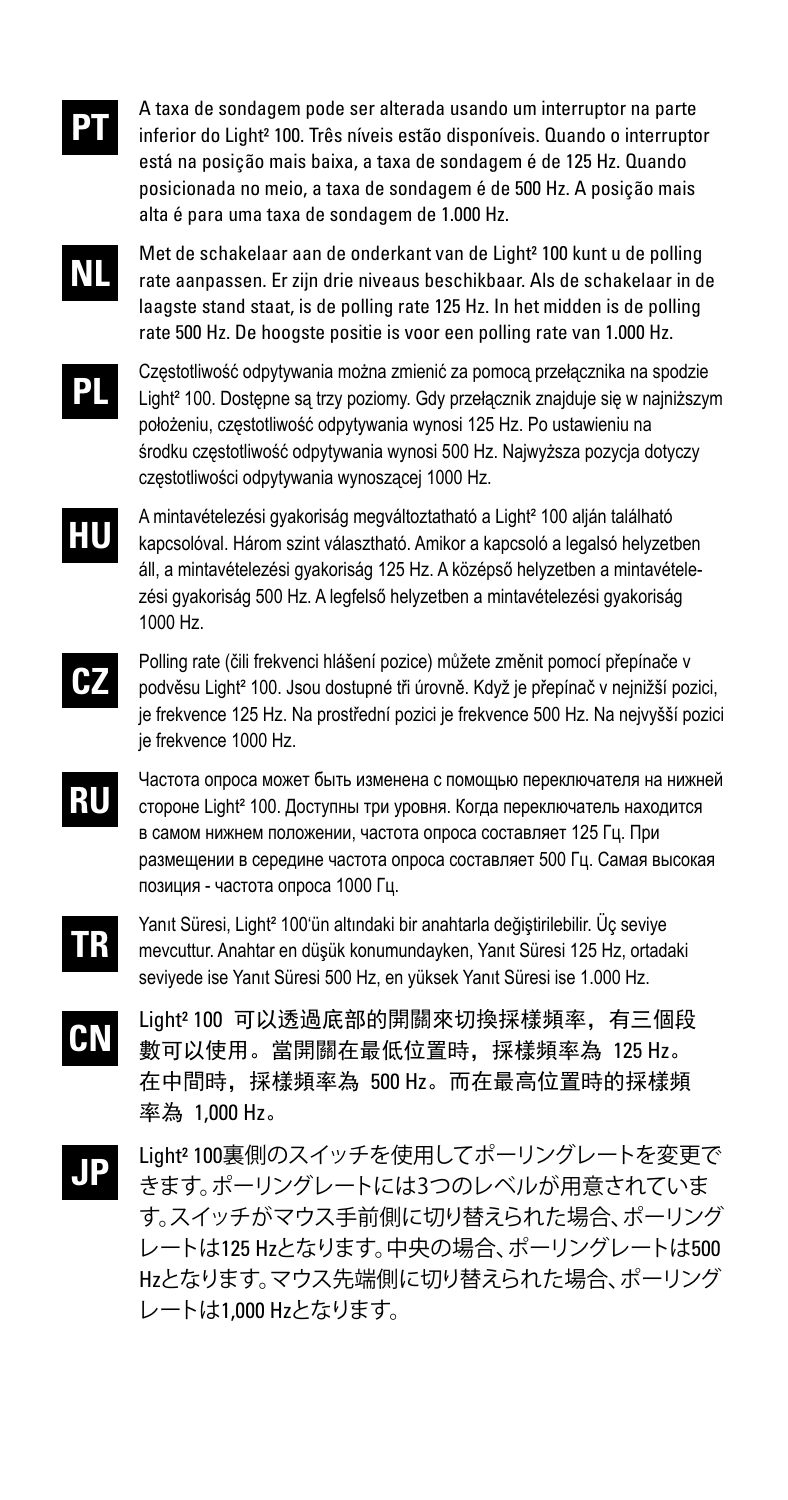## **Specifications**

#### **General:**

| Max. DPI/CPI                                              | 5.000                        |
|-----------------------------------------------------------|------------------------------|
| Min. DPI/CPI                                              | 200                          |
| Sensor                                                    | Optical                      |
| Chip                                                      | PixArt 3325                  |
| Illumination                                              | <b>RGB</b>                   |
| Max. Polling Rate                                         | 1.000 Hz                     |
| Frames Per Second                                         | 4,000                        |
| <b>Inches Per Second</b>                                  | 100                          |
| Max. Acceleration                                         | 20q                          |
| Mouse Feet                                                | 3, PTFE                      |
| Weight without Cable                                      | 78 g                         |
| Dimensions (L x W x H)                                    | $120 \times 66 \times 42$ mm |
| <b>Supported Operating Systems</b>                        | Windows                      |
| <b>Button Properties:</b>                                 |                              |
| Number of Buttons                                         | ĥ                            |
| Programmable Buttons                                      | 6                            |
| Durable Omron Switches in<br>Left and Right Mouse Buttons | ✓                            |
| <b>Operating Life Cycles of Buttons</b>                   | Min. 20 Million Clicks       |
| <b>DPI Properties:</b>                                    |                              |
| <b>DPI Steps</b>                                          | 7 (Fully Customizable)       |
| <b>DPI Switch</b>                                         | ✓                            |
| <b>DPI</b> Indicator                                      | <b>LED</b>                   |
| <b>Software Properties:</b>                               |                              |
| <b>Gaming Software</b>                                    | ✓                            |
| <b>Onboard Memory for Game Profiles</b>                   | ✓                            |
| Capacity of Onboard Memory                                | 64 kB                        |
| Number of Profiles                                        | 5                            |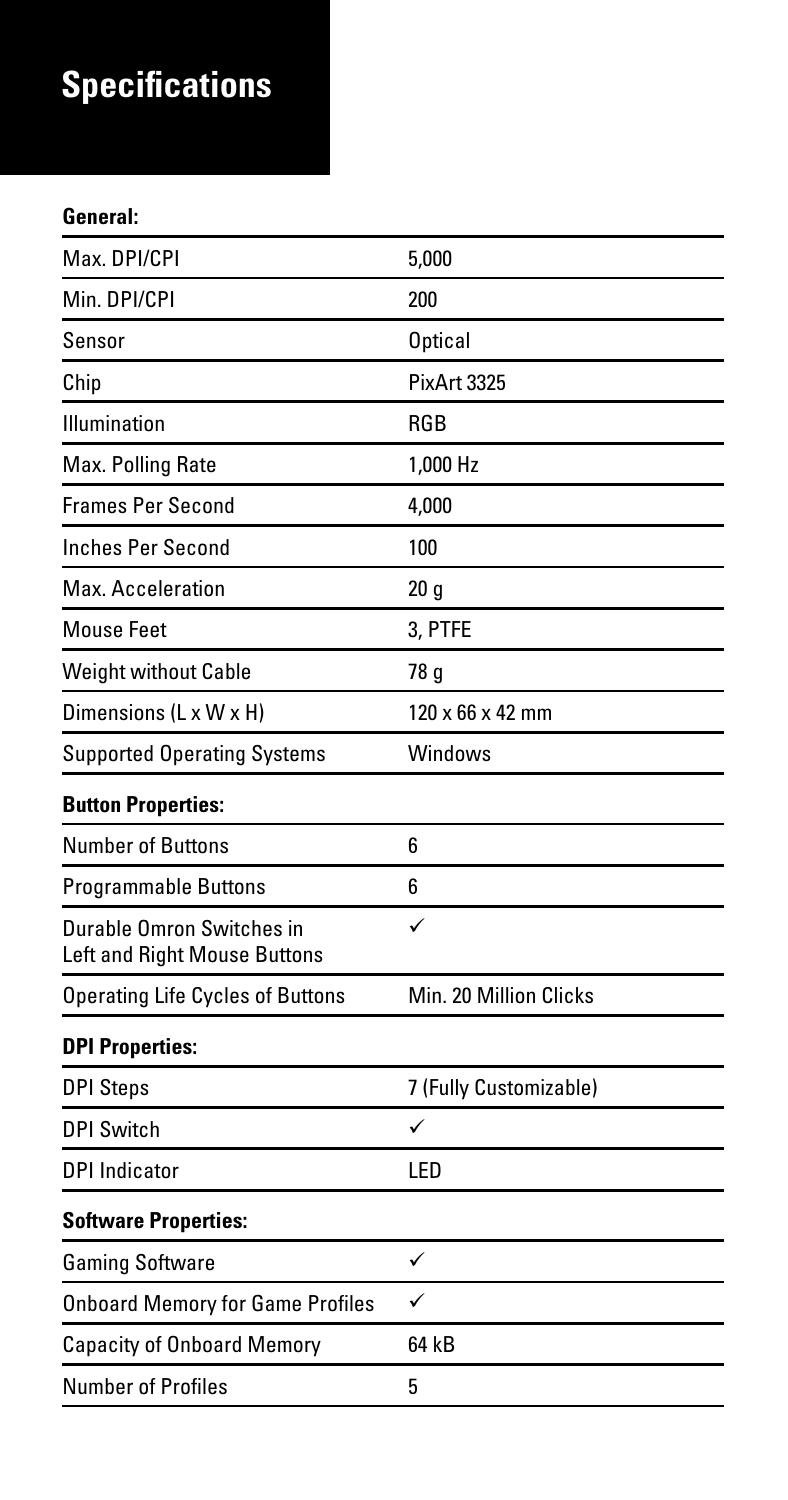#### **Cable and Connector:**

| Connector                                                    | USB |  |
|--------------------------------------------------------------|-----|--|
| Gold-Plated USB Plug                                         | ✓   |  |
| Ultraflexible Cable                                          |     |  |
| <b>Textile Braided Cable</b>                                 |     |  |
| <b>Cable Length</b><br>180 cm                                |     |  |
| <b>Package Contents:</b>                                     |     |  |
| Light <sup>2</sup> 100, Additional Set of Mouse Feet, Manual |     |  |

#### **Legal Disclaimer**

For potential loss of data, especially due to inappropriate handling, Sharkoon assumes no liability. All named products and descriptions are trademarks and/or registered trademarks of the respective manufacturers and are accepted as protected. As a continuing policy of product improvement at Sharkoon, the design and specifications are subject to change without prior notice. National product specifications may vary. The legal rights of the downloadable software belong to the respective owner. Please observe the license terms of the manufacturer before using the software. All rights reserved especially (also in extracts) for translation, reprinting reproduction by copying or other technical means. Infringements will lead to compensation. All rights reserved especially in case of assignation of patent or utility patent. Means of delivery and technical modifications reserved.

#### **Disposal of Your Old Product**

Your product is designed and manufactured with high quality materials and components, which can be recycled and reused.



 When this crossed-out wheeled bin symbol is attached to a product, it means the product is covered by the European Directive 2012/19/EU.

Please be informed about the local separate collection system for electrical and electronic products. Please act according to your local rules and do not dispose of your old products with your normal household waste. The correct disposal of your old product will help prevent potential negative consequences to the environment and human health.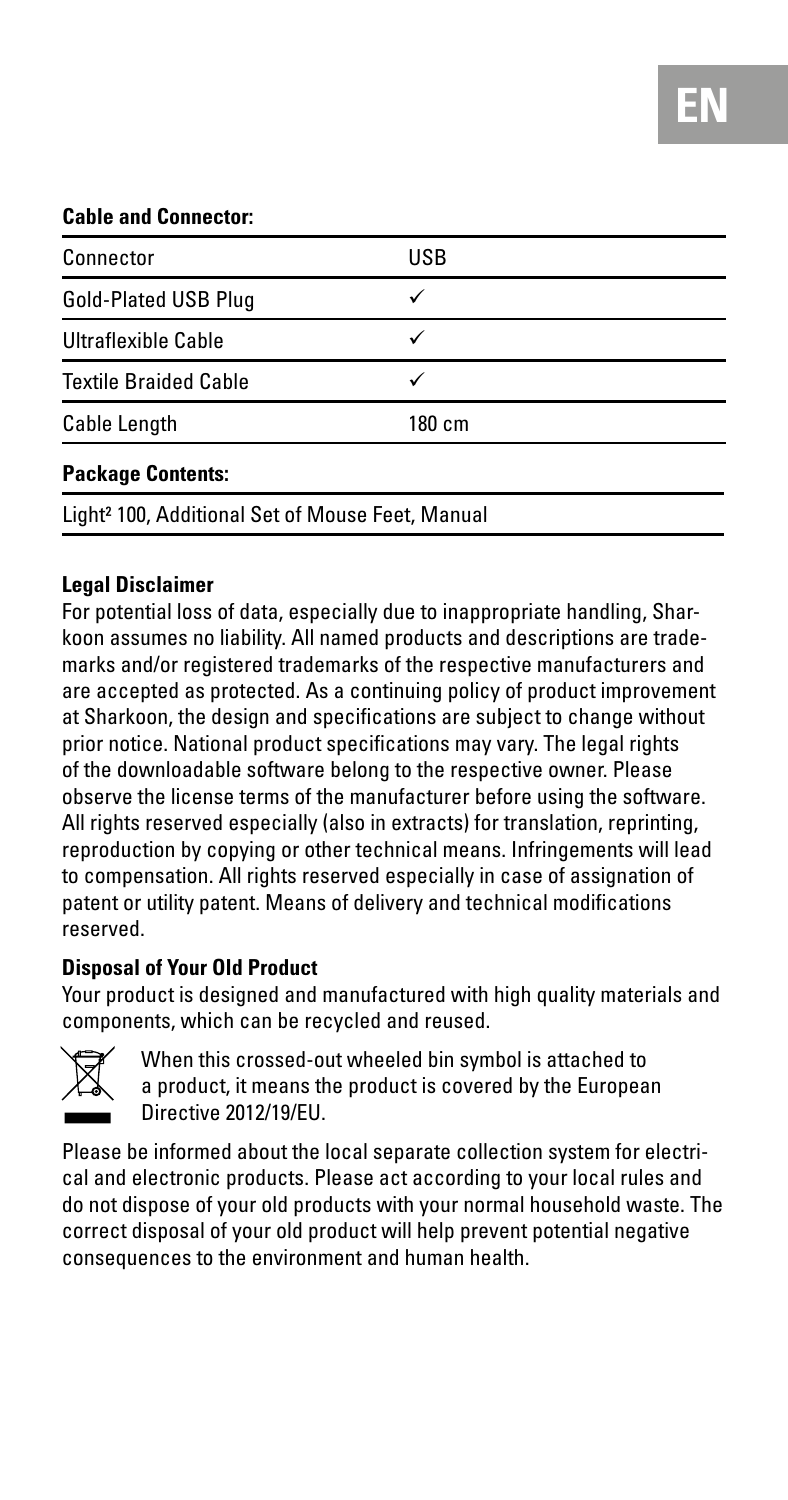## **Spezifikationen**

### **Allgemein:**

| Max. DPI/CPI                                                 | 5.000                        |
|--------------------------------------------------------------|------------------------------|
| Min. DPI/CPI                                                 | 200                          |
| Sensor                                                       | Optisch                      |
| Chip                                                         | PixArt 3325                  |
| Beleuchtung                                                  | <b>RGB</b>                   |
| Max. Polling-Rate                                            | 1.000 H <sub>z</sub>         |
| Frames pro Sekunde                                           | 4.000                        |
| Inch pro Sekunde                                             | 100                          |
| Max. Beschleunigung                                          | 20q                          |
| Mausfüße                                                     | 3, PTFE                      |
| Gewicht ohne Kabel                                           | 78 g                         |
| Abmessungen (L x B x H)                                      | $120 \times 66 \times 42$ mm |
| Unterstützte Betriebssysteme                                 | Windows                      |
| Tasten-Eigenschaften:                                        |                              |
| <b>Anzahl Tasten</b>                                         | ĥ                            |
| Programmierbare Tasten                                       | 6                            |
| Langlebige Omron-Schalter in linker<br>und rechter Maustaste | ✓                            |
| Lebensdauer der Tasten                                       | Min. 20 Millionen Klicks     |
| <b>DPI-Eigenschaften:</b>                                    |                              |
| DPI-Stufen                                                   | 7 (vollständig anpassbar)    |
| DPI-Wahltaste                                                | ✓                            |
| DPI-Anzeige                                                  | <b>LED</b>                   |
| Software-Eigenschaften:                                      |                              |
| Gaming-Software                                              | ✓                            |
| Onboard-Speicher für Spiel-Profile                           | ✓                            |
| Kapazität des Onboard-Speichers                              | 64 kB                        |
| Anzahl Profile                                               | 5                            |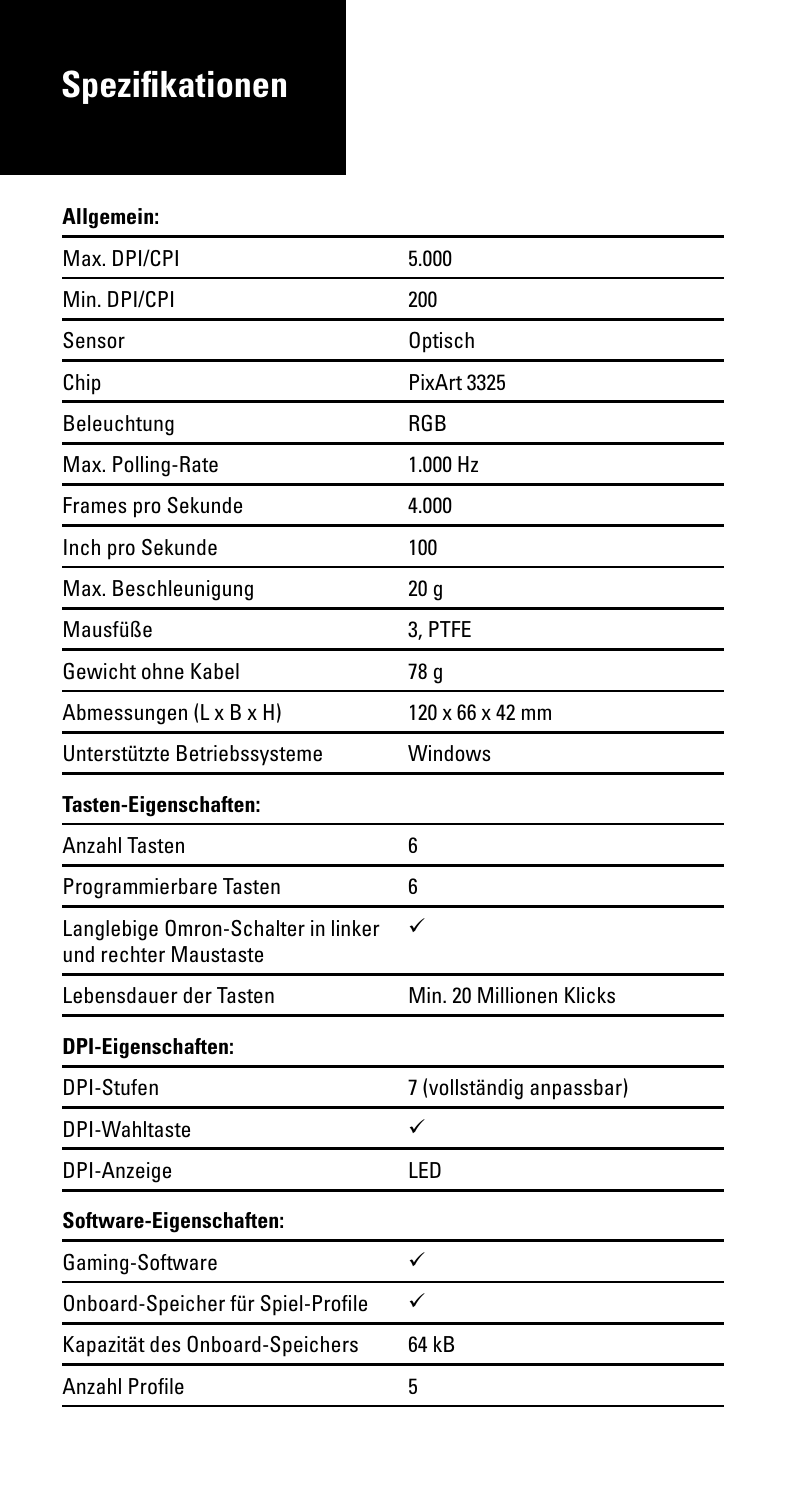#### **Kabel und Anschlüsse:**

| Anschluss                                                         | <b>USB</b> |
|-------------------------------------------------------------------|------------|
| Goldbeschichteter USB-Stecker                                     |            |
| Ultraflexibles Kabel                                              |            |
| <b>Textilummanteltes Kabel</b>                                    |            |
| Kabellänge                                                        | 180 cm     |
| Verpackungsinhalt:                                                |            |
| Light <sup>2</sup> 100, zusätzliches Set mit Mausfüßen, Anleitung |            |

#### **Rechtliche Hinweise**

Für evtl. auftretenden Datenverlust, insbesondere durch unsachgemäße Handhabung, übernimmt Sharkoon keine Haftung. Alle genannten Produkte und Bezeichnungen sind Warenzeichen und/oder eingetragene Warenzeichen der jeweiligen Hersteller und werden als geschützt anerkannt. Als ein Teil von Sharkoons Politik der fortwährenden Produktverbesserung unterliegen Produktdesign und -spezifikationen Änderungen ohne vorherige Ankündigung. Die Spezifikationen können in verschiedenen Ländern variieren. Die Rechte an der herunterladbaren Software obliegen dem jeweiligen Rechteinhaber. Bitte beachten Sie vor dem Gebrauch etwaige Lizenzbestimmungen des Herstellers. Alle Rechte vorbehalten, insbesondere (auch auszugsweise) die der Übersetzung, des Nachdrucks, der Wiedergabe durch Kopieren oder ähnliche Verfahren. Zuwiderhandlungen verpflichten zu Schadenersatz. Alle Rechte vorbehalten, insbesondere für den Fall der Patenterteilung oder GM-Eintragung. Liefermöglichkeiten und technische Änderungen vorbehalten.

#### **Entsorgung Ihres alten Gerätes**

Ihr Gerät wurde unter Verwendung hochwertiger Materialien und Komponenten entwickelt und hergestellt, die recycelt und wiederverwendet werden können.



 Befindet sich dieses Symbol (durchgestrichene Abfalltonne auf Rädern) auf dem Gerät, bedeutet dies, dass für dieses Gerät die Europäische Richtlinie 2012/19/EU gilt.

Informieren Sie sich über die geltenden Bestimmungen zur getrennten Sammlung von Elektro- und Elektronik-Altgeräten in Ihrem Land. Richten Sie sich bitte nach den geltenden Bestimmungen in Ihrem Land und entsorgen Sie Altgeräte nicht über Ihren Haushaltsabfall. Durch die korrekte Entsorgung Ihrer Altgeräte werden Umwelt und Menschen vor möglichen negativen Folgen geschützt.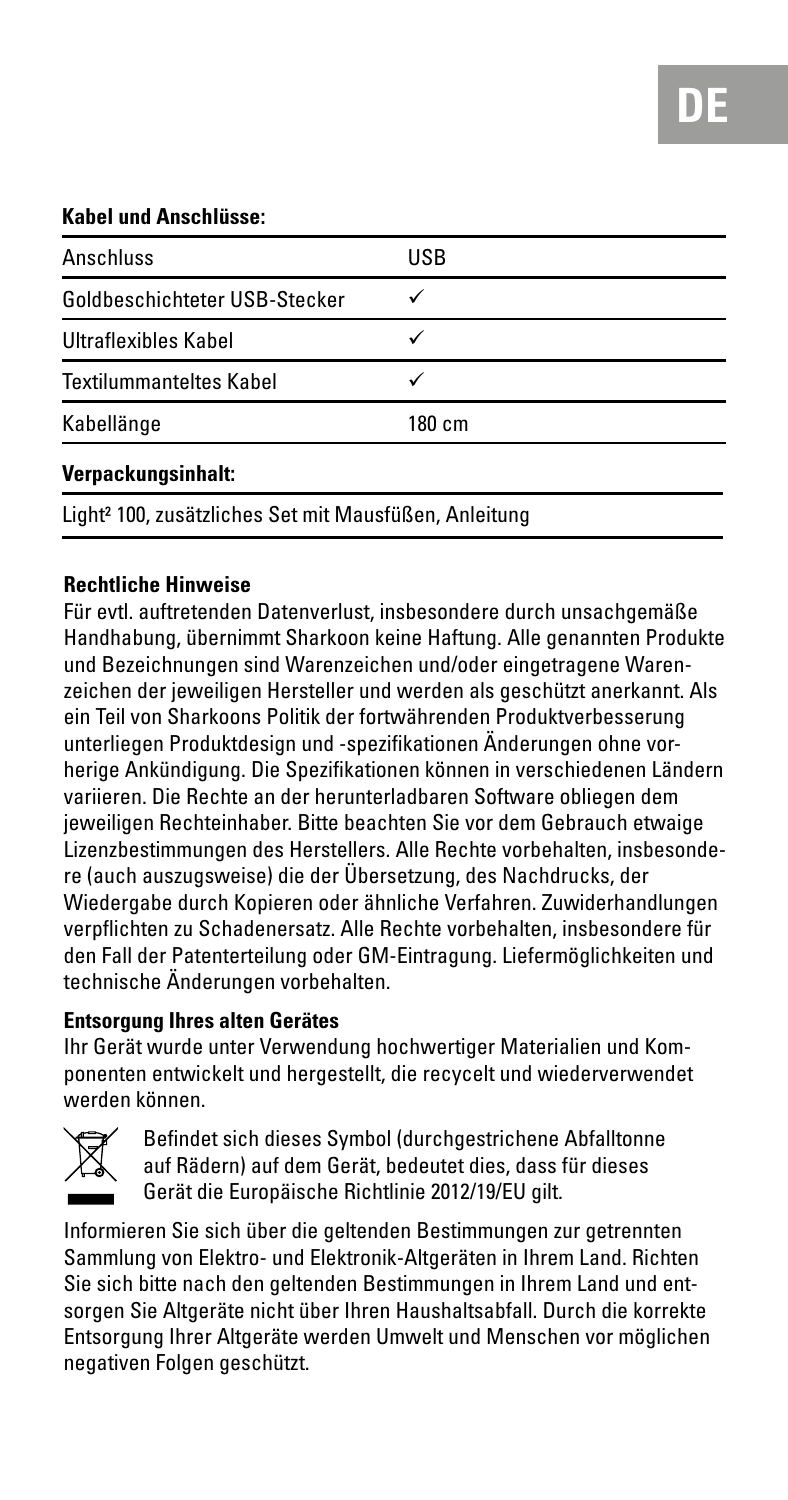## **Spécifications**

#### **Général:**

| DPI/CPI max.                                                                        | 5000                            |
|-------------------------------------------------------------------------------------|---------------------------------|
| DPI/CPI min.                                                                        | 200                             |
| Capteur                                                                             | Optique                         |
| Puce                                                                                | PixArt 3325                     |
| Éclairage                                                                           | <b>RVB</b>                      |
| Taux d'interrogation max.                                                           | 1000 Hz                         |
| Frames par seconde                                                                  | 4000                            |
| Pouces par seconde                                                                  | 100                             |
| Accélération max.                                                                   | 20q                             |
| Patins de souris                                                                    | 3. PTFE                         |
| Poids sans câble                                                                    | 78 g                            |
| Dimensions (L x P x H)                                                              | $120 \times 66 \times 42$ mm    |
| Systèmes d'exploitation pris en charge                                              | <b>Windows</b>                  |
| Propriétés des boutons:                                                             |                                 |
| Nombre de boutons                                                                   | 6                               |
| <b>Boutons programmables</b>                                                        | ĥ                               |
| Commutateurs Omron longue durée<br>dans les boutons gauche et droit de<br>la souris | ✓                               |
| Durée de vie opérationnelle des<br>houtons                                          | 20 millions de clics min        |
| Propriétés DPI:                                                                     |                                 |
| Étapes DPI                                                                          | 7 (entièrement personnalisable) |
| Commutateur DPI                                                                     | ✓                               |
| Indicateur DPI                                                                      | <b>LED</b>                      |
| Propriétés du logiciel:                                                             |                                 |
| Logiciel gaming                                                                     | ✓                               |
| Mémoire intégrée pour profils de jeu                                                | ✓                               |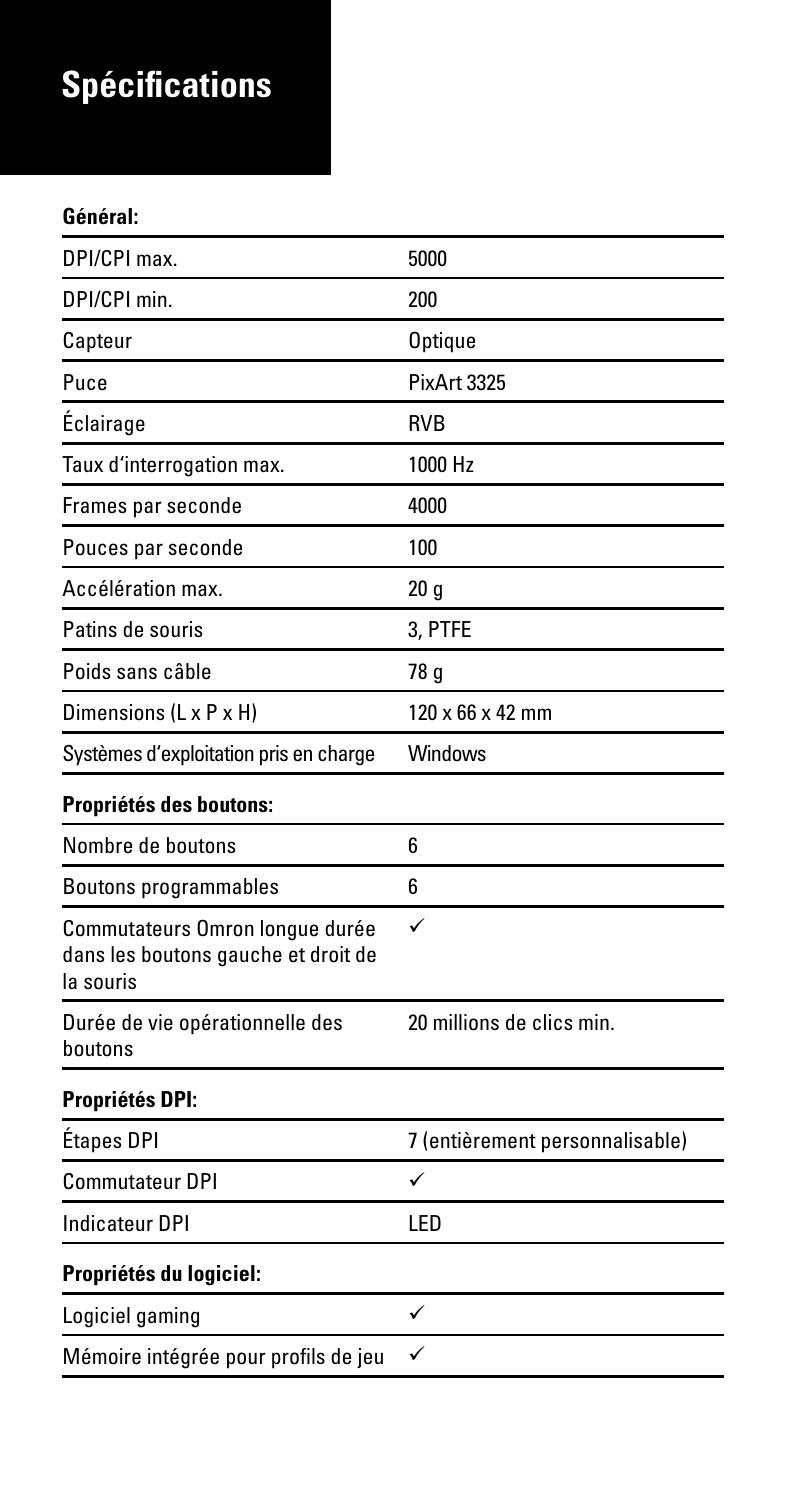| Capacité de la mémoire intégrée | 64 kB      |
|---------------------------------|------------|
| Nombre de profils               | 5          |
| Câble et connecteur:            |            |
| Connecteur                      | <b>USB</b> |
| Connecteur USB plaqué or        |            |
| Câble ultra-flexible            | ✓          |
| Câble en textile tressé         | ✓          |
| Longueur du câble               | 180 cm     |
|                                 |            |

#### **Contenu de l'emballage:**

Light² 100, Set supplémentaire de patins de souris, Manuel

#### **Mentions légales**

Sharkoon n'assume aucune responsabilité pour les pertes de données, en particulier celles causées par un traitement inapproprié. Les noms de produits et descriptions sont des marques commerciales et/ou protégées des fabricants respectifs, acceptées comme protégées. Dans le cadre de la politique d'amélioration continue des produits chez Sharkoon, le design et les spécifications sont sujets à des modifications sans préavis. Les spécifications nationales du produit peuvent varier. Les droits légaux du logiciel téléchargeable appartiennent à leurs propriétaires respectifs. Veuillez respecter les conditions du contrat de licence du fabricant avant d'utiliser le logiciel. Tous les droits sont réservés, en particulier pour la traduction, la réimpression, la reproduction par copie ou tout autre moyen technique. Toute infraction donnera lieu à une demande de compensation. Tous droits réservés, en particulier en cas de cession de brevet ou de brevet d'utilité. Les méthodes de livraison et de modification technique sont réservées.

#### **Traitement de votre produit usagé**

Votre produit est conçu et fabriqué avec des matériaux et composants de haute qualité qui peuvent être réutilisés et recyclés.



 Lorsque ce symbole de poubelle barrée est présent sur un produit, cela signifie que ce dernier est couvert par la directive européenne 2012/19/EU.

Veuillez-vous informer sur le système local de collecte de tri sélectif pour les produits électriques et électroniques. Veuillez respecter la réglementation locale et ne pas jeter vos produits usagés avec vos déchets ménagers. La mise au rebut conforme de votre ancien produit aidera à prévenir les conséquences négatives potentielles pour l'environnement et la santé humaine.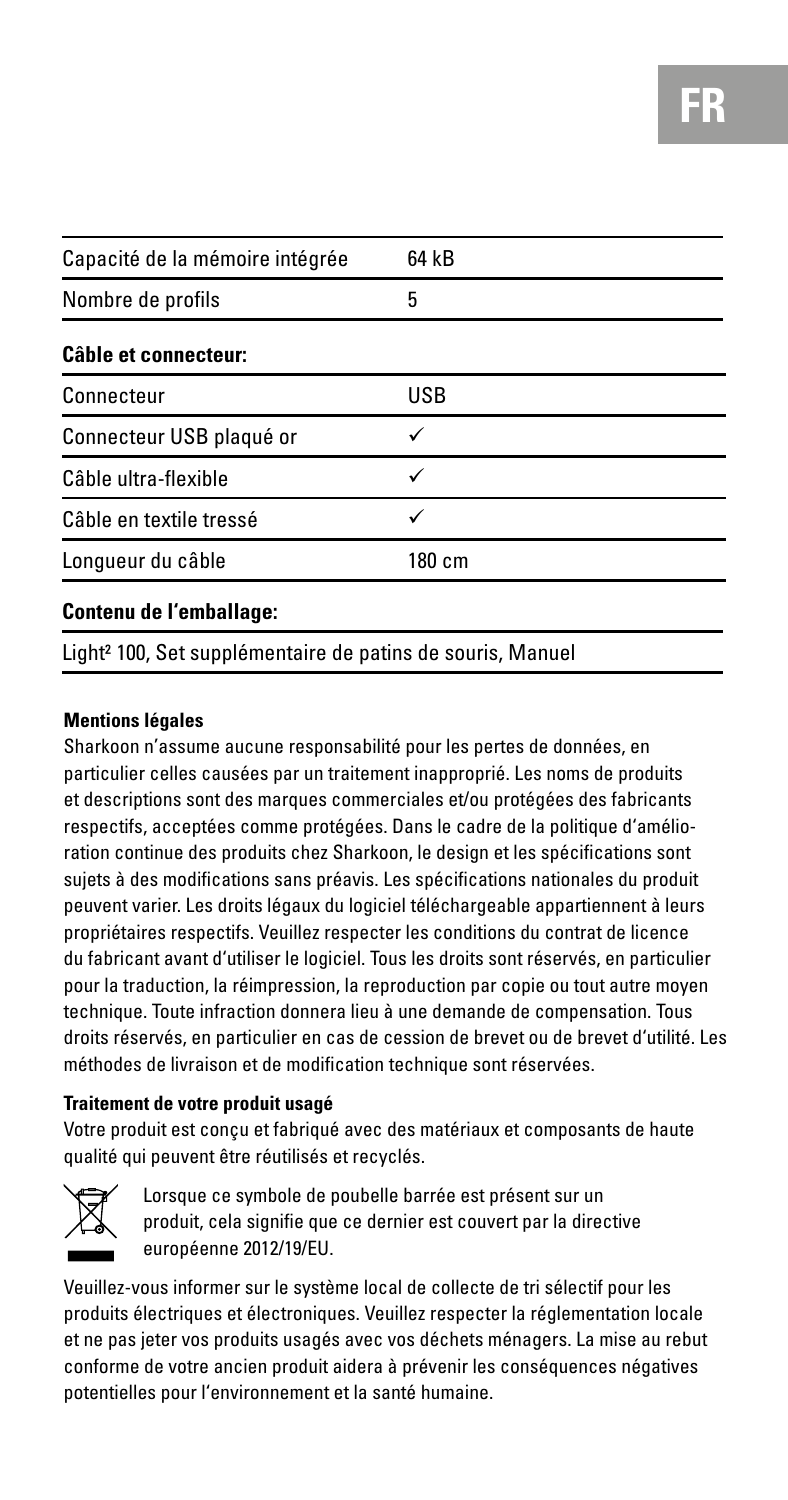## **Specifiche tecniche**

#### **Generale:**

| Max. DPI/CPI                                                      | 5.000                              |
|-------------------------------------------------------------------|------------------------------------|
| Min. DPI/CPI                                                      | 200                                |
| Sensore                                                           | Ottico                             |
| Chip                                                              | PixArt 3325                        |
| Illuminazione                                                     | <b>RGB</b>                         |
| Polling rate massimo                                              | 1.000 H <sub>z</sub>               |
| Frame per secondo                                                 | 4.000                              |
| Inch per secondo                                                  | 100                                |
| Accelerazione massima                                             | 20 q                               |
| Piedini del mouse                                                 | 3. PTFE                            |
| Peso senza il cavo                                                | 78 g                               |
| Dimensioni (L x P x A)                                            | $120 \times 66 \times 42$ mm       |
| Sistemi operativi supportati                                      | Windows                            |
| Caratteristiche dei tasti:                                        |                                    |
| Numero di pulsanti                                                | 6                                  |
| Pulsanti programmabili                                            | 6                                  |
| Switch Omron presente nel pulsante<br>destro e sinistro del mouse |                                    |
| Ciclo di vita dei pulsanti                                        | Min. 20 milioni di click           |
| <b>Specifiche DPI:</b>                                            |                                    |
| Livelli di DPI                                                    | 7 (completamente personalizzabili) |
| Tasto di regolazione DPI                                          |                                    |
| Indicatore DPI                                                    | <b>LED</b>                         |
| Software di gestione:                                             |                                    |
| Gaming software                                                   | ✓                                  |
| Memoria integrata per i profili di gioco √                        |                                    |
| Capacità della memoria integrata                                  | 64 kB                              |
| Numero di profili                                                 | 5                                  |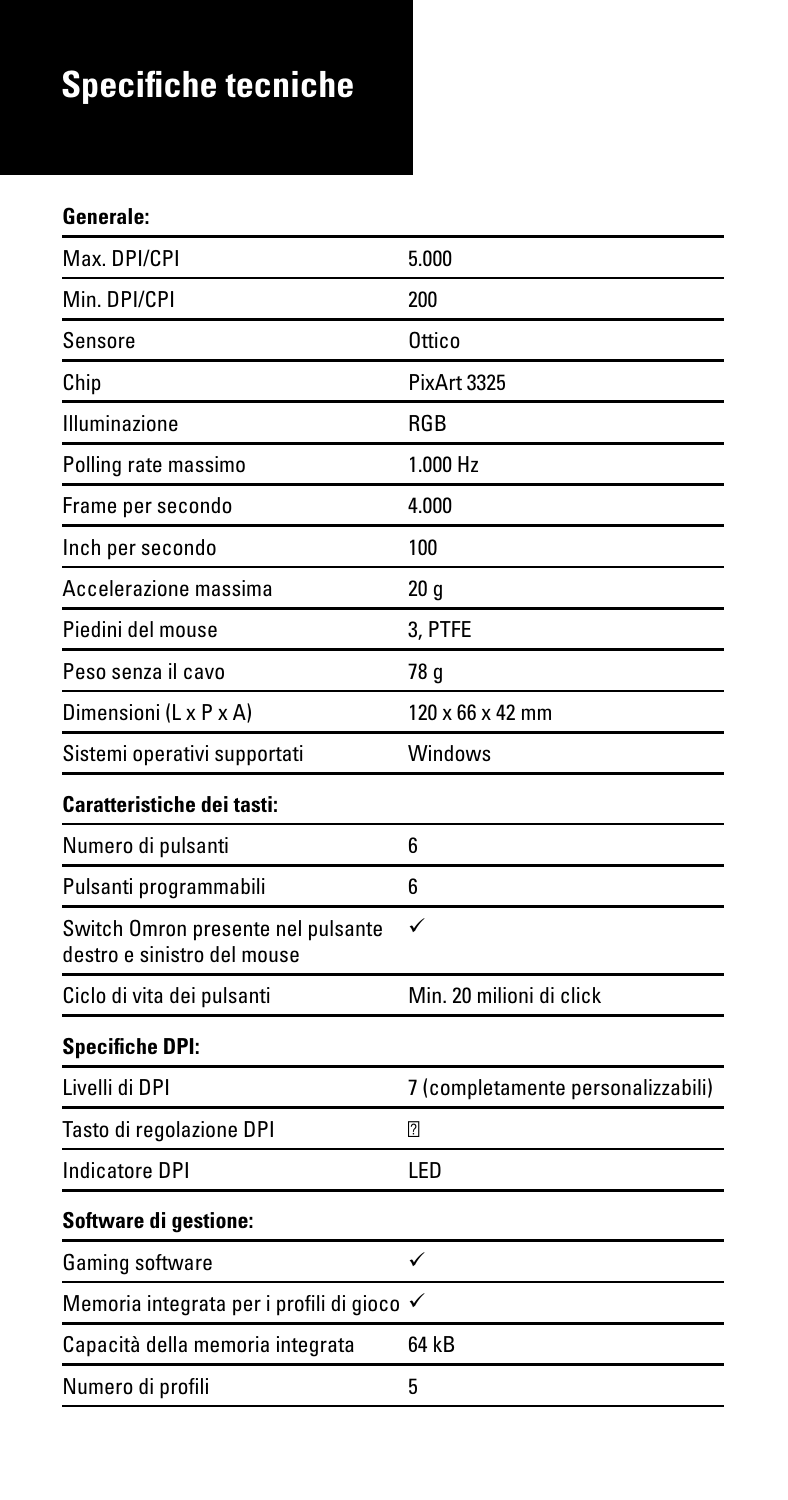#### **Cavo e connettore:**

| Connettore                           | <b>USB</b> |
|--------------------------------------|------------|
| Connettore USB placcato in oro       |            |
| Cavo ultraflessibile                 |            |
| Cavo rivestito in treccia di tessuto |            |
| Lunghezza cavo                       | 180 cm     |
| Contenuto della confezione:          |            |

Light² 100, Set di piedini addizionali, Manuale dell'utente

#### **Avvertenze legali**

Per potenziali perdite dei dati, in particolare a causa di un trattamento inappropriato, Sharkoon non si assume alcuna responsabilità in merito. Tutti i prodotti e le descrizioni riportate sono marchi e/o marchi registrati dei rispettivi produttori e vengono accettati come protetti. Come parte della politica di miglioramento del prodotto di Sharkoon, i prodotti sono soggetti a cambi del Design e le specifiche sono soggette a modifiche senza preavviso. Le specifiche possono variare nei diversi paesi. I diritti del software scaricabile appartengono ai rispettivi proprietari. Si prega di notare prima i termini di licenza di uso del produttore. Tutti i diritti sono riservati in particolare (anche per gli estratti) per traduzioni, ristampe, riproduzione tramite copia e metodi simili. I trasgressori sono passibili di risarcimento danni. Tutti i diritti sono riservati, in particolare per la concessione di brevetti o di registrazione. Disponibilità e modifiche tecniche sono riservate.

#### **Smaltimento vecchio dispositivo**

Il prodotto è stato progettato e realizzato con materiali e componenti che possono essere riciclati e riutilizzati di alta qualità.



 Questo simbolo (bidone ruote) sul dispositivo, significa che per questo vale la direttiva europea 2012/19/ EU.

La preghiamo di informarsi sulle modalità di raccolta differenziata di apparecchiature elettriche ed elettroniche nel Suo paese. Siate sicuri di fare riferimento alle leggi in vigore nel vostro paese e non gettare i vecchi prodotti nei normali rifiuti domestici. Il corretto smaltimento dei vecchi dispositivi, contribuisce a prevenire l´ambiente e le persone da possibili conseguenze negative.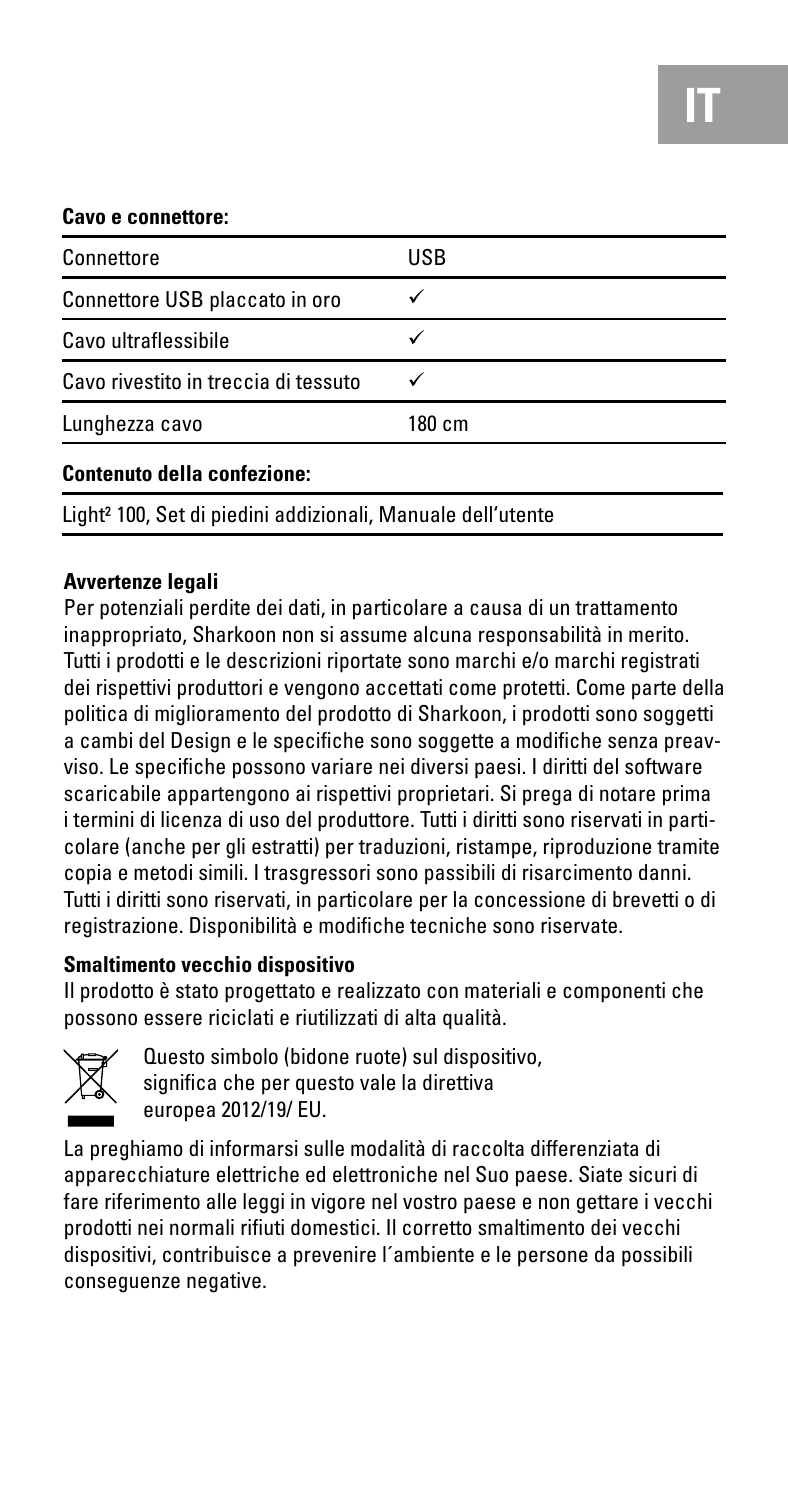## **Especificaciones**

#### **General:**

| Máx. DPI/CPI                                                        | 5.000                        |
|---------------------------------------------------------------------|------------------------------|
| Mín. DPI/CPI                                                        | 200                          |
| Sensor                                                              | Óptico                       |
| Chip                                                                | PixArt 3325                  |
| Iluminación                                                         | <b>RGB</b>                   |
| Tasa máx, de sondeo                                                 | 1.000 Hz                     |
| Cuadros por segundo                                                 | 4.000                        |
| Pulgadas por segundo                                                | 100                          |
| Máx. aceleración                                                    | 20q                          |
| Pies de ratón                                                       | 3. PTFE                      |
| Peso sin cable                                                      | 78 g                         |
| Dimensiones (L x An x Al)                                           | $120 \times 66 \times 42$ mm |
| Sistemas operativos compatibles                                     | Windows                      |
| Propiedades del botón:                                              |                              |
| Número de botones                                                   | 6                            |
| Botones programables                                                | 6                            |
| Interruptores Omron en los botones<br>izquierdo y derecho del ratón | ✓                            |
| Ciclos operativos de vida de los<br>botones                         | Mín. 20 millones de clics    |
| <b>Propiedades DPI:</b>                                             |                              |
| Pasos DPI                                                           | 7 (Totalmente ajustables)    |
| Interruptor DPI                                                     | ✓                            |
| Indicador DPI                                                       | I FD                         |
| Propiedades del software:                                           |                              |
| Software para juego                                                 | ✓                            |
| Memoria integrada para perfiles<br>de juego                         |                              |
| Capacidad de la memoria integrada                                   | 64 kB                        |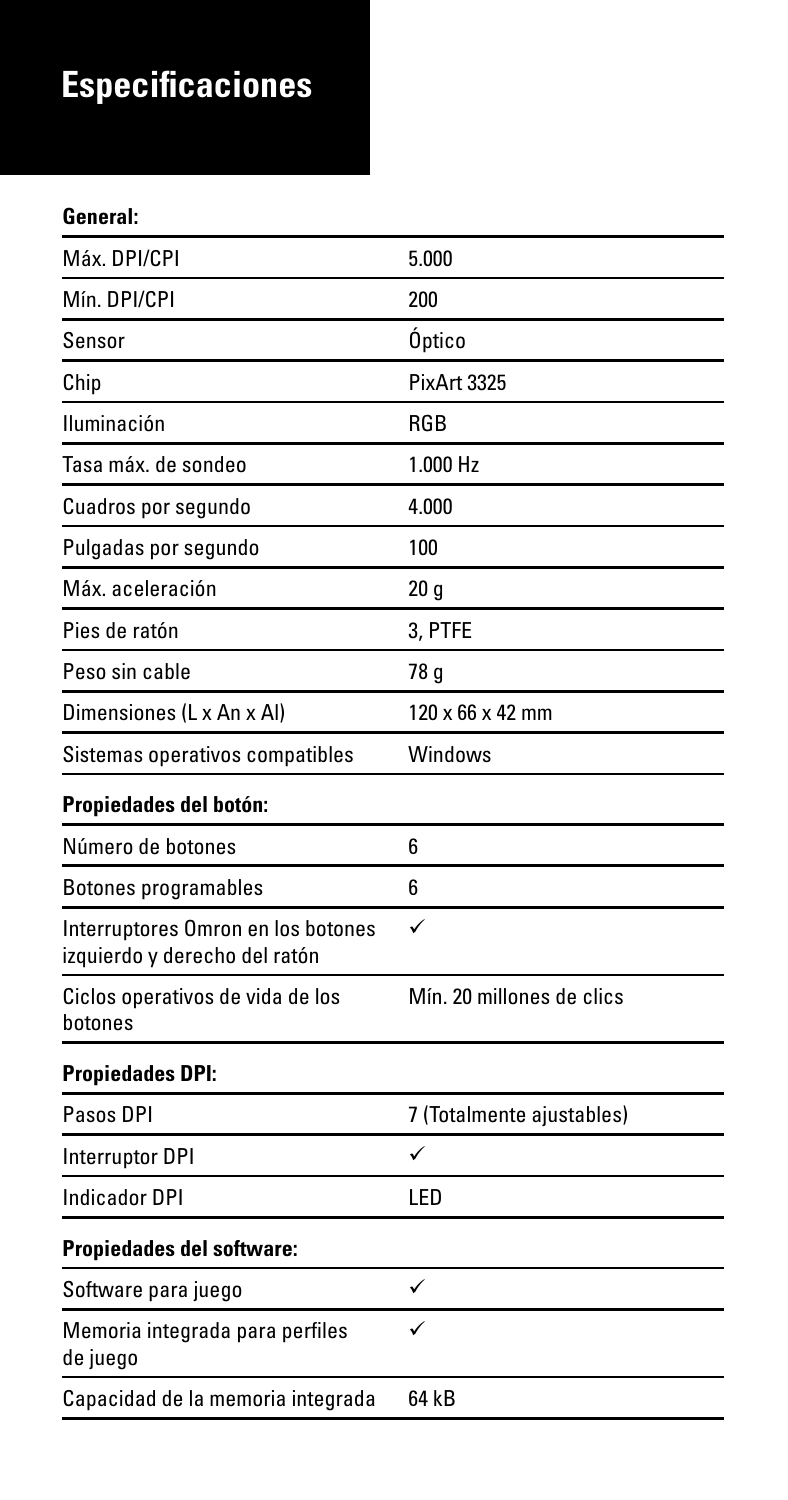| Número de perfiles                                                | 5          |  |
|-------------------------------------------------------------------|------------|--|
| Cable y conector:                                                 |            |  |
| Conector                                                          | <b>USB</b> |  |
| Conector USB chapado en oro                                       | ✓          |  |
| Cable ultraflexible                                               | ✓          |  |
| Cable textil trenzado                                             | ✓          |  |
| Longitud de cable                                                 | 180 cm     |  |
| Contenidos del paquete:                                           |            |  |
| Light <sup>2</sup> 100, juego adicional de patas de ratón, manual |            |  |

#### **Aviso legal**

Sharkoon no asume ninguna responsabilidad por la posible pérdida de datos, especialmente por una manipulación inadecuada. Todos los productos y descripciones mencionados son marcas comerciales y/o marcas registradas de sus respectivos fabricantes y están aceptados como protegidos. Cumpliendo nuestra continuada directiva de mejora de productos en Sharkoon, el diseño y las especificaciones están sujetos a cambio sin previo aviso. Las especificaciones de productos nacionales pueden variar. Los derechos legales del software descargable pertenecen a sus respectivos propietarios. Tenga en cuenta los términos de la licencia del fabricante antes de utilizar el software. Reservados todos los derechos, especialmente (también en extractos) en lo que a traducción, reimpresión y reproducción mediante copia u otros medios técnicos se refiere. Las infracciones darán lugar a compensaciones. Reservados todos los derechos, especialmente en el caso de asignación de patente o patente de utilidad. Reservados los medios de entrega y las modificaciones técnicas.

#### **Deshacerse del producto antiguo**

El producto está diseñado y fabricado con materiales y componentes de alta calidad que se pueden reciclar y reutilizar.



 Cuando este símbolo del contenedor con ruedas tachado se incorpore a un producto, significará que dicho producto está cubierto por la Directiva Europea 2012/19/EU dorada.

Infórmese sobre el sistema local de recolección y separación relacionado con los productos eléctricos y electrónicos. Actúe conforme a las normas locales y no se deshaga de los productos antiguos mezclándolos con los residuos domésticos convencionales. Si se deshace de forma correcta de sus productos antiguos, ayudará a prevenir las posibles consecuencias negativas en el medio ambiente y en la salud humana.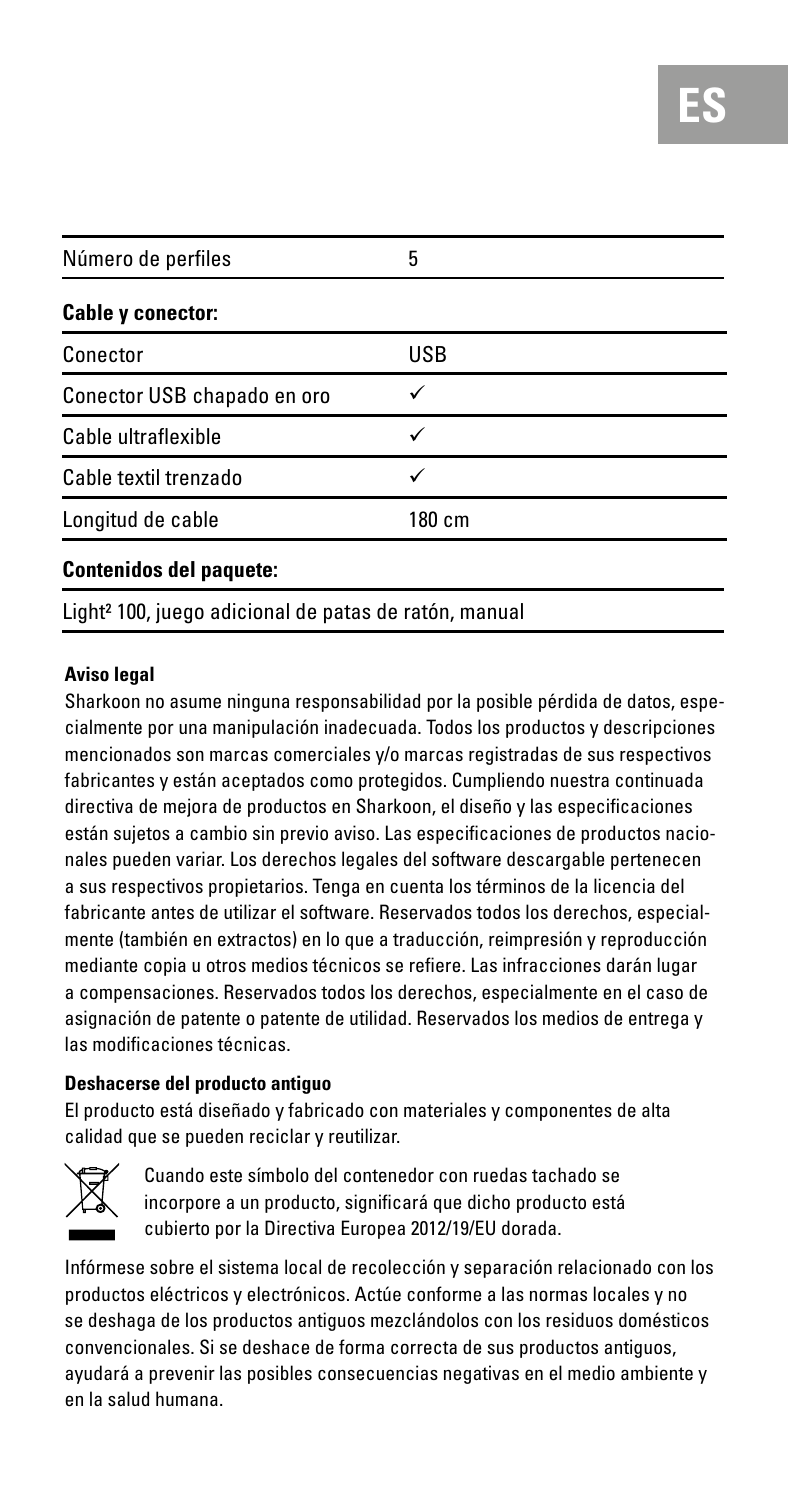## **Especificações**

### **Geral:**

| Máx. DPI/CPI                                                | 5.000                                 |
|-------------------------------------------------------------|---------------------------------------|
| Mín. DPI/CPI                                                | 200                                   |
| Sensor                                                      | Óptico                                |
| Chip                                                        | PixArt 3325                           |
| Iluminação                                                  | <b>RGB</b>                            |
| Máx. Taxa de sondagem                                       | 1.000 H <sub>z</sub>                  |
| Quadros por segundo                                         | 4.000                                 |
| Polegadas por segundo                                       | 100                                   |
| Máx. Aceleração                                             | 20 <sub>g</sub>                       |
| Pés do mouse                                                | 3. PTFE                               |
| Peso sem o cabo                                             | 78 g                                  |
| Dimensões (C x L x A)                                       | $120 \times 66 \times 42$ mm          |
| Sistemas operacionais suportados                            | Windows                               |
| Propriedades do botão:                                      |                                       |
| Número de botões                                            | 6                                     |
| Botões programáveis                                         | 6                                     |
| Switches resistentes Omron nos<br>botões esquerdo e direito | ✓                                     |
| Ciclos de vida útil dos botões                              | Mín. 20 milhões de<br>pressionamentos |
| Propriedades de DPI:                                        |                                       |
| Níveis de DPI                                               | 7 (totalmente personalizável)         |
| <b>DPI</b> Interruptor                                      |                                       |
| DPI Indicador                                               | <b>LED</b>                            |
| Propriedades do software:                                   |                                       |
| Software de jogo                                            | ✓                                     |
| Memória integrada para perfis<br>de jogos                   |                                       |
| Capacidade de memória integrada                             | 64 kB                                 |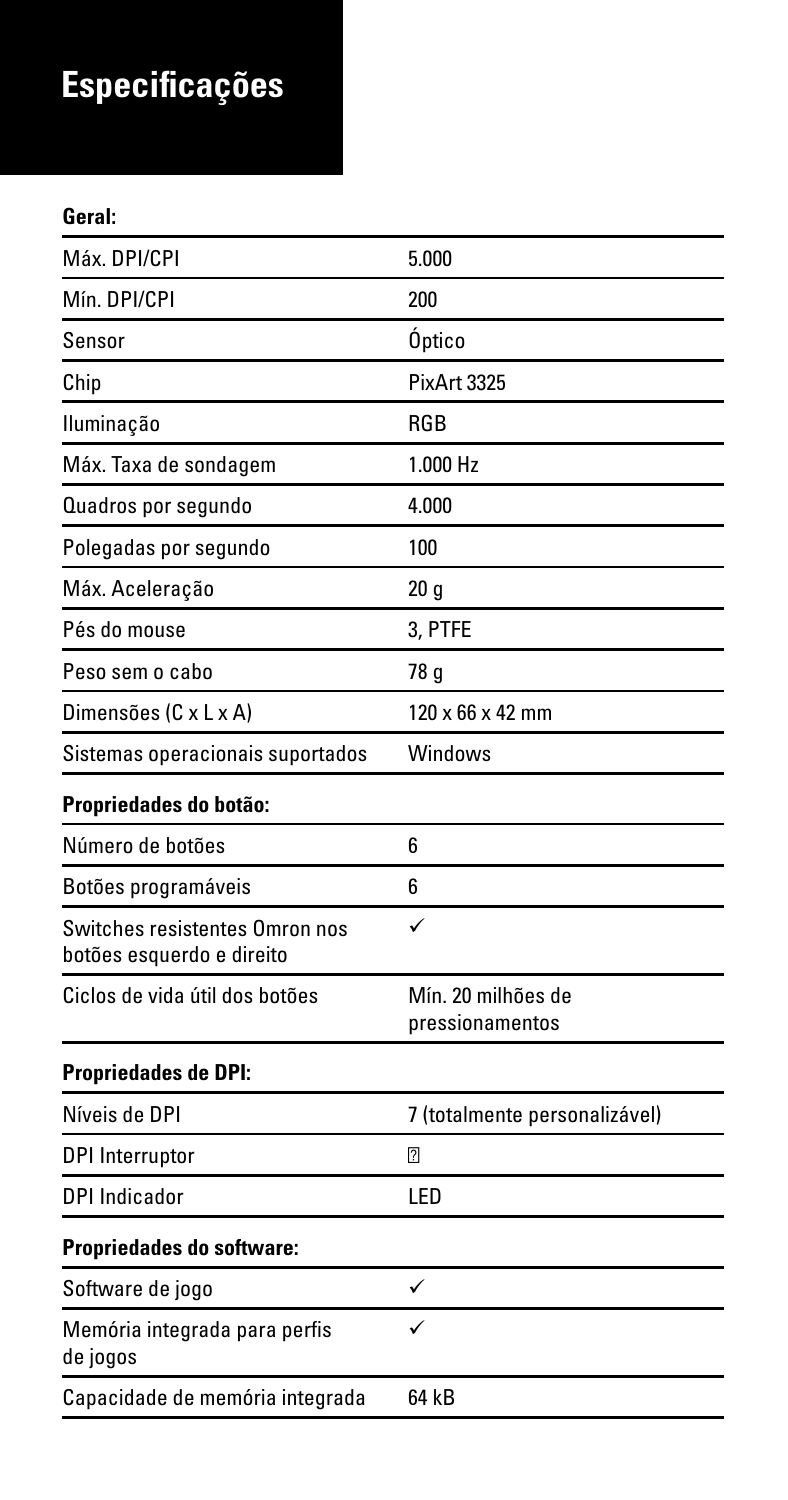| Número de perfis            | 5      |
|-----------------------------|--------|
| <b>Cabo e conector:</b>     |        |
| Conector                    | USB    |
| Conector USB banhado a ouro |        |
| Cabo ultraflexível          | ✓      |
| Cabo têxtil trançado        |        |
| Comprimento do cabo         | 180 cm |
| Conteúdo da embalagem:      |        |

Light² 100, Conjunto adicional dos pés de mouse, Manual

#### **Aviso Legal**

A empresa Sharkoon não assume qualquer responsabilidade por uso inapropriado ou perda de dados. Todos os produtos e descrições são marcas comerciais e/ou marcas registradas dos respectivos fabricantes. Como uma continuação da política de melhoria do produto em Sharkoon, o design e as especificações estão sujeitas a alterações sem aviso prévio. Especificações de produtos nacionais podem variar. Os direitos legais do software pertencem ao respectivo proprietário. Favor observar os termos da licença do fabricante antes de usar o software. Todos os direitos reservados (aplicável também aos extractos) para tradução, reimpressão, reprodução pela cópia ou outros meios técnicos. Qualquer Infrações dão direito a compensação Todos os direitos reservados especialmente em caso de atribuição de patente ou utilidade do patente. Meios de distribuição e modificações técnicas reservados.

#### **Descarte do seu produto antigo**

O seu produto foi fabricado com materiais e componentes de alta qualidade, que podem ser reciclados e reutilizados.



 Caso um símbolo de lata de lixo cruzado por duas linhas na forma de x estiver anexado a um produto, significa que o produto é coberto pela diretiva europeia 2012/19/EU.

Por favor se informe sobre o sistema de coleta local para produtos eletrônicos. Proceda de acordó com as regras locais e não elimine os seus antigos produtos com lixo doméstico. A eliminação correta do seu antigo produto ajuda a evitar consequências negativas para o meio ambiente e para a saúde humana.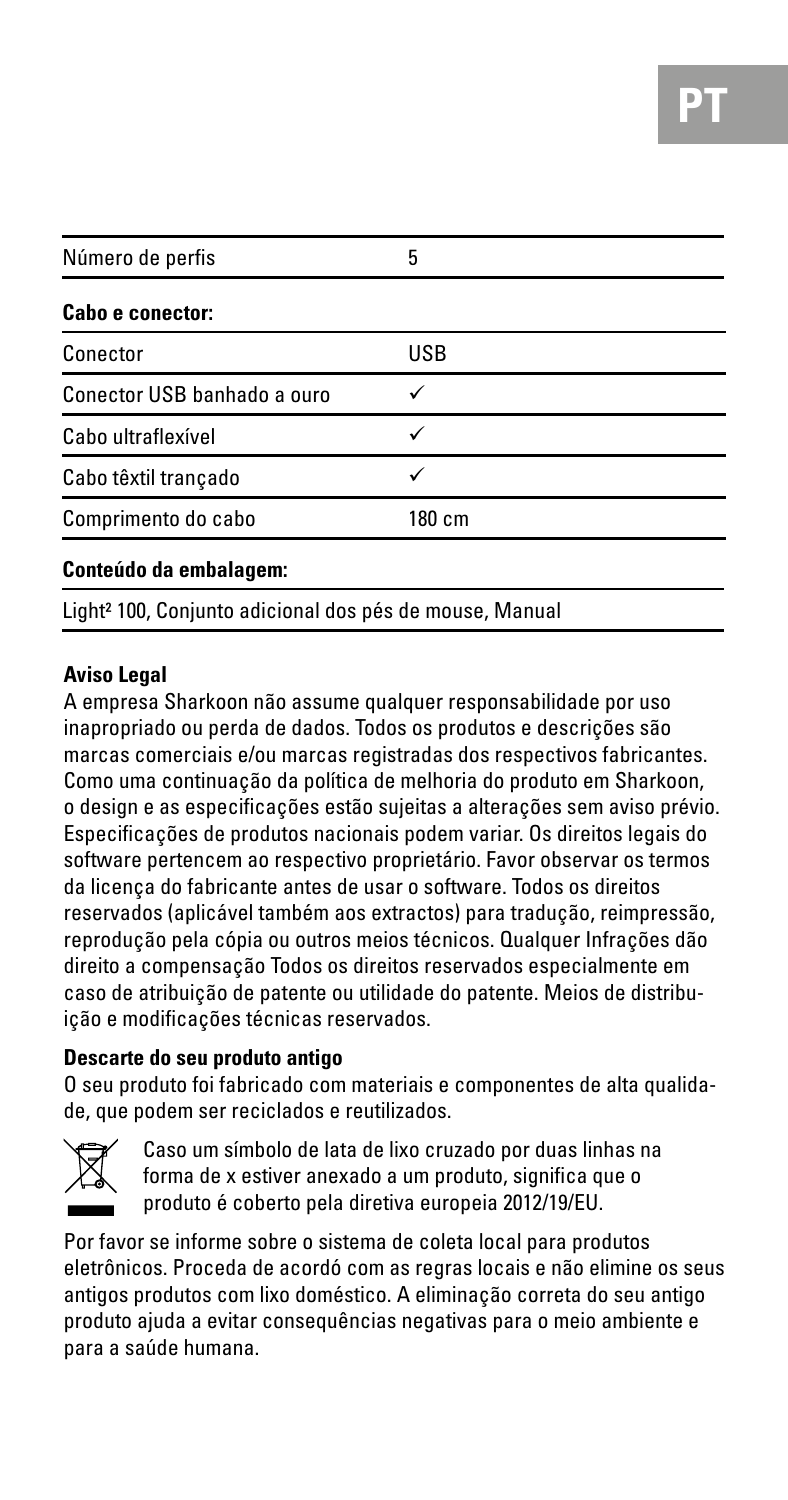## **Specificaties**

#### **Algemeen:**

| Max. DPI/CPI                                                   | 5.000                        |
|----------------------------------------------------------------|------------------------------|
| Min. DPI/CPI                                                   | 200                          |
| Sensor                                                         | Optisch                      |
| Chip                                                           | PixArt 3325                  |
| Verlichting                                                    | <b>RGB</b>                   |
| Max. polling rate                                              | 1.000 Hz                     |
| Frames per seconde                                             | 4.000                        |
| Inches per seconde                                             | 100                          |
| Max. acceleratie                                               | 20q                          |
| <b>Muisvoeties</b>                                             | 3. PTFE                      |
| Gewicht zonder kabel                                           | 78 g                         |
| Afmetingen (L x B x H)                                         | $120 \times 66 \times 42$ mm |
| Ondersteunde besturingssystemen                                | Windows                      |
| Eigenschappen knoppen:                                         |                              |
| Aantal knoppen                                                 | 6                            |
| Programmeerbare knoppen                                        | 6                            |
| Duurzame Omron-switches in de<br>linker-<br>en rechtermuisknop | ✓                            |
| Levensduur van de knoppen                                      | Min. 20 miljoen klikken      |
| Eigenschappen DPI:                                             |                              |
| DPI-stappen                                                    | 7 (volledig aanpasbaar)      |
| DPI-schakelaar                                                 | ✓                            |
| DPI-indicator                                                  | I <sub>FD</sub>              |
| Eigenschappen software:                                        |                              |
| Gamingsoftware                                                 | ✓                            |
| Intern geheugen voor gameprofielen                             | ✓                            |
| Capaciteit van het intern geheugen                             | 64 kB                        |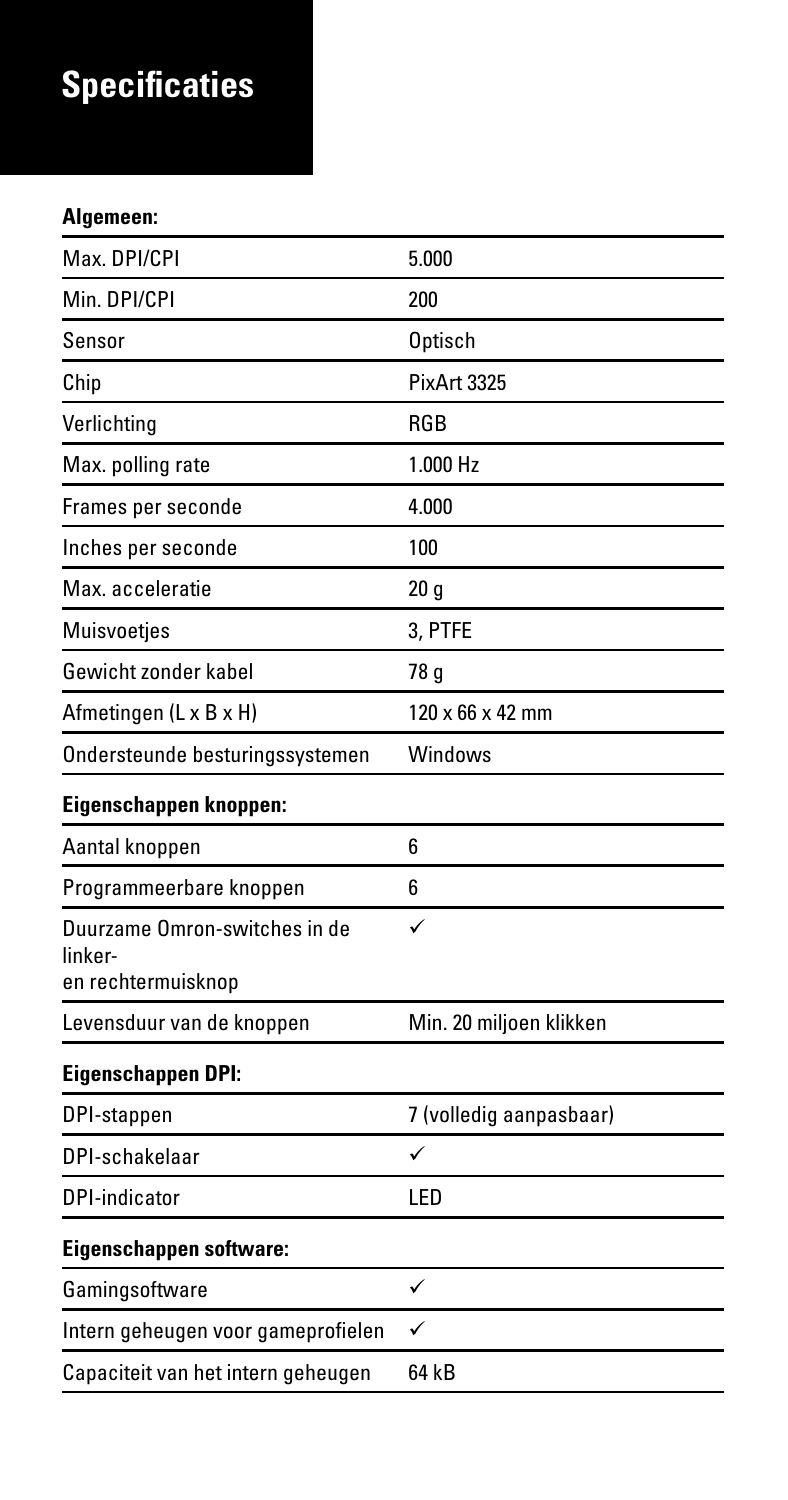| Aantal profielen                                           | 5          |  |
|------------------------------------------------------------|------------|--|
| Kabel en aansluiting:                                      |            |  |
| Aansluiting                                                | <b>USB</b> |  |
| Vergulde USB-stekker                                       |            |  |
| Ultraflexibele kabel                                       | ✓          |  |
| Gevlochten kabel                                           | ✓          |  |
| Kabellengte                                                | 180 cm     |  |
| Inhoud verpakking:                                         |            |  |
| Light <sup>2</sup> 100, extra set muisvoetjes, handleiding |            |  |

#### **Wettelijke vermelding**

Voor het potentiële verlies van data, speciaal na oneigenlijk gebruik, accepteert Sharkoon geen aansprakelijkheid. Alle genoemde productnamen en omschrijvingen zijn trademarks en/of geregistreerde trademarks van de respectievelijke fabrikant en zijn als beschermd geaccepteerd. Als onderdeel van het beleid van Sharkoon aangaande productverbetering kunnen de specificaties en design wijzigen zonder vooraankondiging. De specificaties kunnen per land verschillen. De wettelijke rechten van de bijgesloten software behoren aan de respectievelijke fabrikant. Bekijk voor gebruik de gebruikersvoorwaarden van de fabrikant. Alle rechten voorbehouden speciaal (ook in uittreksel) voor vertaling, herdruk, reproductie of kopiëren met andere technische middelen. Overtredingen leiden tot vervolging voor schadevergoeding. Alle rechten zijn voorbehouden met nadruk op patenten of goedkeuringen. Leveringsmogelijkheden en andere technische modificaties voorbehouden.

#### **Afvoeren van uw oude product**

Uw product is ontworpen en geproduceerd uit hogekwaliteitsmaterialen en -componenten die kunnen worden gerecycled en hergebruikt.



 Wanneer dit symbool van een afvalcontainer met een kruis erdoor op het apparaat wordt afgebeeld, betekent dit dat het product onder de Europese richtlijn 2012/19/EU valt.

Informeert u zich over de lokale bestemmingen voor het gescheiden inzamelen van elektrische en elektronische producten. Handelt u naar de lokale regelgeving en gooit u uw oude apparaten niet bij het huisafval. Het correct afvoeren van uw oude producten helpt mogelijke negatieve gevolgen voor het milieu en de menselijke gezondheid te voorkomen.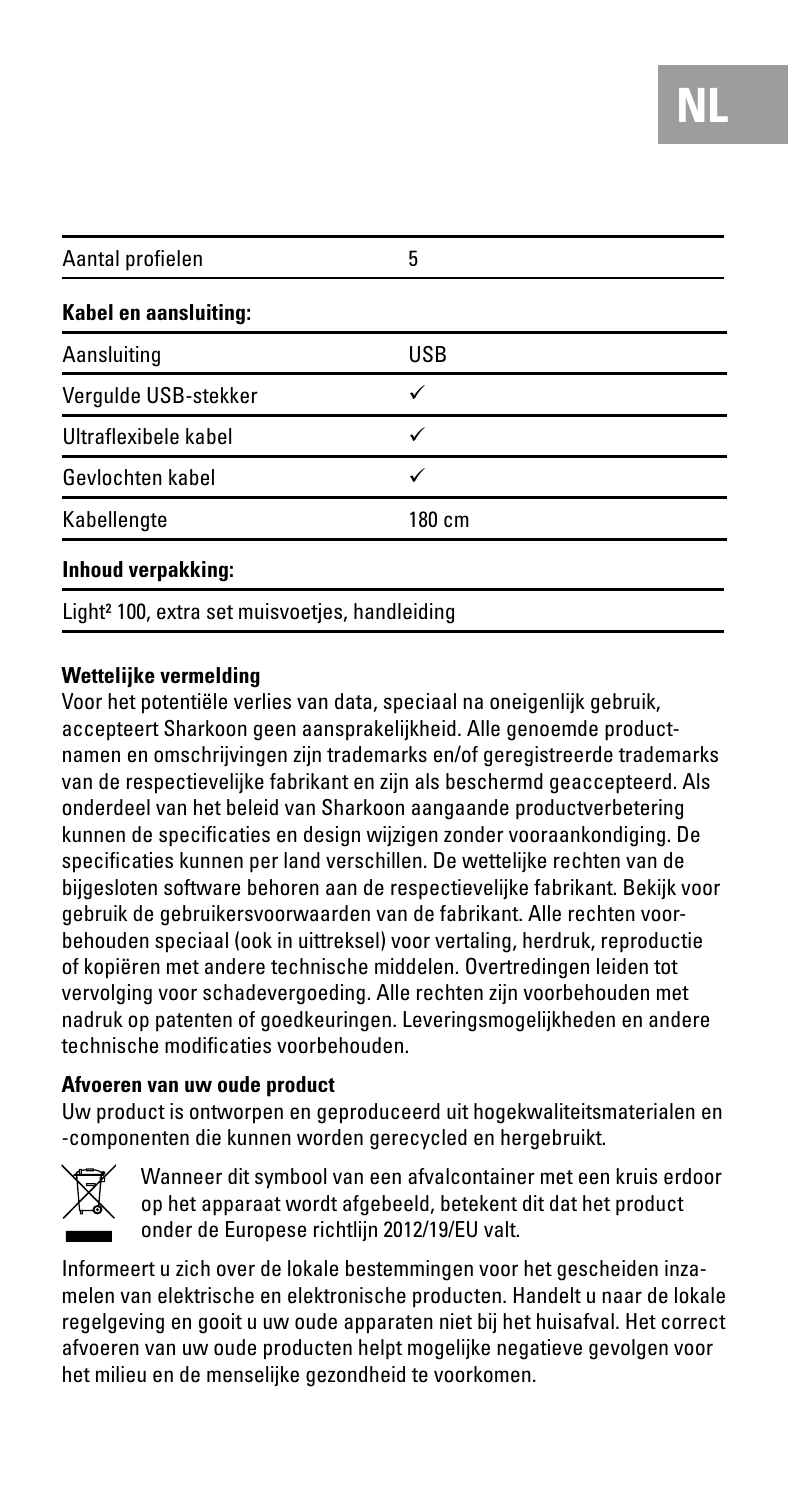# **Specyfikacja**

### **Ogólne:**

| Maks. DPI/CPI                                                     | 5000                       |
|-------------------------------------------------------------------|----------------------------|
| Min. DPI/CPI                                                      | 200                        |
| Sensor                                                            | Optyczny                   |
| Chipset                                                           | PixArt 3325                |
| Oświetlenia                                                       | <b>RGB</b>                 |
| Czestotliwość odpytywania                                         | 1000 Hz                    |
| Klatki na sekunde                                                 | 4000                       |
| Cale na sekunde                                                   | 100                        |
| Maks. przyśpieszenie                                              | 20 <sub>g</sub>            |
| Ślizgacze do myszki                                               | 3. PTFE                    |
| Waga bez kabla                                                    | 78 g                       |
| Wymiary (dł. x sz. x w.)                                          | 120 x 66 x 42 mm           |
| Obsługiwane systemy operacyjne                                    | Windows                    |
| Właściwości przycisków:                                           |                            |
| Liczba przycisków                                                 | ĥ                          |
| Programowalne przyciski                                           | 6                          |
| Wytrzymałe przełączniki Omron w<br>lewym i prawym przycisku myszy | ✓                          |
| Cykl życia przycisków                                             | Min. 20 millionów kliknięć |
| Właściwości DPI:                                                  |                            |
| Poziomy DPI                                                       | 7 (w pełni konfigurowalne) |
| Przełącznik DPI                                                   | J                          |
| Wskaźnik DPI                                                      | LED                        |
| Właściwości oprogramowania:                                       |                            |
| Oprogramowanie do gier                                            | ✓                          |
| Wbudowana pamięć dla profili gier                                 | ✓                          |
| Pojemność wbudowanej pamieci                                      | 64 kB                      |
| Liczba profili                                                    | 5                          |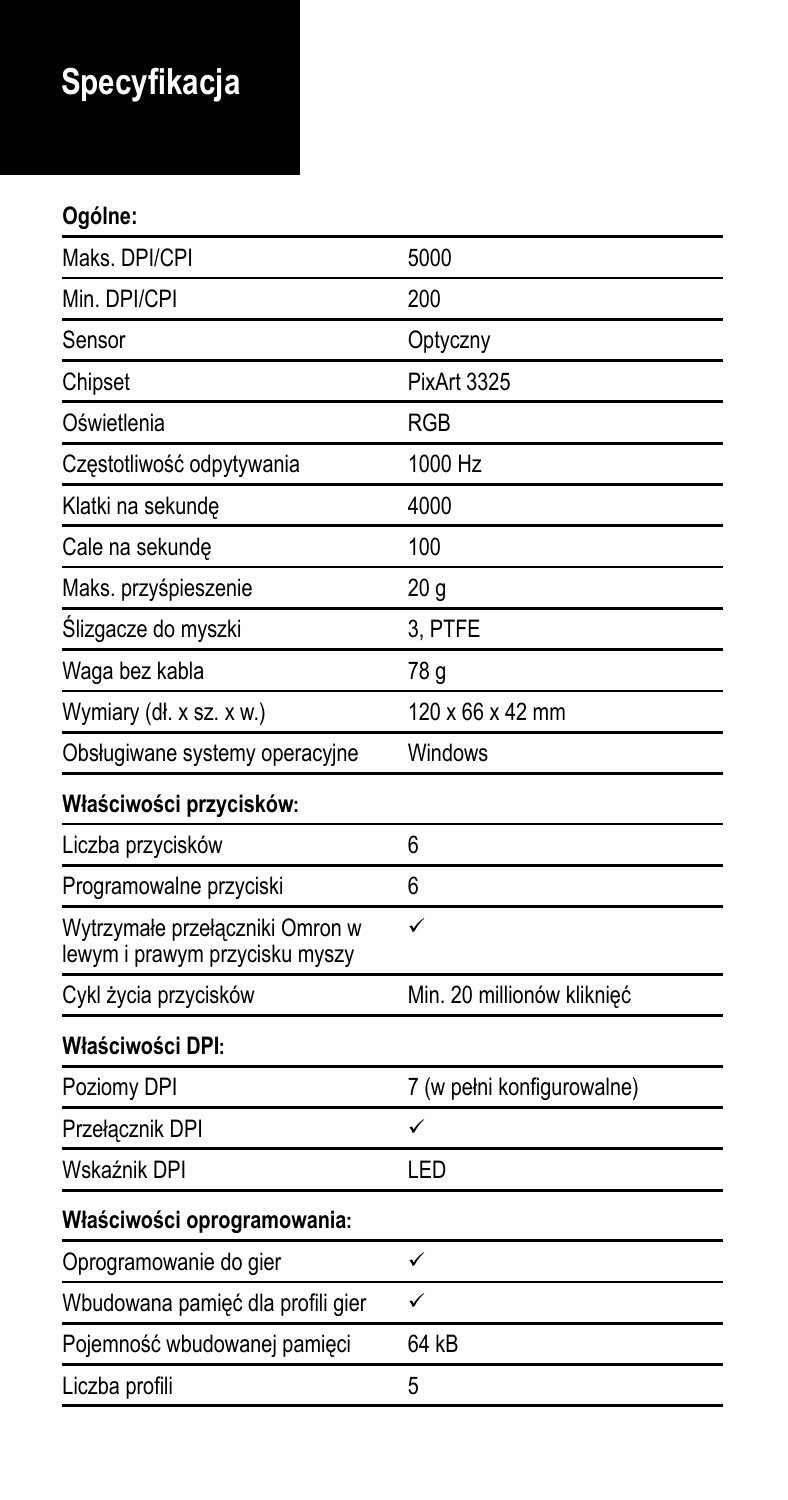#### **Kabel i złącze:**

| Złacze                                                                       | <b>USB</b> |
|------------------------------------------------------------------------------|------------|
| Pozłacana wtyczka USB                                                        |            |
| Ultra elastyczny kabel                                                       |            |
| Kabel w oplocie z materiału                                                  |            |
| Długość kabla                                                                | 180 cm     |
| Zawartość opakowania:                                                        |            |
| Light <sup>2</sup> 100, dodatkowy zestaw ślizgaczy myszy, instrukcja obsługi |            |

#### **Zastrzeżenia prawne**

Za potencjalną utratę danych, szczególnie w wyniku nieprawidłowej obsługi produktu, firma Sharkoon nie ponosi żadnej odpowiedzialności. Wszystkie wymienione produkty i opisy są znakami towarowymi i /lub zastrzeżonymi znakami towarowymi odpowiednich producentów i są zaakceptowane jako chronione. W następstwie polityki stałego ulepszania produktu przez firmę Sharkoon, konstrukcja i specyfikacje mogą ulec zmianie bez uprzedniego powiadomienia. Krajowe specyfikacje produktów poszczególnych regionów mogą się różnić od siebie. Wszelkie prawa dołączonego oprogramowania należą do odpowiednich właścicieli. Przed rozpoczęciem korzystania z oprogramowania należy zapoznać się z warunkami licencji producenta. Wszelkie prawa zastrzeżone, szczególnie w zakresie tłumaczenia, przedruku, powielania poprzez kopiowanie lub przy użyciu innych środków technicznych. Naruszenia doprowadzi do wyrównania. Wszelkie prawa są zastrzeżone, szczególnie w zakresie praw do patentu lub użytkowego patentu. Sposób dostawy i modyfikacje techniczne są zastrzeżone.

### **Utylizacja zużytego produktu**

To urządzenie zostało zaprojektowane i wykonane z wysokiej jakości materiałów i elementów, które mogą zostać poddane utylizacji oraz ponownemu wykorzystaniun.



Symbol przekreślonego śmietnika na kółkach dołączony do produktu oznacza, że jest on objęty Dyrektywa Europejska 2012/19/EU w sprawie elektroniki.

Należy zapoznać się z krajowym systemem odbioru produktów elektry- cznych i elektronicznych. Należy postępować zgodnie z krajowymi przepisami i nie wyrzucać tego typu urządeń wraz z innymi odpadami domowymi. Prawidłowa utylizacja starego używanego produktu pomoże zapobiec potencjalnym negatywnym skutom dla środowiska i zdrowia ludzkiego.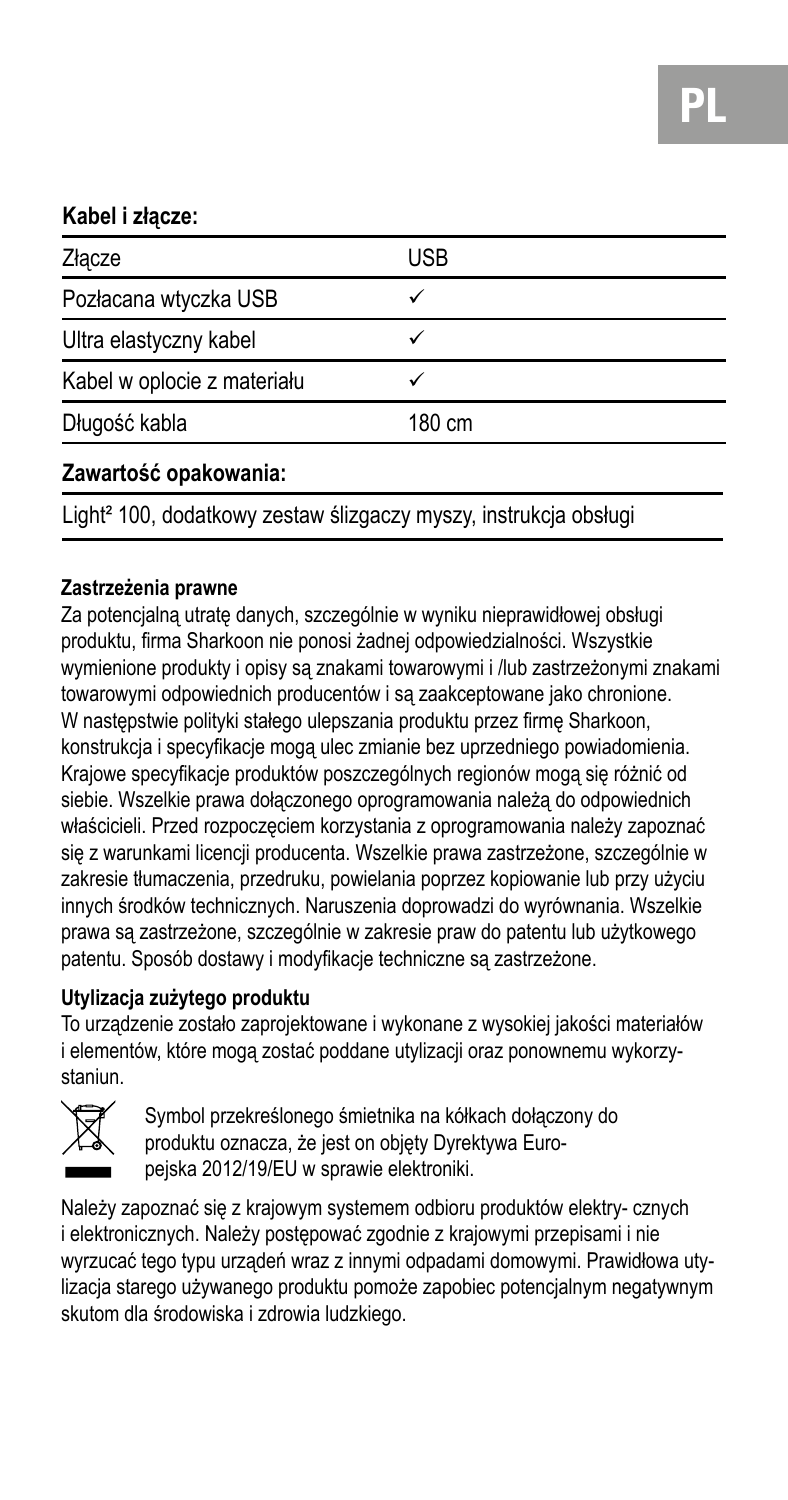### **Műszaki adatok**

### **Általános:**

| Max. DPI/CPI                                        | 5000                        |
|-----------------------------------------------------|-----------------------------|
| Min. DPI/CPI                                        | 200                         |
| Érzékelő                                            | Optikai                     |
| Chip                                                | PixArt 3325                 |
| Megvilágítás                                        | <b>RGB</b>                  |
| Max. Mintavételezési gyakoriság                     | 1000 Hz                     |
| Képkocka másodpercenként                            | 4000                        |
| Hüvelyk másodpercenként                             | 100                         |
| Max. Gyorsítás                                      | 20 <sub>g</sub>             |
| Egértalp                                            | 3. PTFE                     |
| Súly kábel nélkül                                   | 78 g                        |
| Méretek (H x Sz x M)                                | 120 x 66 x 42 mm            |
| Támogatott operációs rendszerek                     | Windows                     |
| Gombtulajdonságok:                                  |                             |
| Gombok száma                                        | 6                           |
| Programozható gombok                                | 6                           |
| Tartós Omron kapcsolók a bal és jobb<br>egérgombban | ✓                           |
| Gombok működési élettartama                         | Min. 20 millió kattintás    |
| DPI- tulajdonságok:                                 |                             |
| DPI- lépések                                        | 7 (teljesen testreszabható) |
| DPI- kapcsoló                                       | ✓                           |
| DPI kijelző                                         | LED                         |
| Szoftvertulajdonságok:                              |                             |
| Játékszoftver                                       | ✓                           |
| Beépített memória játékprofilokhoz                  | ✓                           |
| Beépített memória kapacitása                        | 64 kB                       |
| Profilok száma                                      | 5                           |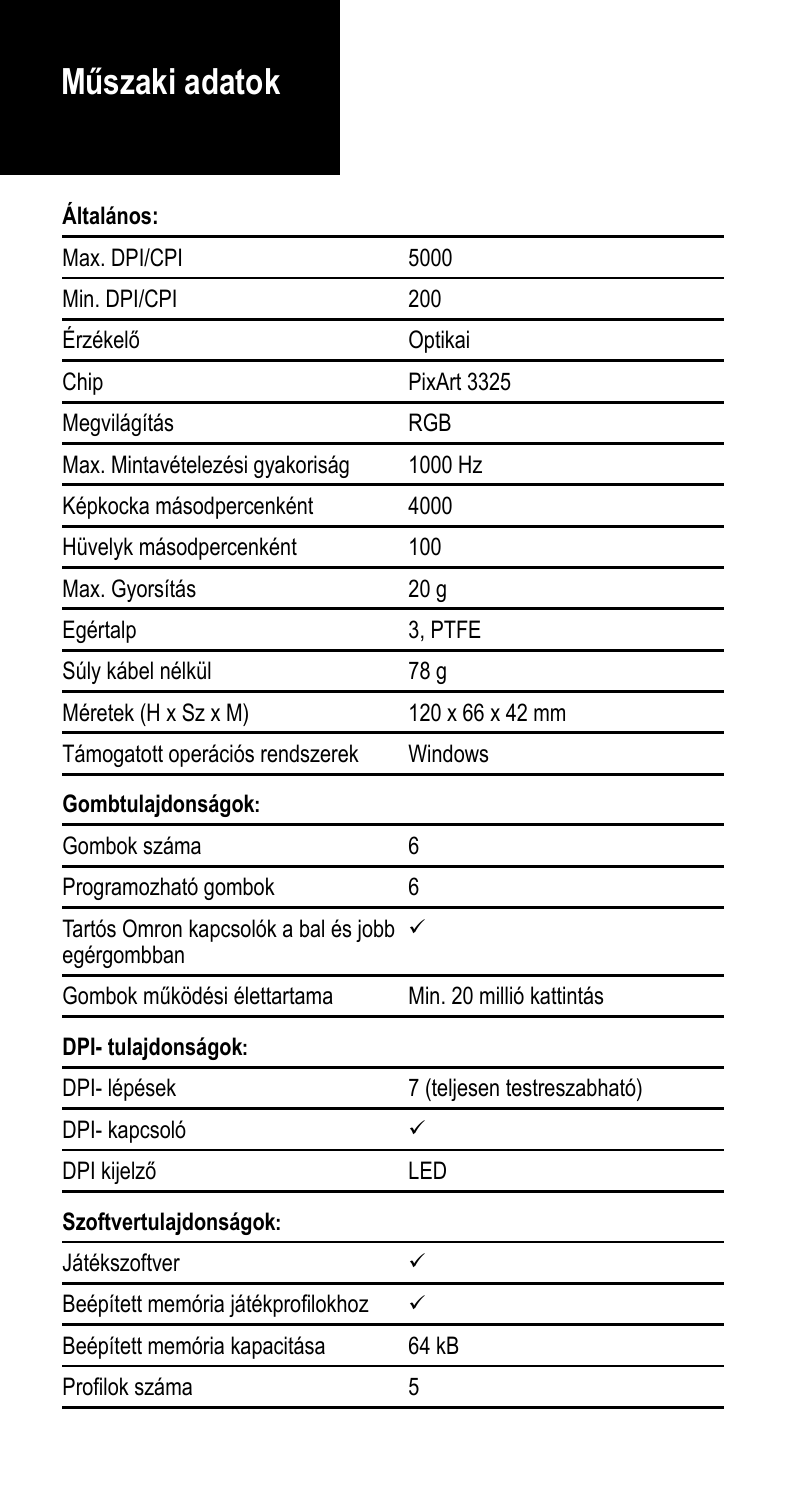#### **Kábel és csatlakozó:**

| Csatlakozó                                                | <b>USB</b> |  |
|-----------------------------------------------------------|------------|--|
| Aranyozott USB-csatlakozó                                 |            |  |
| Ultrahajlékony kábel                                      | ✓          |  |
| Textilborítású kábel                                      |            |  |
| Kábelhossz                                                | 180 cm     |  |
| A csomag tartalma:                                        |            |  |
| Light <sup>2</sup> 100, További egértalpkészlet, Útmutató |            |  |

#### **Felelősség elhárítása**

A Sharkoon nem vállal felelősséget az esetleges adatvesztésért, különösen a nem megfelelő kezelés következtében. Minden megnevezett márkavagy terméknév az adott vállalat védjegye és/vagy bejegyzett védjegye, ily módon védelem alatt állónak tekintendő. A Sharkoon folyamatos termékfejlesztési politikája értelmében a konstrukció és műszaki adatok előzetes értesítés nélkül megváltozhatnak. Az országos termékspecifikációk változhatnak. A letölthető szoftverhez fűződő jogok az adott tulajdonos tulajdonát képezik. A szoftver használata előtt vegye figyelembe a gyártó licencfeltételeit. Minden jog fenntartva, beleértve a (kivonatos) fordítást, újranyomtatást, illetve a másolással és egyéb műszaki megoldással történő sokszorosítást. A jogsértés kártérítési igényt von maga után. Minden jog fenntartva, különösképpen a szabadalmi jog, illetve a használati jog átruházása tekintetében. A közlés és műszaki módosítások módja fenntartva.

#### **Az elhasznált termék elhelyezése**

Az Ön termékét kiváló minőségű, újrahasznosítható anyagokból és alkatrészekből gyártották.



A terméken szereplő áthúzott kerekes hulladéktartály embléma azt jelenti, hogy a 2012/19/EK európai irányelv hatálya alá tartozik.

Kérjük tájékozódjon az elektromos és elektronikus termékek elkülönített begyűjtésével kapcso- latos, helyi rendszerrel kapcsolatban. Kérjük, tartsa be a hulladékkezelére vonatkozó, helyi szabályozást és ne dobja az elhasznált terméket a háztartási szemétbe. Az elhasználódott termék helyes elhelyezése segít megelőzni a potenciálisan negatív következményeket a környezetre és a közegészségre nézve.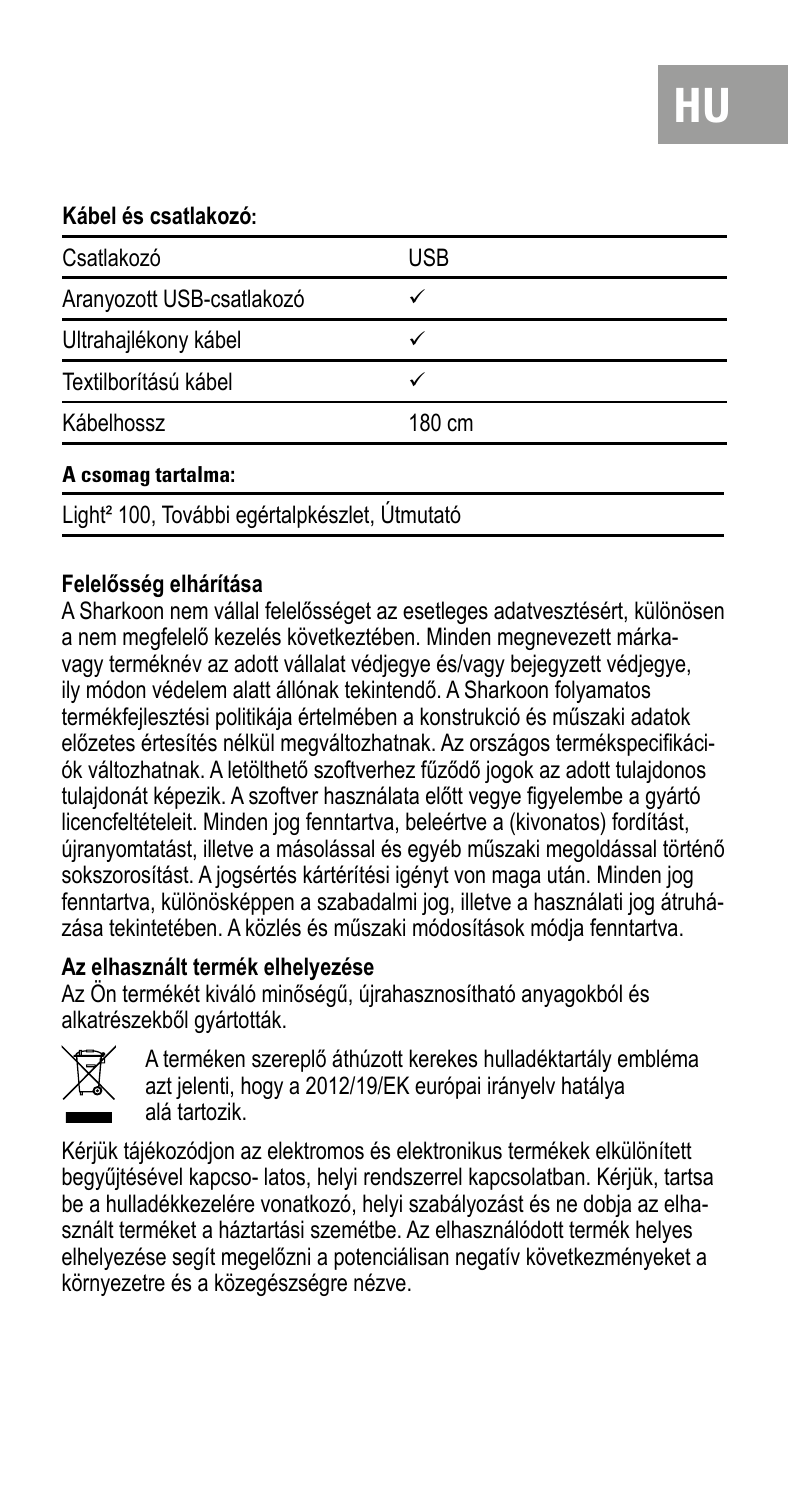## **Technické údaje**

### **Přehled:**

| Max. DPI/CPI                                           | 5000                    |
|--------------------------------------------------------|-------------------------|
| Min. DPI/CPI                                           | 200                     |
| Senzor                                                 | Optická                 |
| Chip                                                   | PixArt 3325             |
| Nasvícení                                              | <b>RGB</b>              |
| Max. polling rate                                      | 1000 Hz                 |
| Snímky za sekundu                                      | 4000                    |
| Palce za sekundu                                       | 100                     |
| Max. akcelerace                                        | 20 <sub>g</sub>         |
| Nožky pro myš                                          | 3. PTFE                 |
| Hmotnost bez kabelu                                    | 78 g                    |
| Rozměry (D x Š x V)                                    | 120 x 66 x 42 mm        |
| Podporované operační systémy                           | Windows                 |
| Vlastnosti tlačítek:                                   |                         |
| Počet tlačítek                                         | 6                       |
| Programovatelných tlačítek                             | 6                       |
| Odolné spínače omron v levém a<br>pravém tlačítku myši | ✓                       |
| Operační životní cyklus tlačítek                       | Min. 20 milionů kliků   |
| <b>Vlastnosti DPI:</b>                                 |                         |
| Kroky DPI                                              | 7 (plně nastavitelných) |
| Přepínač DPI                                           | ✓                       |
| Ukazatel DPI                                           | LED                     |
| Softwarové vlastnosti:                                 |                         |
| Herní software                                         | ✓                       |
| Vnitřní paměť na herní profily                         | ✓                       |
| Kapacita paměti                                        | 64 kB                   |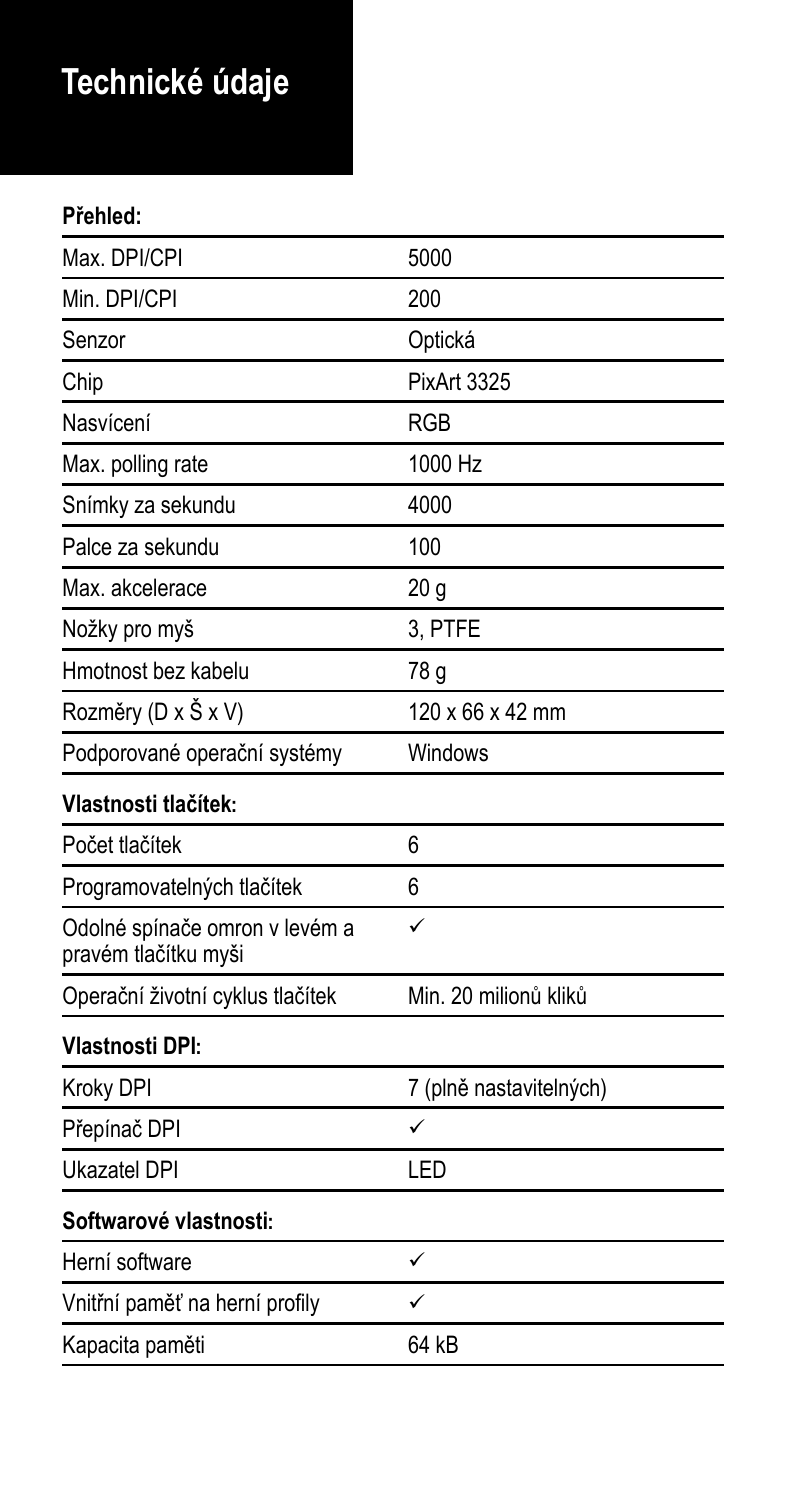| Počet profilů          | 5      |  |
|------------------------|--------|--|
| Kabel a konektor:      |        |  |
| Konektor               | USB    |  |
| Pozlacená zástrčka USB | ✓      |  |
| Ultreflexibilní kabel  | ✓      |  |
| Textilní pletený kabel | ✓      |  |
| Délka kabelu           | 180 cm |  |
| Obsah balení:          |        |  |

Light² 100, Dodatečná sada nožek pro myš, Příručka

#### **Právní omezení**

Společnost Sharkoon nenese žádnou odpovědnost za případnou ztrátu dat, zejména z důvodu nevhodné manipulace. Všechny pojmenované produkty a popisy jsou ochranné známky a/nebo registrované ochranné známky příslušných výrobců a jsou považovány za chráněné. Vzhledem k tomu, že společnost Sharkoon své produkty neustále vylepšuje, je změna designu a specifikací bez předchozího upozornění vyhrazena. Národní specifikace produktů se mohou lišit. Zákonná práva na software ke stažení patří příslušnému vlastníkovi. Před použitím softwaru dodržte licenční podmínky výrobce. Veškerá práva, zejména (rovněž ve výtazích) na překlad, přetisk, reprodukování nebo kopírování nebo jiných technických prostředků, jsou vyhrazena. Porušení budou pokutována. Všechna práva vyhrazena zejména v případě udělení patentu nebo patentu na nástroj. Způsoby dodání a technické úpravy jsou vyhrazeny.

### **Likvidace starého produktu**

Tento produkt byl navržen a vyroben z vysoce kvalitních materiálů a součástí, které lze recyklovat a znovu použít.



Když je na produktu uveden symbol přeškrtnuté popelnice s kolečky, znamená to, že se na tento produkt vztahuje evropská směrnice 2012/19/EU.

Informujte se o místním separovaném sběru elektrických a elektronických produktů. Postupujte podle místních předpisů a nelikvidujte staré produkty s běžným komunálním odpadem. Správná likvidace starého produktu zabrání potenciálním negativním důsledkům na životní prostředí a lidské zdraví.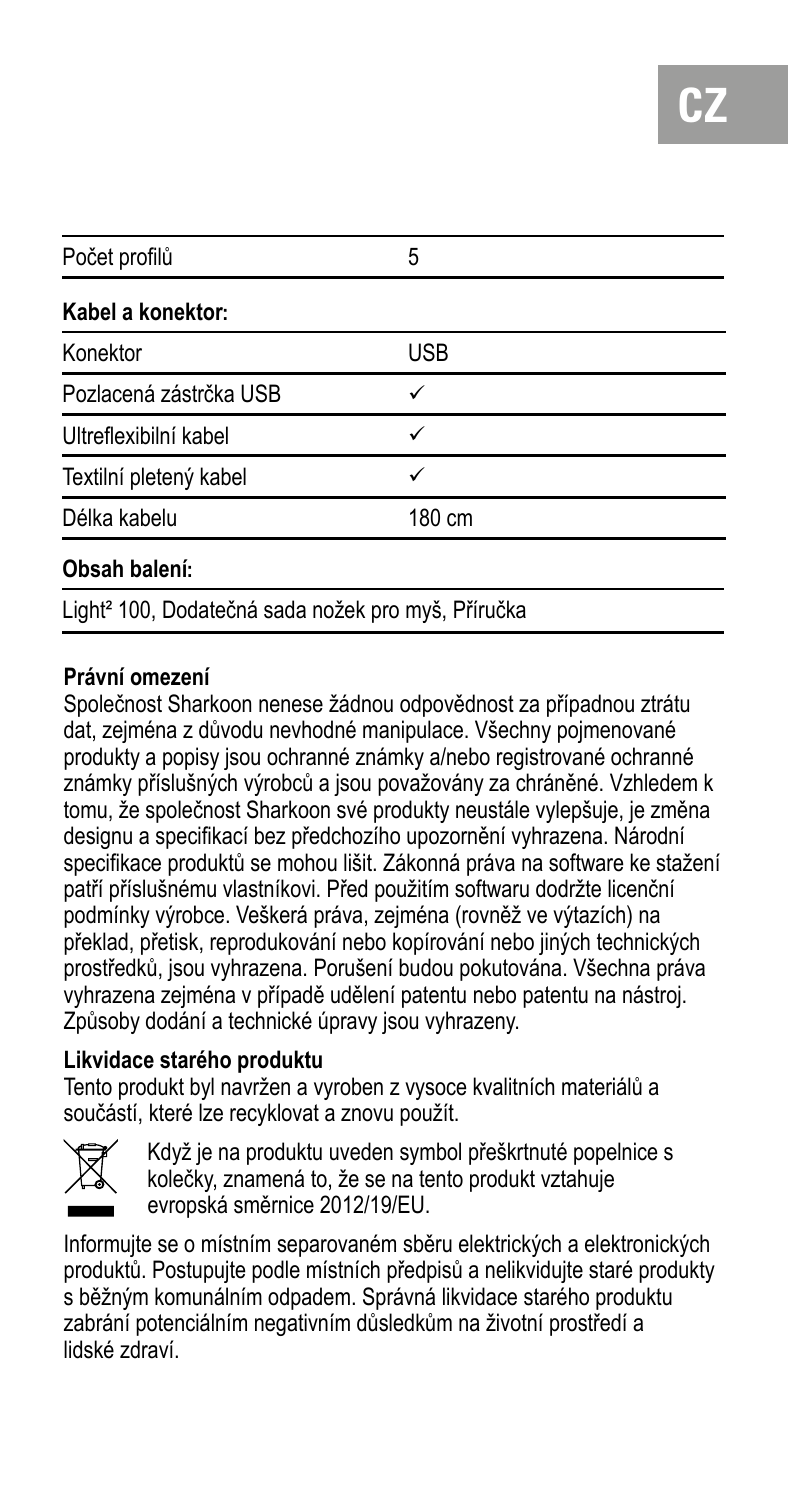### **Технические характеристики**

### **Общие:**

| Макс DPI/CPI                                                 | 5000                        |
|--------------------------------------------------------------|-----------------------------|
| Мин. DPI/CPI                                                 | 200                         |
| Сенсор                                                       | Оптический                  |
| Чип                                                          | PixArt 3325                 |
| Подсветка                                                    | <b>RGB</b>                  |
| Макс. Скорость опроса                                        | 1000 Гц                     |
| Частота кадров                                               | 4000                        |
| Дюймов в секунду                                             | 100                         |
| Макс. Ускорение                                              | 20r                         |
| Ножка мыши                                                   | 3. PTFE                     |
| Вес без кабеля                                               | 78 г                        |
| Размеры (Д х Ш х В)                                          | 120 x 66 x 42 MM            |
| Поддерживаемые операционные<br>системы                       | Windows                     |
| Свойства кнопки:                                             |                             |
| Количество кнопок                                            | 6                           |
| Программируемые кнопки                                       | 6                           |
| Прочные переключатели Omron в<br>левой и правой кнопках мыши | ✓                           |
| Жизненный цикл кнопок                                        | Мин. 20 миллионов кликов    |
| Свойства DPI:                                                |                             |
| Уровни DPI                                                   | 7 (полностью настраиваемые) |
| Переключатель DPI                                            | ✓                           |
| Индикатор DPI                                                | LED                         |
| Свойства программного обеспечение:                           |                             |
| Игровое программное обеспечение                              | ✓                           |
| Встроенная память для игровых<br>профилей                    | ✓                           |
| Объем внутренней памяти                                      | 64 кБ                       |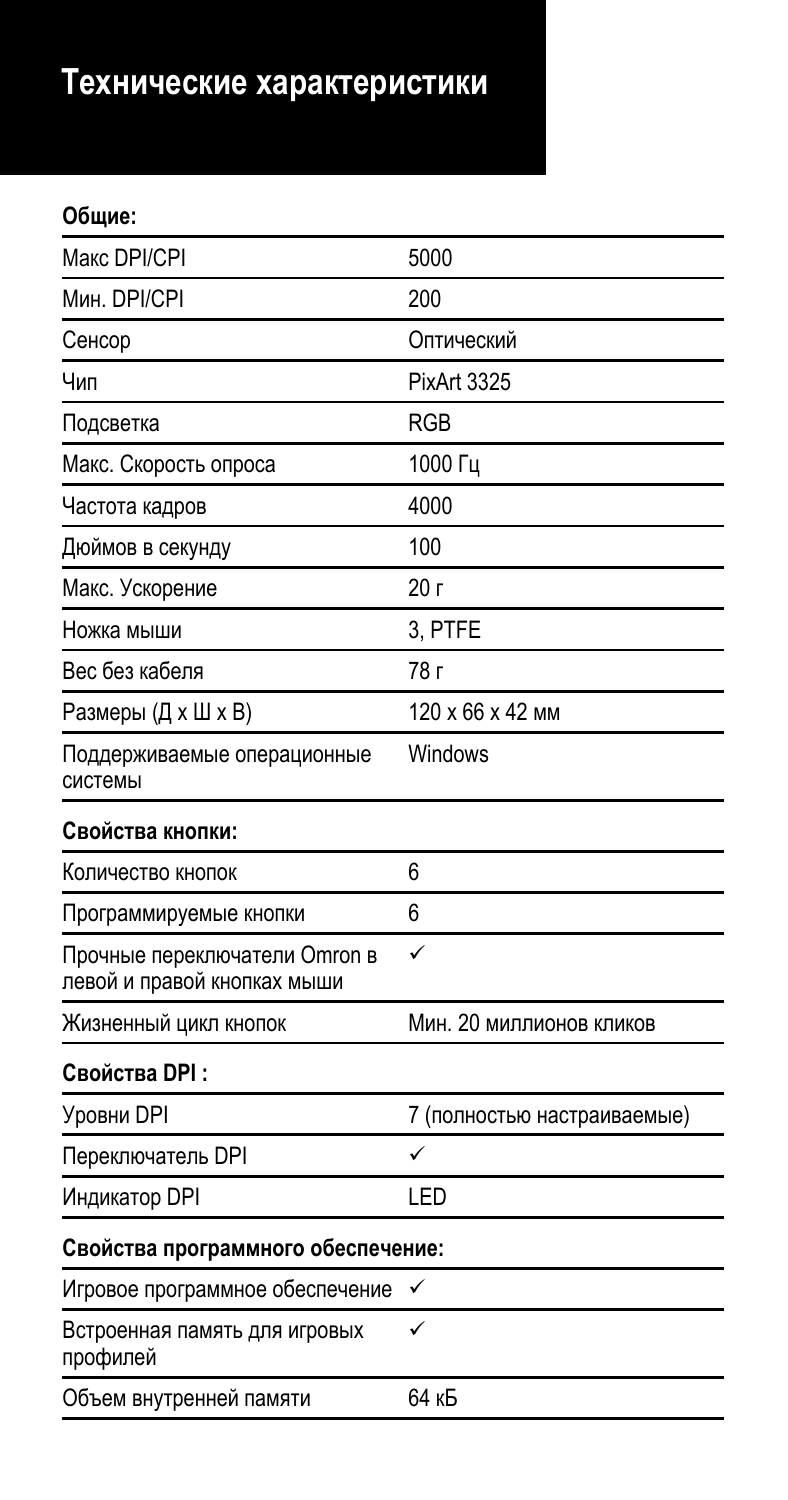| Количество профилей         | 5      |  |
|-----------------------------|--------|--|
| Кабель и подключение:       |        |  |
| Соединение                  | USB    |  |
| Позолоченный USB-штекер     |        |  |
| Ультрагибкий кабель         |        |  |
| Текстильный плетеный кабель |        |  |
| Длина кабеля                | 180 см |  |

#### **Содержимое упаковки:**

light<sup>2</sup> 100, дополнительный набор ножек, руководство пользователя

#### **Юридическая информация**

В случае потери данных, в частности по причине не правильной эксплуатации, Sharkoon не несет ответственности. Все названные продукты и описания являются товарными знаками и/или зарегистрированными товарными знаками соответствующих производителей и принимаются в качестве защищенных. Как продолжение политики улучшения продукта в Sharkoon, дизайн и технические характеристики могут быть изменены без предварительного уведомления. Национальные спецификации продукта могут отличаться. Юридические права на скачиваемое программное обеспечение принадлежат непосредственному владельцу. Пожалуйста, ознакомьтесь с условиями лицензии производителя перед использованием программного обеспечения. Все права, особенно на перевод, перепечатку, снятие копий, воспроизведение путем копирования и иных подобных средств, защищены. Нарушения приведут к компенсации. Все права защищены, особенно право на получение патента и исключительное право на изобретение. Предоставляются средства доставки и технические изменения.

#### **Утилизация старых продуктов**

Ваш продукт разработан и изготовлен из высококачественных материалов и компонентов, которые могут быть переработаны и использованы повторно.



Когда этот символ перечеркнутого мусорного контейнера прикрепляется к изделию, это означает, что продукт защищен Европейской директивой 2012/19 / EU.

Пожалуйста, будьте внимательны к местной раздельной системе сбора электрических и электронных продуктов. Пожалуйста, действуйте в соответствии с вашими местными правилами и не утилизируйте старую электронную с обычными бытовыми отходами. Правильная утилизация вашей старой техники поможет предотвратить потенциальные негативные последствия для окружающей среды и здоровья человека.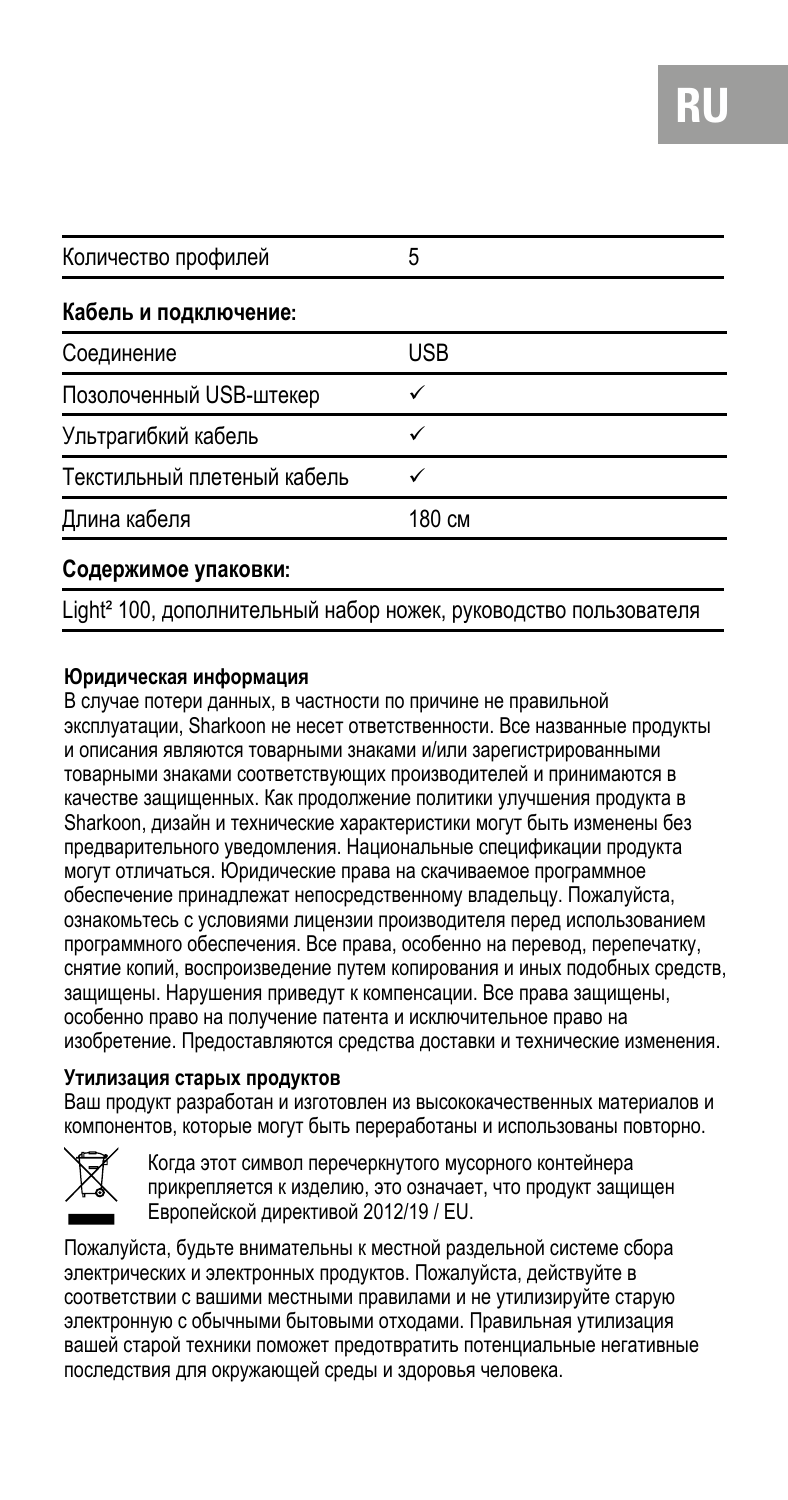## **Özellikler**

**Genel:**

| Maks. DPI/CPI                                           | 5.000                          |
|---------------------------------------------------------|--------------------------------|
| Min. DPI/CPI                                            | 200                            |
| Sensör                                                  | Optik                          |
| Çip                                                     | PixArt 3325                    |
| Aydınlatma                                              | <b>RGB</b>                     |
| Maks, Yanıt Süresi                                      | 1.000 Hz                       |
| Saniyedeki Kare Sayısı                                  | 4.000                          |
| Saniyede Inc                                            | 100                            |
| Maks, Hızlanma                                          | 20 <sub>g</sub>                |
| Fare Ayakları                                           | 3, PTFE                        |
| Kablosuz Ağırlık                                        | 78 g                           |
| Boyutlar (U x G x Y)                                    | 120 x 66 x 42 mm               |
| Desteklenen İşletim Sistemleri                          | Windows                        |
| Düğme Özellikleri:                                      |                                |
| Düğme Sayısı                                            | ĥ                              |
| Programlanabilir Düğmeler                               | 6                              |
| Sol ve Sağ Fare Düğmelerinde<br>Dayanıklı Omron Tuşları | ✓                              |
| Düğmelerin Çalışma Ömrü                                 | Min. 20 Million tiklama        |
| DPI Özellikleri:                                        |                                |
| DPI Adımları                                            | 7 (Tamamen Özelleştirilebilir) |
| DPI Tusu                                                | ✓                              |
| DPI Göstergesi                                          | LED                            |
| Yazılım Özellikleri:                                    |                                |
| Oyun Yazılımı                                           | ✓                              |
| Oyun Profilleri için Dahili Bellek                      | ✓                              |
| Dahili Bellek Kapasitesi                                | 64 kB                          |
| Profil Sayısı                                           | 5                              |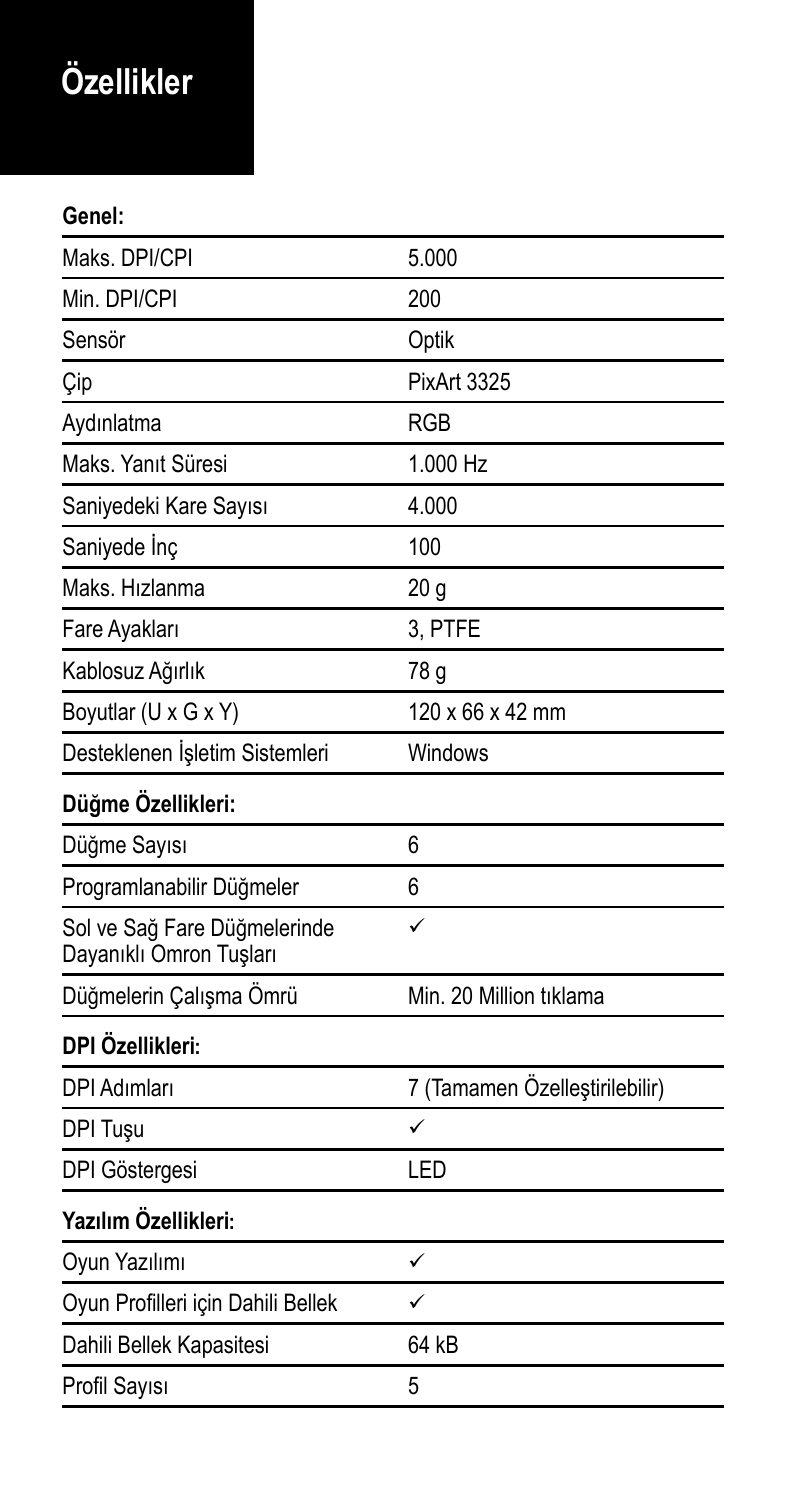### **Kablo ve Bağlantı:**

| Bağlantı                                                 | <b>USB</b> |  |
|----------------------------------------------------------|------------|--|
| Altın Kaplama Uçlu USB Fişi                              | ✓          |  |
| Ultra Esnek Kablo                                        | ✓          |  |
| Tekstil Örgülü Kablo                                     |            |  |
| Kablo uzunluğu                                           | 180 cm     |  |
| Paket İçeriği:                                           |            |  |
| Light <sup>2</sup> 100, Ek Fare Ayakları Seti, El Kitabı |            |  |

#### **Yasal Uyarı**

Potansiyel veri kaybından dolayı, özellikle uygunsuz kullanım nedeniyle, Sharkoon hiçbir sorumluluk kabul etmemektedir. Adı belirtilen tüm ürünler ve açıklamalar ilgili üreticilerin ticari markaları ve/veya tescilli ticari markalarıdır, ve korumalı olarak kabul edilir. Sharkoon'da, sürekli ürün geliştirme politikasına göre, tasarım ve teknik özellikler önceden bildirilmeksizin değiştirilebilir. Ulusal ürün özellikleri değişebilir. İndirilebilir yazılımın yasal hakları, ilgili sahibine aittir. Lütfen yazılımı kullanmadan önce üreticinin lisans koşullarına dikkat edin. Tüm hakları, özellikle (ayrıca yazılı olarak) çeviri, yeniden basma, kopyalama veya başka teknik yöntemlerle çoğaltma için saklıdır. Herhangi bir ihlal tazminata yol açacaktır. Özellikle patent veya faydalı patent devri durumunda tüm hakları saklıdır. Teslim şekli ve teknik değişiklik hakkı saklıdır.

### **Eski Ürününüzün Elden Çıkarılması**

Ürününüz, geri dönüşümü ve tekrar kullanımı mümkün, yüksek kaliteli malzemelerden ve bileşenlerden tasarlanmış ve üretilmiştir.



Bu carpı isaretli çöp arabası etiketinin bir ürüne yapıştırılması, söz konusu ürünün 2012/19/EU Avrupa Yönergesi kapsamında olduğu anlamına gelir.

Lütfen elektrikli ve elektronik ürünler için bulunduğunuz bölgenin toplama sistemi hakkında bilgi edinin. Lütfen yerel kurallara uygun hareket edin ve eski ürünlerinizi normal ev atıklarınızla birlikte atmayın. Eski ürününüzün doğru şekilde elden çıkarılması, çevre ve insan sağlığı üzerindeki olası olumsuz sonuçları önlemeye yardımcı olacaktır.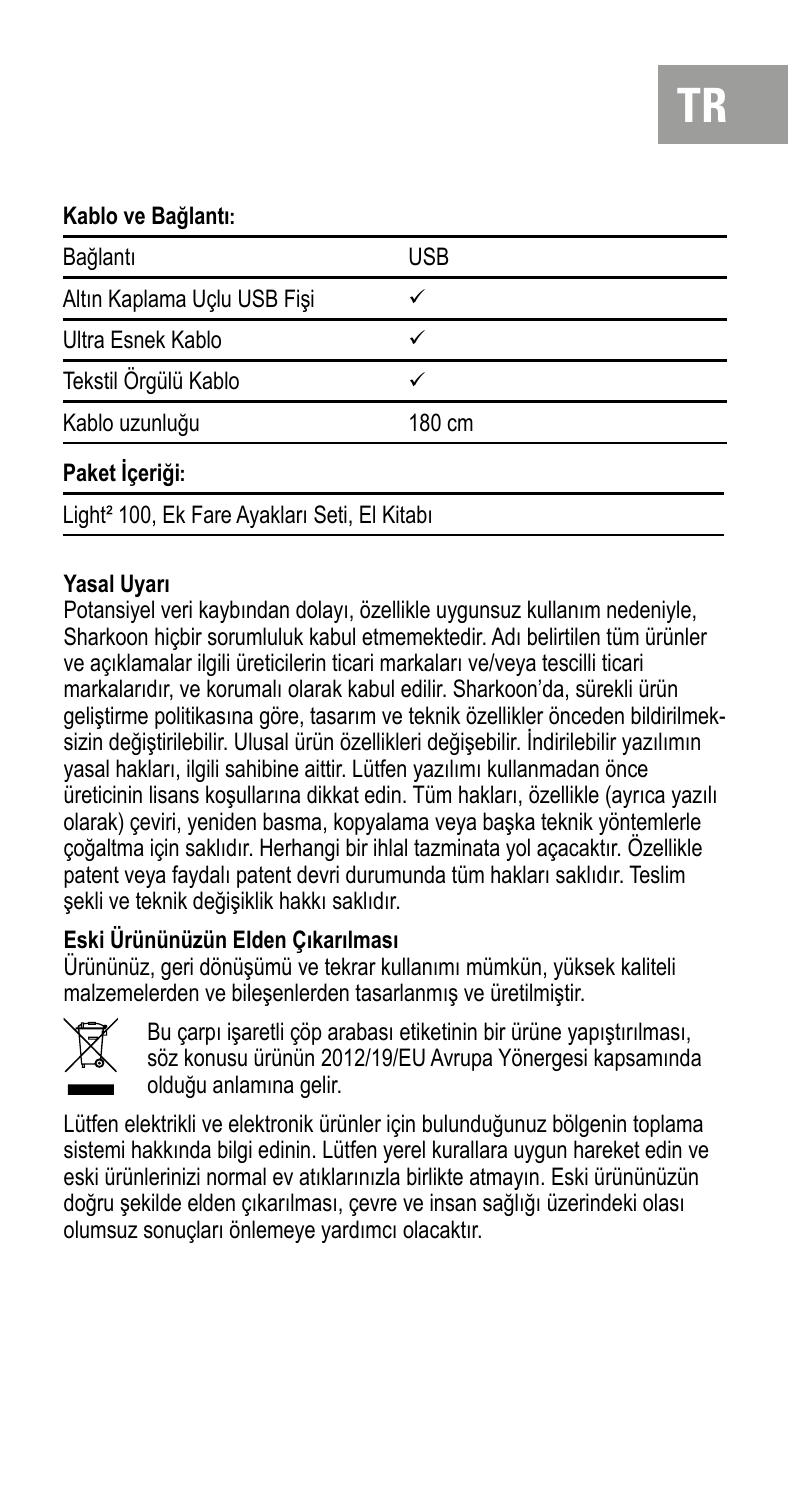### **基本資訊:**

| 最大 DPI/CPI             | 5,000                        |
|------------------------|------------------------------|
| 最小 DPI/CPI             | 200                          |
| 感應器                    | 光學                           |
| 晶片                     | PixArt 3325                  |
| 發光功能                   | <b>RGB</b>                   |
| 最大採樣頻率                 | 1,000 Hz                     |
| 每秒顯示幀數                 | 4,000                        |
| 每秒追蹤英吋數                | 100                          |
| 最大加速度                  | 20 <sub>g</sub>              |
| 鼠腳                     | 3, PTFE                      |
| 重量不含線材                 | 78 g                         |
| 尺寸 (長 x 寛 x 高)         | $120 \times 66 \times 42$ mm |
| 支援作業系統                 | Windows                      |
| 按鍵特性:                  |                              |
| 按鍵數量                   | 6                            |
| 可程式化按鍵數量               | 6                            |
| 左右鍵採超耐用 Omron 微<br>動開關 | ✓                            |
| 按鍵使用壽命                 | 大於 2,000 萬次點擊                |
| DPI 特性:                |                              |
| DPI 段數                 | (可完全自訂)<br>7                 |
| DPI 切換鍵                | ✓                            |
| DPI 顯示                 | LED                          |
| 軟體特色:                  |                              |
| 電競專用軟體                 | ✓                            |
| 内建記憶體可存放使用者設定檔✓        |                              |
| 內建記憶體容量                | 64 kB                        |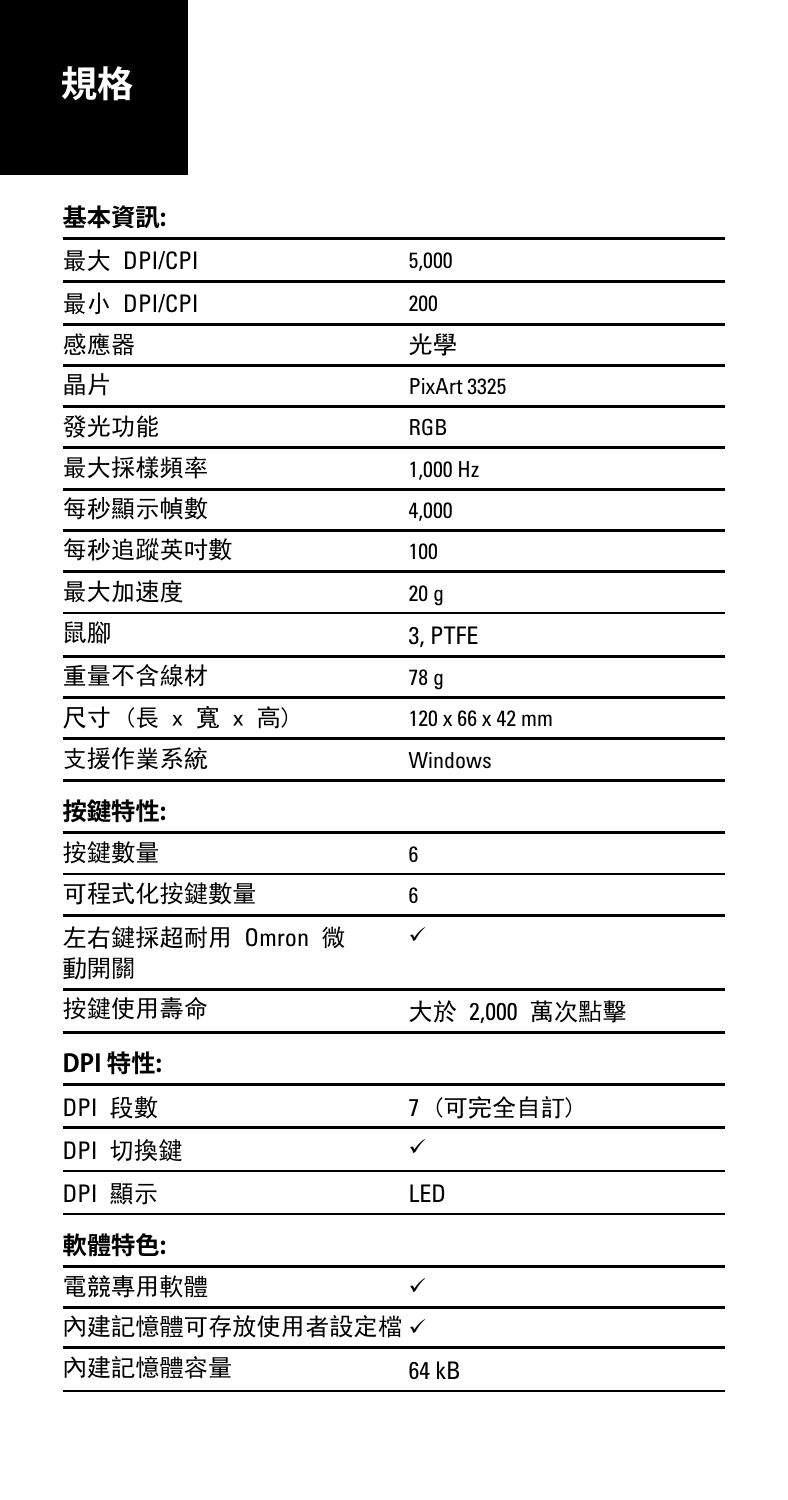| 設定檔數量                         |      | 5          |
|-------------------------------|------|------------|
| 線材和接頭:                        |      |            |
| 接頭型式                          |      | <b>USB</b> |
| 鍍金 USB 接頭                     |      | ✓          |
| 超柔軟線材                         |      | ✓          |
| 編織線材                          |      | ✓          |
| 線材長度                          |      | 180 cm     |
| 包裝內含物件:                       |      |            |
| Light <sup>2</sup> 100, 隨附鼠貼, | 使用說明 |            |

#### **法律免責聲明**

若發生資料遺失(特別是因不當操作所引起)之情 事,Sharkoon 不需承擔任何責任。本手冊提及之所有產品與說 明 均為其所屬製造商的商標和/或註冊商標,且均受保護。 基於 Sharkoon 產品持續改進的政策,相關設計和規格會隨時 變動,恕不另行通知。各國產品規格可能有所不同。隨附軟體 的法律權利屬於其所屬軟體製造商。使用該軟體前請先閱讀軟 體製造商的授權條款。本公司保留所有權利,特別是以複製或 其他技術方式進行翻譯、翻印、再製(包含摘錄)方面,違者 將負賠償責任。本公司保留所有權利,特別是在專利或實用新 型專利方面。本公司保留交付方式和技術修改的權利。

#### **舊產品之棄置**

您的產品於設計和製造時採用高品質的材料和零組件,可進行 回收和重複使用。

 若產品標有此打叉的垃圾桶符號, 代表該產品符合 歐盟指令 2012/19/EU。

請告知您當地的電氣和電子產品分類回收系統。請根據當地法 規處理,勿將舊產品丟入日常生活垃圾中。正確處理舊產品將 可避免對環境與人體健康造成潛在的負面影響。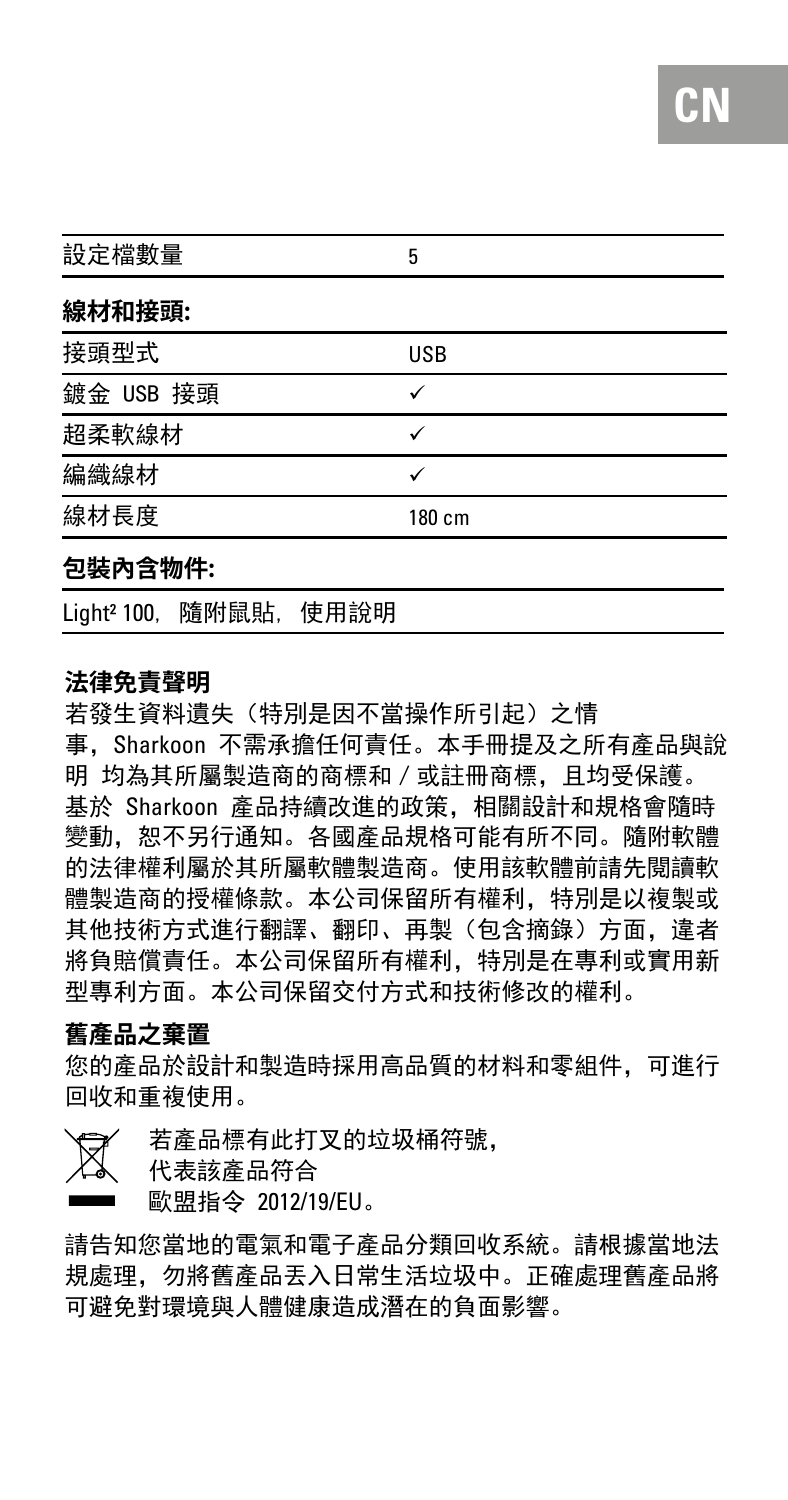### **仕様**

### **基本情報:**

| 最大 DPI/CPI             | 5,000                        |
|------------------------|------------------------------|
| 最小 DPI/CPI             | 200                          |
| センサー                   | 光学                           |
| チップ                    | PixArt 3325                  |
| イルミネーション               | <b>RGB</b>                   |
| 最大ポーリングレート             | 1.000 Hz                     |
| フレーム・パー・セコンド           | 4,000                        |
| インチ・パー・セコンド            | 100                          |
| 最大加速度                  | 20q                          |
| マウスフィート                | 3. PTFE                      |
| ケーブル抜きの重量              | 78 g                         |
| 寸法(LxWxH)              | $120 \times 66 \times 42$ mm |
| 对応OS                   | Windows                      |
| ボタンのプロパティ:             |                              |
| ボタン数                   | 6                            |
| プログラム可能なボタン            | 6                            |
| 左右マウスボタンに高耐久<br>なオム    | ✓                            |
| ロン製スイッチ搭載              |                              |
| キーの動作寿命                | 最低2,000万回のクリック               |
| DPIプロパティ:              |                              |
| DPI段階                  | 7(カスタマイズ可能)                  |
| DPIスイッチ                | ✓                            |
| DPI 表示                 | LED                          |
| ソフトウェアのプロパティ:          |                              |
| ゲーミングソフトウェア            | ✓                            |
| ゲームプロファイル保存用の内<br>蔵メモリ | ✓                            |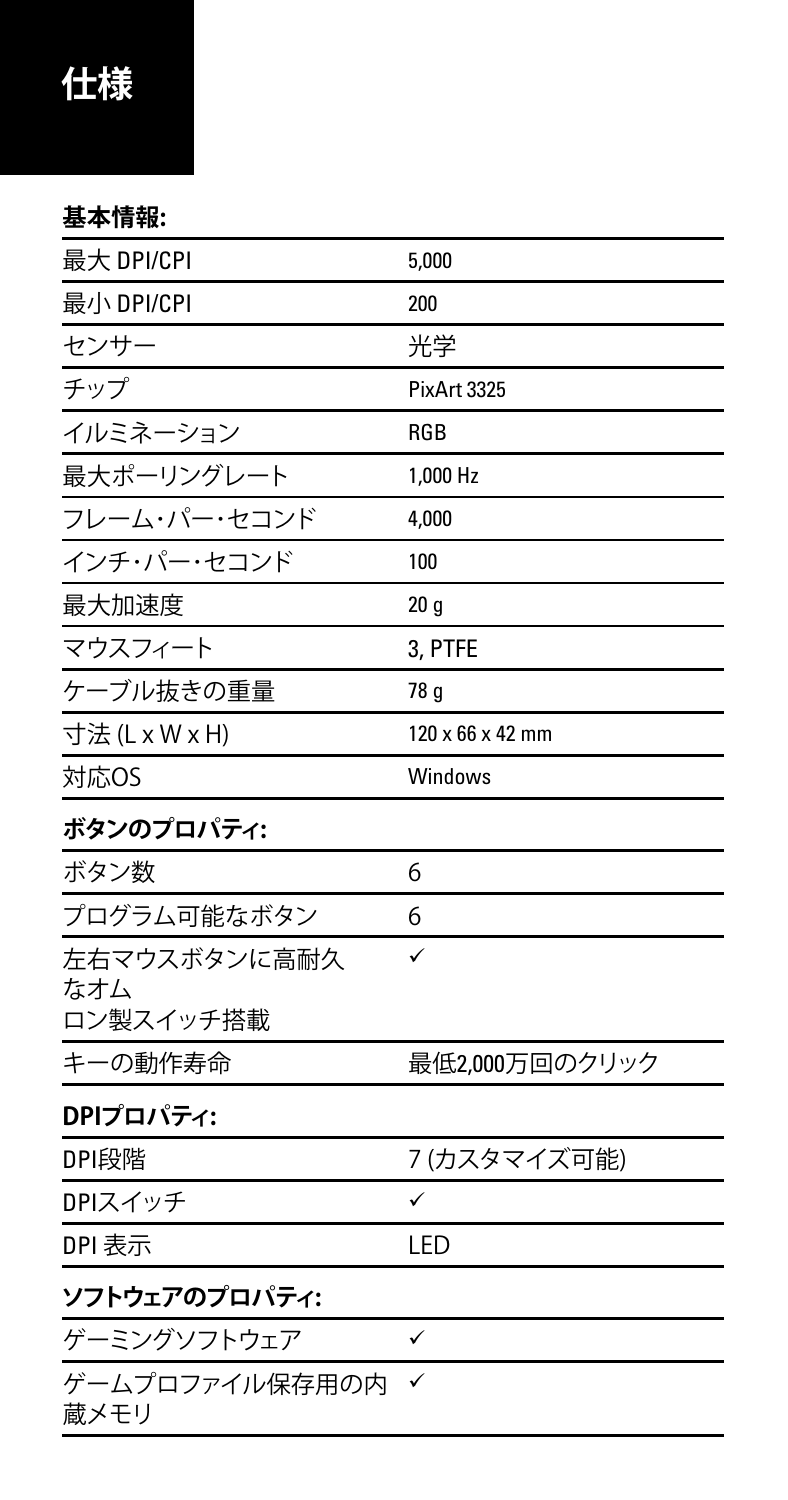| 内蔵メモリの容量   | 64 kB  |  |
|------------|--------|--|
| プロファイル保存数  | 5      |  |
| ケーブルとコネクタ: |        |  |
| コネクタ       | USB    |  |
| 金メッキUSBプラグ | ✓      |  |
| 招柔軟ケーブル    | ✓      |  |
| 繊維編組ケーブル   | ✓      |  |
| ケーブル長さ     | 180 cm |  |
|            |        |  |

#### **パッケージの内容:**

Light² 100, スペアのマウスフィート, マニュアル

#### **免責事項**

特に不適当な取り扱いによるデータの潜在的な損失について、Sharkoon は一 切の責任を負いません。名前の付いたすべての製品と説明は、各メーカーの 商標および/または登録商標であり、保護されているものとして受け入れられ ています。Sharkoon における継続的な製品改良の方針として、設計および仕様 は予告なく変更される場合があります。各国別に製品仕様が変わる場合があ ります。同梱ソフトウェアの法的権利は、それぞれの所有者に帰属します。ソフ トウェアを使用する前に、メーカーのライセンス条項を遵守してください。特に 翻訳、再印刷、コピーまたは他の技術的手段による再生に対するすべての権利 (抽出物に含まれるものを含む)は留保されています。侵害行為があった場合 は、補償が請求されることになります。特に特許また実用特許の譲渡の場合、 すべての権利が留保されます。提供手段および技術的修正が留保されます。

#### **古くなった製品の処分**

製品は、高品質の材料と部品を用いて設計かつ製造されており、リサイクルお よび再利用することができます。



 クロスドアウト・ウイールドビン記号が製品に取り付けられて いる場合、製品が欧州指令 2012/19/EU の対象であることを 意味します。

電気・電子製品に対する地域の分別収集システムについてお知らせします。お 住まいの地域のルールに応じて行動し、通常の家庭でみと一緒に古い製品を 処分しないでください。古い製品を正しく処分することにより、環境および人間 の健康に対する潜在的な負の影響を防ぐことができます。